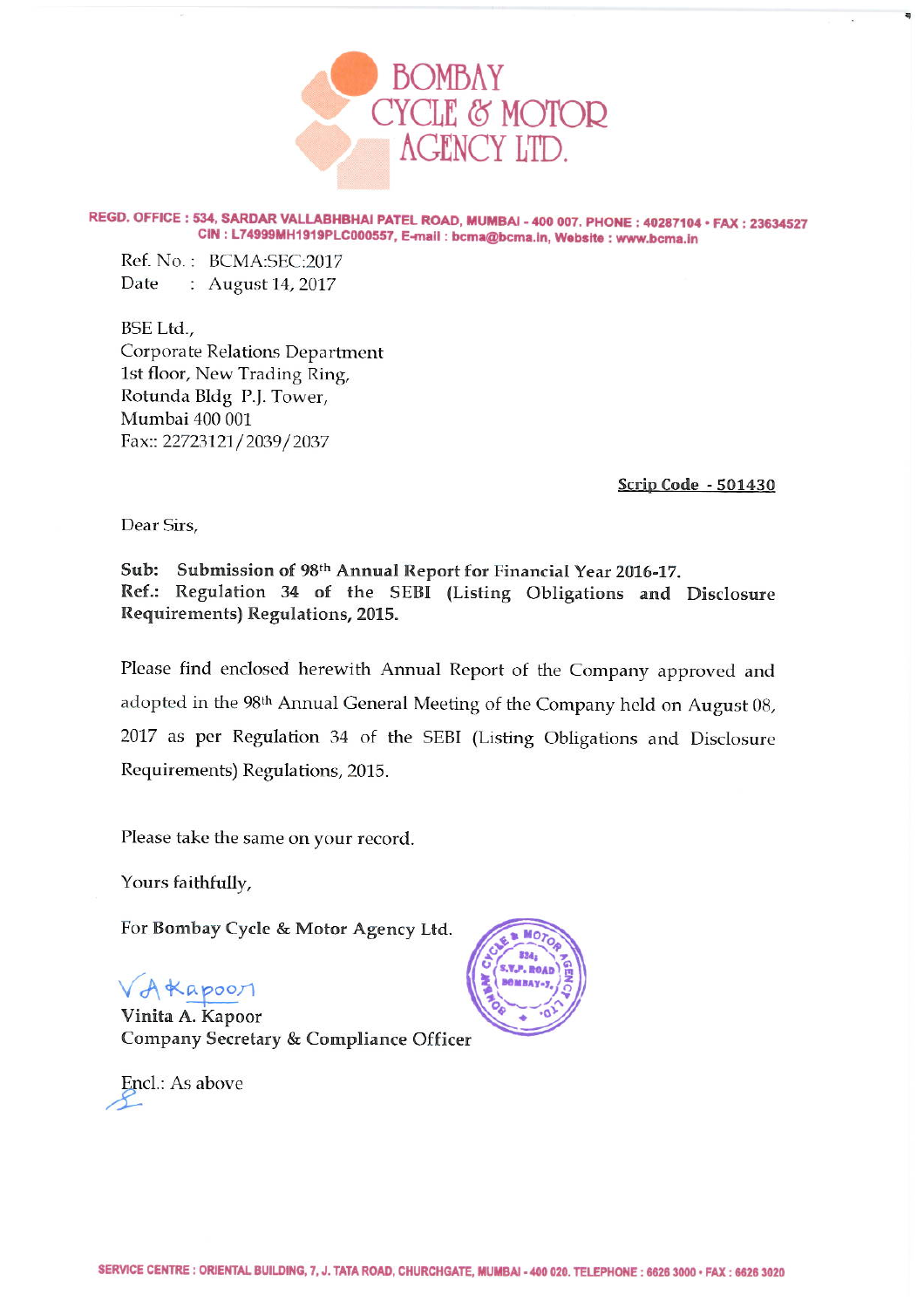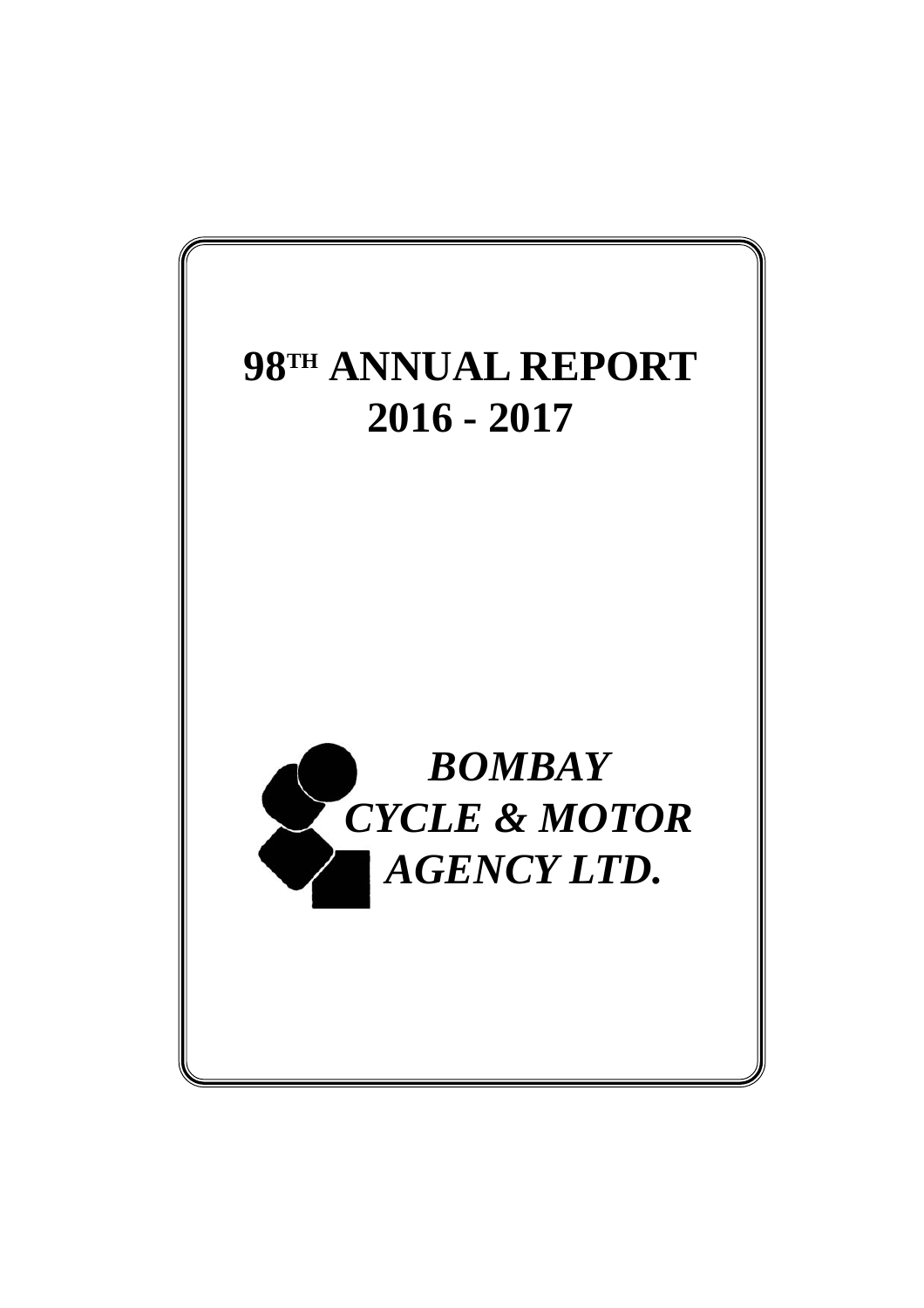| <b>BOARD OF DIRECTORS</b>                              | <b>CHAKOR L. DOSHI</b><br><b>Chairman Emeritus</b>                                                                                                                                                                                                                 |
|--------------------------------------------------------|--------------------------------------------------------------------------------------------------------------------------------------------------------------------------------------------------------------------------------------------------------------------|
|                                                        | CHIRAG C. DOSHI<br>Chairman & Managing Director                                                                                                                                                                                                                    |
|                                                        | <b>ASHOK T. KUKREJA</b><br><b>Director</b>                                                                                                                                                                                                                         |
|                                                        | <b>RUPAL VORA</b><br><b>Director</b>                                                                                                                                                                                                                               |
| <b>KEY MANAGERIAL PERSONNEL</b>                        | <b>VINITA A. KAPOOR</b><br>Company Secretary & Compliance Officer                                                                                                                                                                                                  |
| <b>REGISTERED OFFICE</b>                               | MAHENDRA J. KHARWA<br><b>Chief Financial Officer</b><br>534, Sardar Vallabhbhai Patel Road,<br>Opera House, Mumbai - 400 007.<br>Tel.: 022 - 40287104/110<br>Fax: 022 - 23634527<br>Email: investors@bcma.in<br>Website: www.bcma.in<br>CIN: L74999MH1919PLC000557 |
| <b>SERVICE STATION</b>                                 | 7, J. Tata Road, Churchgate,<br>Mumbai - 400 020.<br>Tel.: 022 - 66263000, Fax: 022 - 66263020                                                                                                                                                                     |
| <b>BANKERS</b>                                         | <b>BANK OF INDIA</b><br><b>HDFC BANK</b><br><b>STATE BANK OF INDIA</b>                                                                                                                                                                                             |
| <b>AUDITORS</b>                                        | N. G. Thakrar & Co.<br><b>Chartered Accountants</b>                                                                                                                                                                                                                |
| <b>REGISTRAR &amp; SHARE</b><br><b>TRANSFER AGENTS</b> | <b>TSR DARASHAW LIMITED</b><br>6-10, Haji Moosa Patrawala Ind. Estate,<br>20, Dr. E. Moses Road,<br>Mahalaxmi, Mumbai - 400 011.<br>Tel.: 022 - 66568484, Fax: 022 - 66568494<br>Email: csg-unit@tsrdarashaw.com                                                   |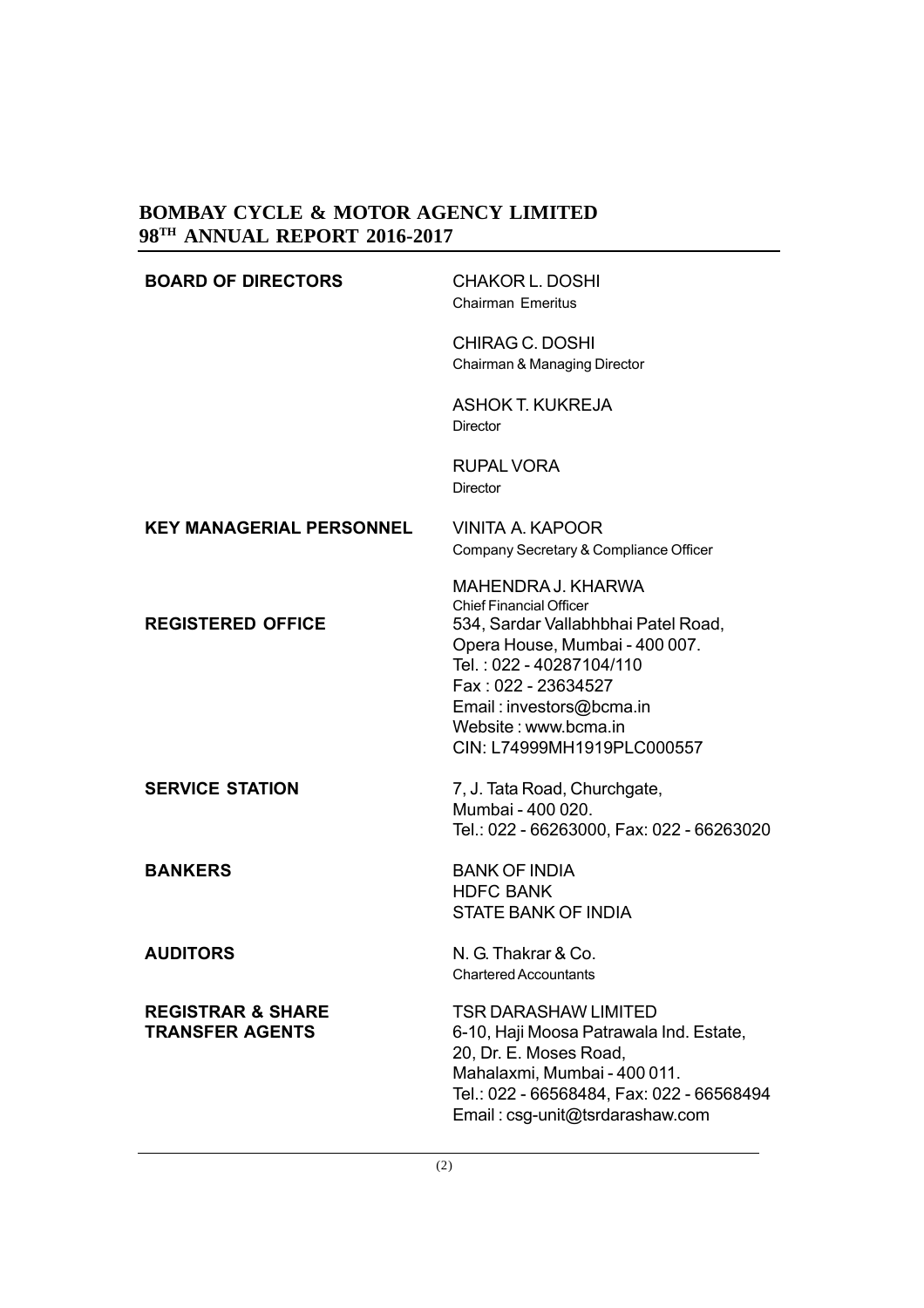# **NOTICE**

NOTICE is hereby given that the **NINETY-EIGHTH ANNUAL GENERAL MEETING OF MEMBERS OF BOMBAY CYCLE & MOTOR AGENCY LTD.** will be held as scheduled below:

| Day   | t i  | Tuesday                  |
|-------|------|--------------------------|
| Date  |      | August 08, 2017          |
| Time  | t in | 12.00 Noon               |
| Venue | t.   | BCMALTD.,                |
|       |      | 534, Sardar Vallabhbhai  |
|       |      | Patel Road, Opera House, |
|       |      | Mumbai - 400 007.        |

The Agenda for the meeting will be as under:

#### **Ordinary Business :**

- 1) To receive, consider and adopt the Audited Financial Statements for the Year ended on March 31, 2017 together with the Reports of Board of Directors and Auditors thereon.
- 2) To declare Dividend on Equity Shares for the Financial Year ended March 31, 2017.
- 3) To appoint a Director in place of Mr. Chakor L. Doshi, Director (DIN : 00210949), who retires by rotation at 98<sup>th</sup> Annual General Meeting and being eligible, offers himself for reappointment.
- 4) To ratify the appointment of the Auditors of the Company, and to fix their remuneration and in this regard, to consider and, if thought fit, to pass the following resolution as an **Ordinary Resolution**:

**"RESOLVED THAT** pursuant to the provisions of Sections 139, 142 and all other applicable provisions, if any,

of the Companies Act, 2013, and the Company's (Audit and Auditors) Rules, 2014 (including any statutory modification(s) or reenactment thereof for the time being in force), and pursuant to the resolution passed by the Members at the Adjourned 96<sup>th</sup> Annual General Meeting (AGM) held on August 21, 2015 appointing M/s. N. G. Thakrar & Co., Chartered Accountants, Mumbai (Registration No. 110907W), as Statutory Auditors to hold office from the conclusion of 96<sup>th</sup> AGM until the conclusion of the 101<sup>st</sup> AGM, the appointment of M/s. N. G. Thakrar & Co., Chartered Accountants, Mumbai (Registration No. 110907W), be ratified by the Members on a remuneration to be fixed by the Board of Directors of the Company, based on the recommendation of the Audit Committee in connection with the audit of the accounts of the Company for the Year ending March 31, 2018."

By Order of the Board of Directors

Vinita A. Kapoor Company Secretary & Compliance Officer

#### **Registered Office:**

534, Sardar Vallabhbhai Patel Road, Opera House, Mumbai - 400 007. CIN: L74999MH1919PLC000557 Tel. : 022 - 40287104/110 Fax : 022 - 23634527 Email : investors@bcma.in Website : www.bcma.in Dated : May 25, 2017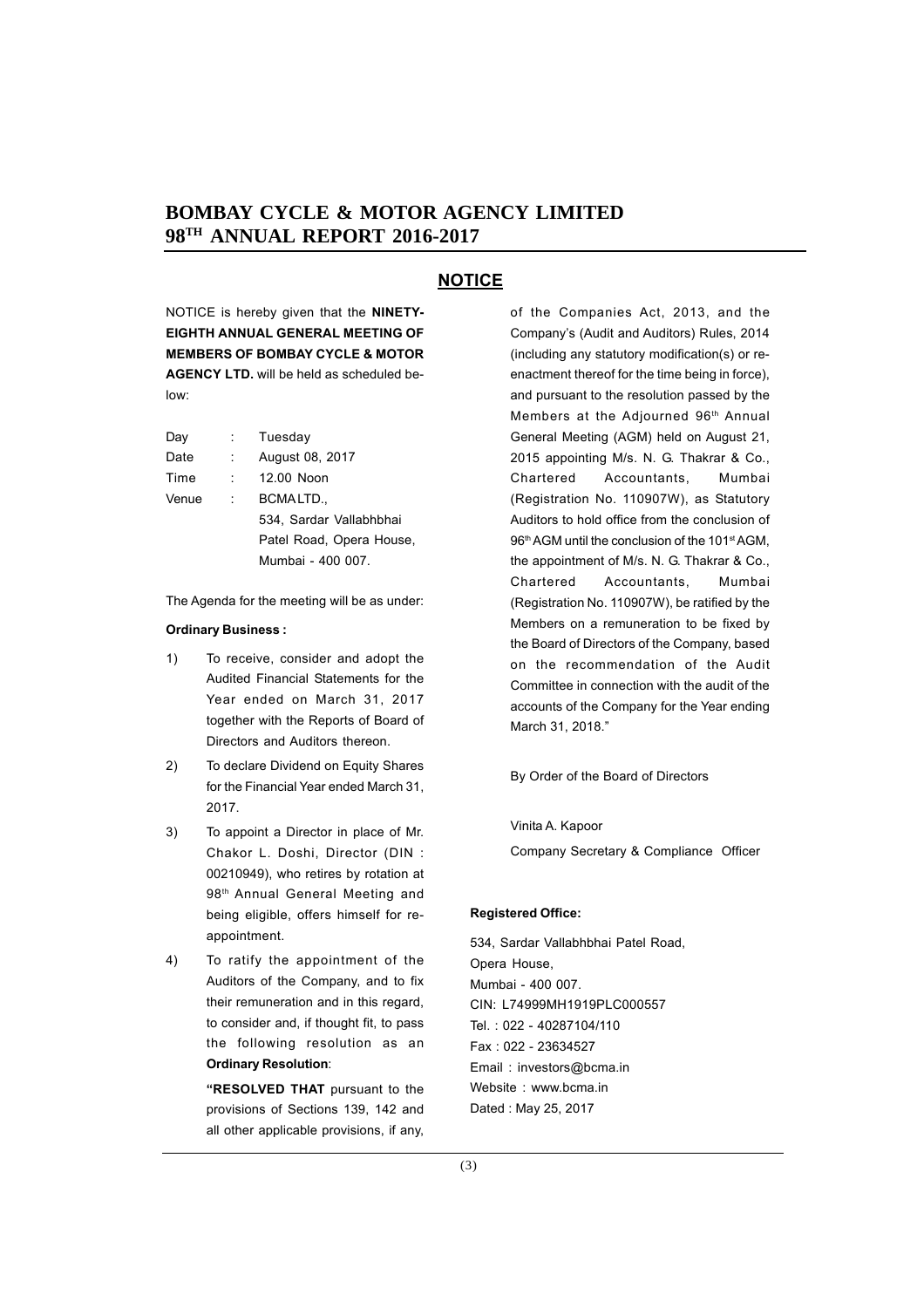#### **NOTES :**

- a) A statement giving additional details of Director seeking appointment / reappointment as set out in Item No. 3 is annexed herewith as required under SEBI (Listing Obligations and Disclosure Requirements) Regulations, 2015.
- b) **A member, entitled to attend and vote at the Annual General Meeting is entitled to appoint a proxy to attend and vote instead of himself / herself and the proxy need not be a member of the Company. The instrument appointing a proxy should, however, be deposited at the registered office of the company not less than 48 hours before the commencement of the meeting.**

**Pursuant to the provisions of Section 105 of the Companies Act, 2013, and the Companies (Management and Administration) Rules, 2014 a person can act as proxy for only 50 members and holding in aggregate not more than 10 percent of the total share capital of the company carrying voting rights. Member holding more than 10 percent of the total share capital of the company carrying voting rights may appoint a single person as proxy and such person shall not act as proxy for any other person / Shareholder.**

c) The business set out in the Notice will be transacted through electronic voting system and the Company is providing facility for voting by electronic means. Instructions and other information relating to e-voting are given in this Notice under Note No. q).

- d) Corporate members intending to send their authorised representatives to attend the Meeting pursuant to Section 113 of the Companies Act, 2013 are requested to send a certified true copy of the Board Resolution authorizing their representative to attend and vote on their behalf at the Meeting.
- e) The Register of Members and Share Transfer Books of the Company will remain closed from July 27, 2017 to August 08, 2017 (both days inclusive) for the purpose of payment of Dividend on Equity Shares, if declared at the meeting.
- f) Members / Proxy holders / Authorised Representatives are requested to bring duly filled attendance slips sent herewith to attend the Meeting.
- g) The Dividend on Equity Shares, if declared at the Meeting, will be paid on or before August 28, 2017 i.e. within the stipulated period, to those members who hold shares in Physical Form and whose names appear in the Company's Register of members as on August 08, 2017. In respect of the Shares held in Dematerialized Form, the dividend will be paid to the beneficial owners as per details to be furnished by the Depositories for this purpose at the end of business hours on July 26, 2017.
- h) Members who hold shares in physical form are requested to notify immediately change in their addresses, if any, to the Company's Registrar and Share Transfer Agent, M/s. TSR Darashaw Ltd., specifying Registered Folio Number and other relevant details. Members, who hold shares in Electronic Form are requested to notify change in their addresses to Depository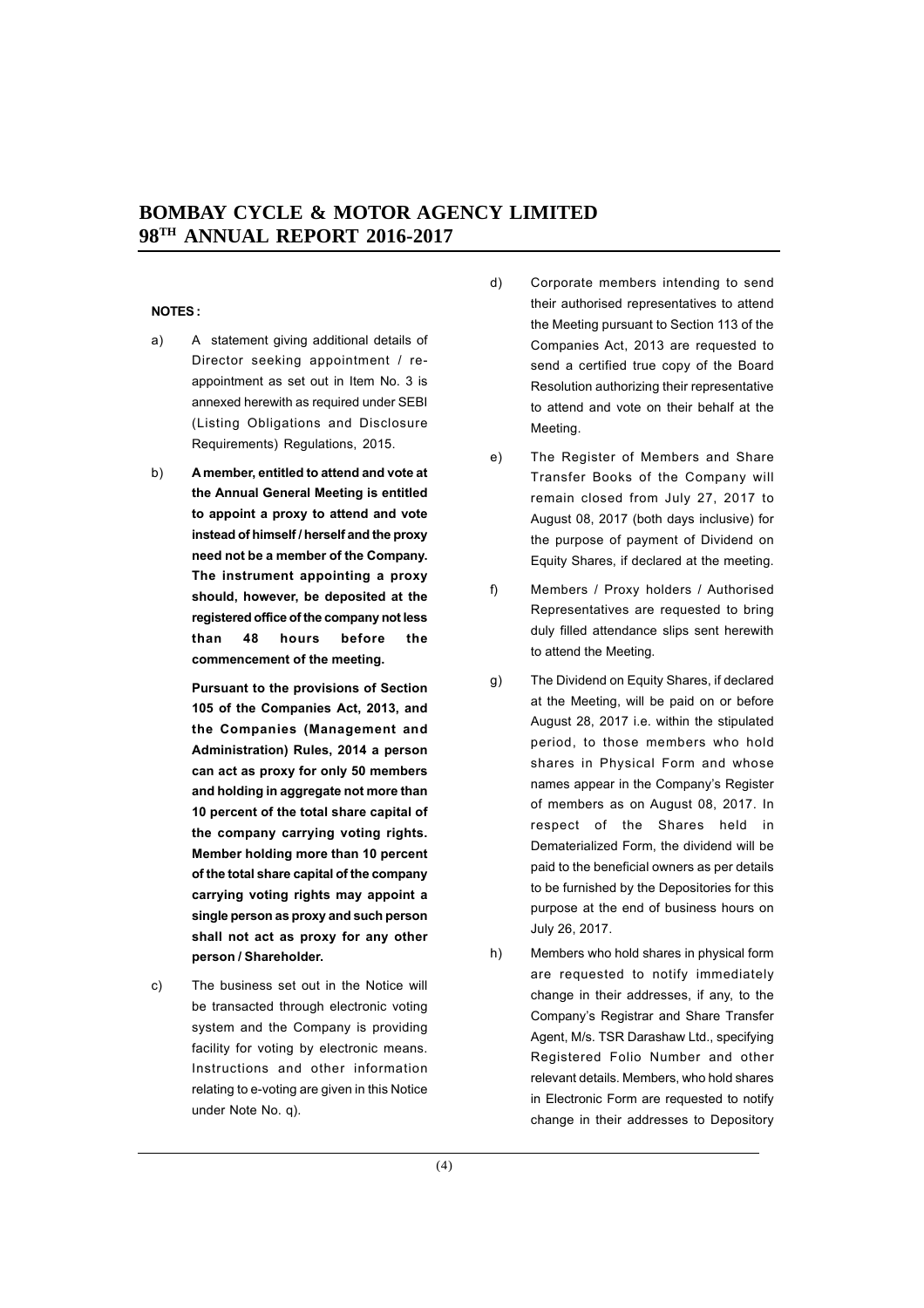Participants with whom they are maintaining their Beneficial Owner **Account** 

- i) The Securities and Exchange Board of India (SEBI) has mandated the submission of Permanent Account Number (PAN) by every participant in securities market. Members holding shares in electronic form are, therefore, requested to submit their PAN to their Depository Participants with whom they are maintaining their Demat Accounts. Members holding shares in physical form can submit their PAN to the Company / RTA.
- j) SEBI vide circular dated January 07, 2010 has made it mandatory for legal heir(s) to furnish a copy of their PAN, duly self attested in the following cases in respect of shares of listed companies held in physical form:
	- $\triangleright$  Deletion of name of the deceased shareholder(s), where the shares are held in the names of two or more shareholders;
	- $\triangleright$  Transmission of shares in favour of legal heir(s), where deceased shareholder was the sole holder of shares; and
	- $\triangleright$  Transposition of shares, when there is a change in the order of names in which physical shares are held jointly in the names of two or more shareholders.
- k) Copies of the 98<sup>th</sup> Annual Report containing Notice, Instructions for evoting along with Attendance sheet & Proxy form are being sent only by electronic mode to the members whose email addresses are registered with the Company / Depository for

communication purposes unless any member has requested for a hard copy of the same. For members who have not registered their email addresses, physical copies of the 98th Annual Report are being sent by the permitted mode.

However, in case a Member wishes to receive a physical copy of the said documents, he is requested to send an e-mail to bcma@bcma.in investors@bcma.in duly quoting his DP ID and Client ID or the Folio number, as the case may be.

Members holding shares in physical form are requested to submit their email address to the Registrar, **M/s. TSR Darashaw Ltd.** / the Company, duly quoting their Folio number and Members holding shares in electronic form who have not registered their email address with their DP are requested to do so at the earliest, so as to enable the Company to send the said documents in electronic form, thereby supporting the green initiative of the MCA.

- l) Members desiring any information relating to the annual accounts of the Company are requested to write to the Company at least 10 (Ten) days before the meeting to enable the Company to keep the information ready at the meeting.
- m) Members may also note that the Notice of the 98<sup>th</sup> Annual General Meeting and the Annual Report for 2017 will be available on the Company's website www.bcma.in for their download. Even after registering for e-communication, members are entitled to receive such communication in physical form, upon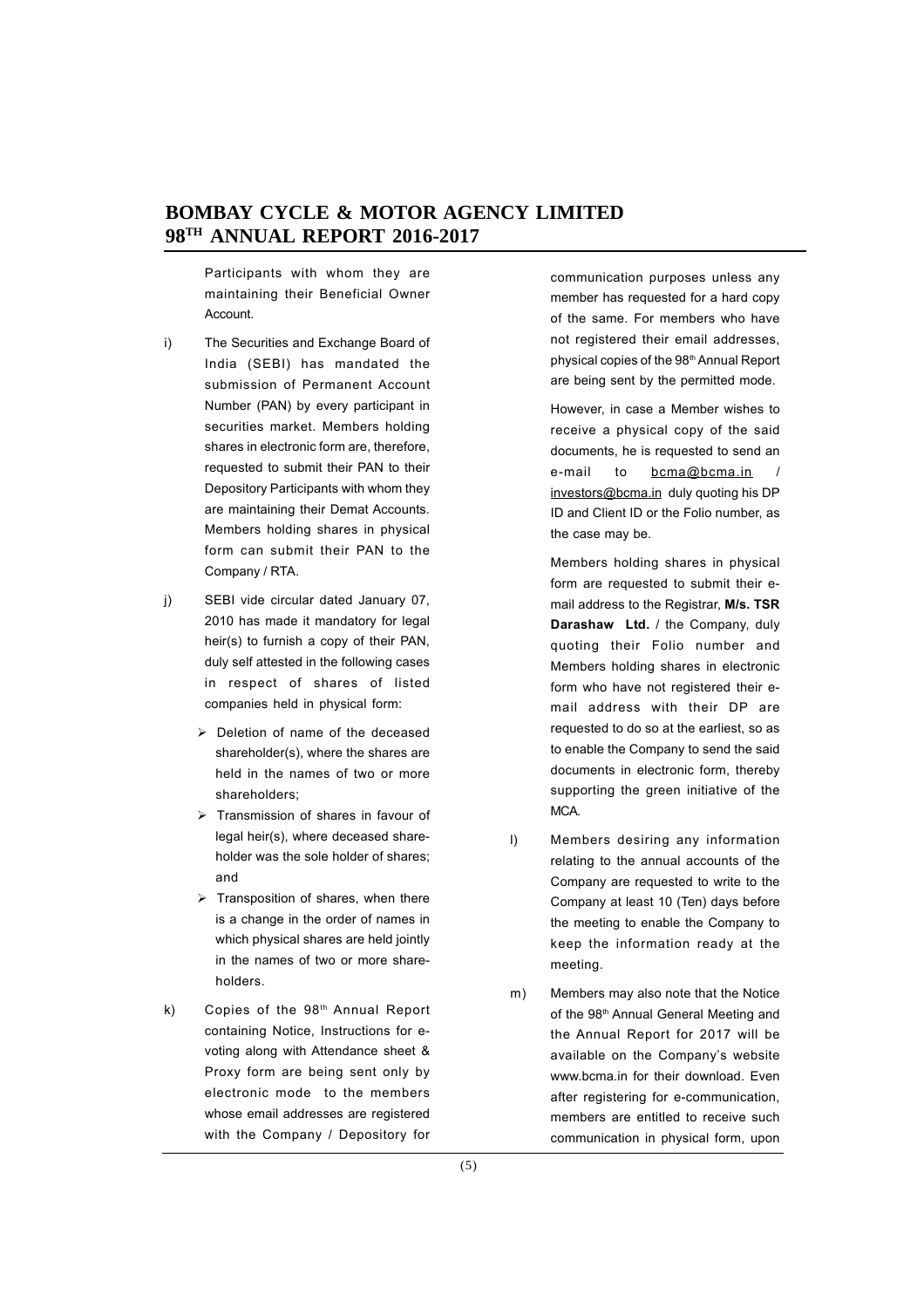making a request for the same, by post free of cost. For any communication, the shareholders may also send requests to the Company's investor email id: bcma@bcma.in / investors@bcma.in.

- n) Members are requested to get the Shares transferred in joint names, if shares are held in a single name to avoid the inconvenience and also to send nomination form (available on request), if not sent earlier.
- o) Mr. Chakor L. Doshi (DIN : 00210949), Director of the Company retire by rotation at the 98<sup>th</sup> Annual General Meeting and being eligible offer himself for re-appointment.

The brief resume, nature of his expertise in functional areas, disclosure of relationships between Directors, Directorships and Memberships of Committees of the Board of Listed entities and shareholding of Non-Executive Directors, as required under Regulation 36(3) of the SEBI (Listing Obligations and Disclosure Requirements) Regulations, 2015 is set out in this Notice as **'Annexure A'**.

- p) Documents relating to the items mentioned in the Notice are available for inspection at the Registered Office of the Company on any working day (except Saturday & Sunday) during business hours from 10.30 a.m. to 12.30 p.m. up to the date of Meeting.
- q) **Voting through electronic means :**
- i) Pursuant to the provisions of Section 108 and other applicable provisions,

if any, of the Companies Act, 2013 read with Rule 20 of the Companies (Management and Administration) Rules, 2014, as amended from time to time and Regulation 44 of the SEBI (Listing Obligations and Disclosure Requirements) Regulations 2015, the Company is pleased to provide members a facility to exercise their right to vote at the 98<sup>th</sup> Annual General Meeting (AGM) by electronic means. The members may cast their votes using an electronic voting system from a place other than the venue of the Meeting ('remote e-voting'). The Ballot form along with the Annual Report is available on the website of the Company www.bcma.in for the Members who do not wish to use the e-voting facility.

- ii) The facility for voting through ballot paper, will be made available at the AGM and the members attending the AGM who have not already cast their vote through remote e-voting shall be able to exercise their rights at the AGM.
- iii) The Members who have cast their vote by remote e-voting or by ballot form prior to the AGM may also attend the Meeting but shall not be entitled to cast their vote again.
- iv) The Company has engaged the services of Central Depository Services (India) Limited (CDSL) as the Agency to provide e-voting facility.
- v) The Board of Directors of the Company has appointed M/s. Ragini Chokshi & Associates as Scrutinizer to scrutinize the remote e-voting process as well as the Ballot form process at the AGM in a fair and transparent manner and they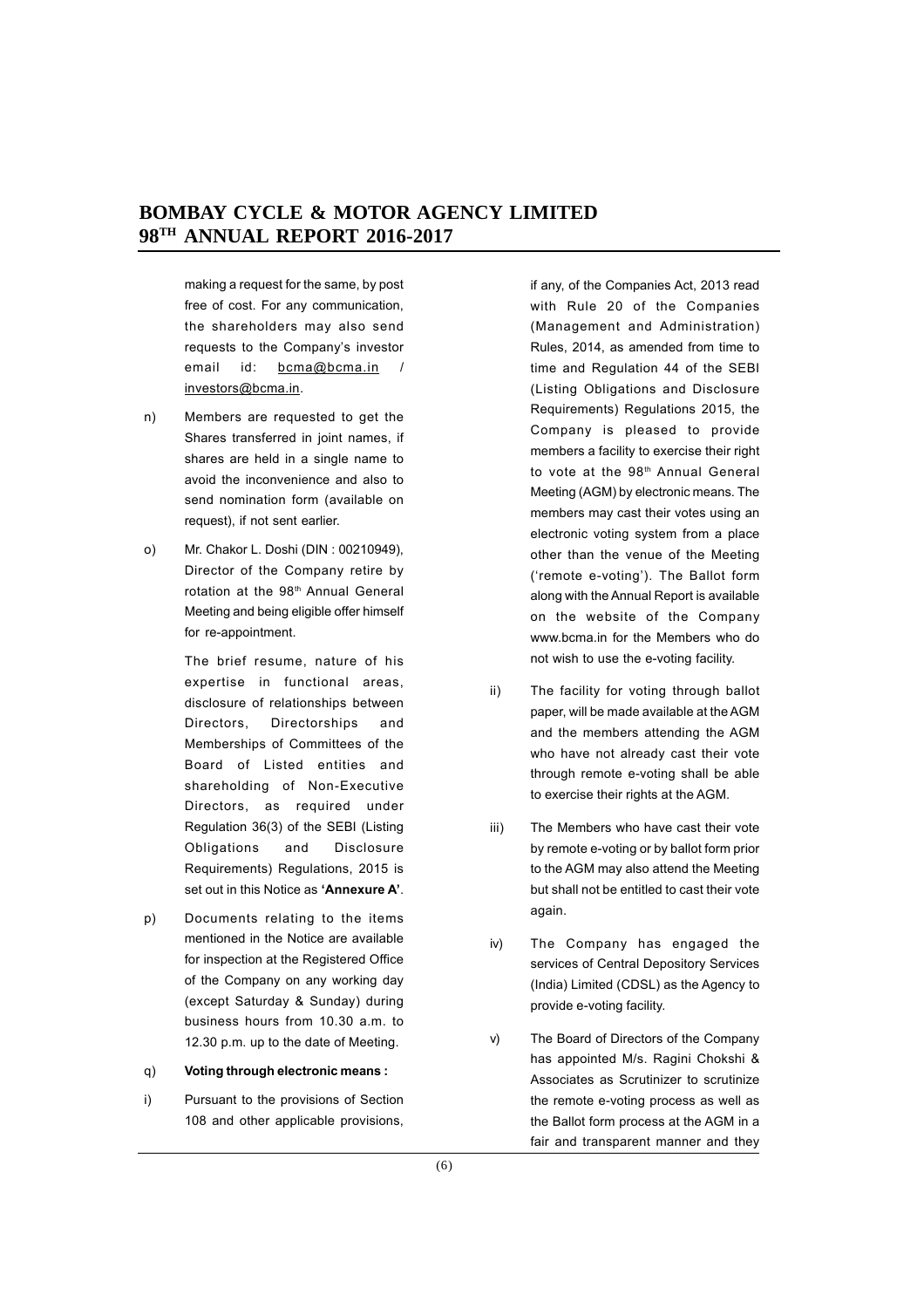have communicated their willingness to be appointed and will be available for same purpose.

- vi) Voting rights shall be reckoned on the paid up value of shares registered in the name of the member / beneficial owner (in case of electronic shareholding) as on the cut-off date i.e. August 01, 2017.
- vii) A person, whose name is recorded in the register of members or in the register of beneficial owners maintained by the depositories as on the cut-off date, i.e. August 01, 2017 only shall be entitled to avail the facility of evoting.
- viii) Any person who becomes a member of the Company after dispatch of the Notice of the Meeting and holding shares as on the cut-off date i.e. August, 01, 2017 may obtain the User ID and password in the manner as mentioned below:

By writing to the Company at bcma@bcma.in or by post with authenticated proof of shareholding or write to CDSL at helpdesk.evoting @cdslindia.com sufficiently before the closing of the remote e-voting.

ix) The remote e-voting period commences on August 05, 2017 (09.00 am) and ends on August 07, 2017 (05.00 pm) and the remote e-voting shall not be allowed beyond this date and time. During this period, shareholders of the Company, holding shares either in physical form or in dematerialized form, as on August 01, 2017, may cast their vote electronically. The remote e-voting module shall be disabled by Central Depository Services (India) Limited (CDSL) for voting thereafter.

- x) The Scrutinizer, after scrutinising the votes cast at the meeting and through remote e-voting, will not later than three days of conclusion of the Meeting, make a consolidated scrutinizer's report and submit the same to the Chairman or the person authorised by him in writing, who shall countersign the same. The results declared along with the consolidated scrutinizer's report shall be placed on the Company's website www.bcma.in and on the website of CDSL (agency). The results shall simultaneously be communicated to the Stock Exchange.
- xi) Subject to receipt of requisite number of votes, the Resolutions shall be deemed to be passed on the date of the Meeting, i.e. August 08, 2017.
- xii) Instructions and other information relating to remote e-voting :
- (i) The shareholders should log on to the e-voting website www.evotingindia.com
- (ii) Click on Shareholders.
- (iii) Now Enter your User ID
	- a. For CDSL: 16 digits beneficiary ID,
	- b. For NSDL: 8 Character DP ID followed by 8 Digits Client ID,
	- c. Members holding shares in Physical Form should enter Folio Number registered with the Company.
- (iv) Next enter the Image Verification as displayed and Click on Login.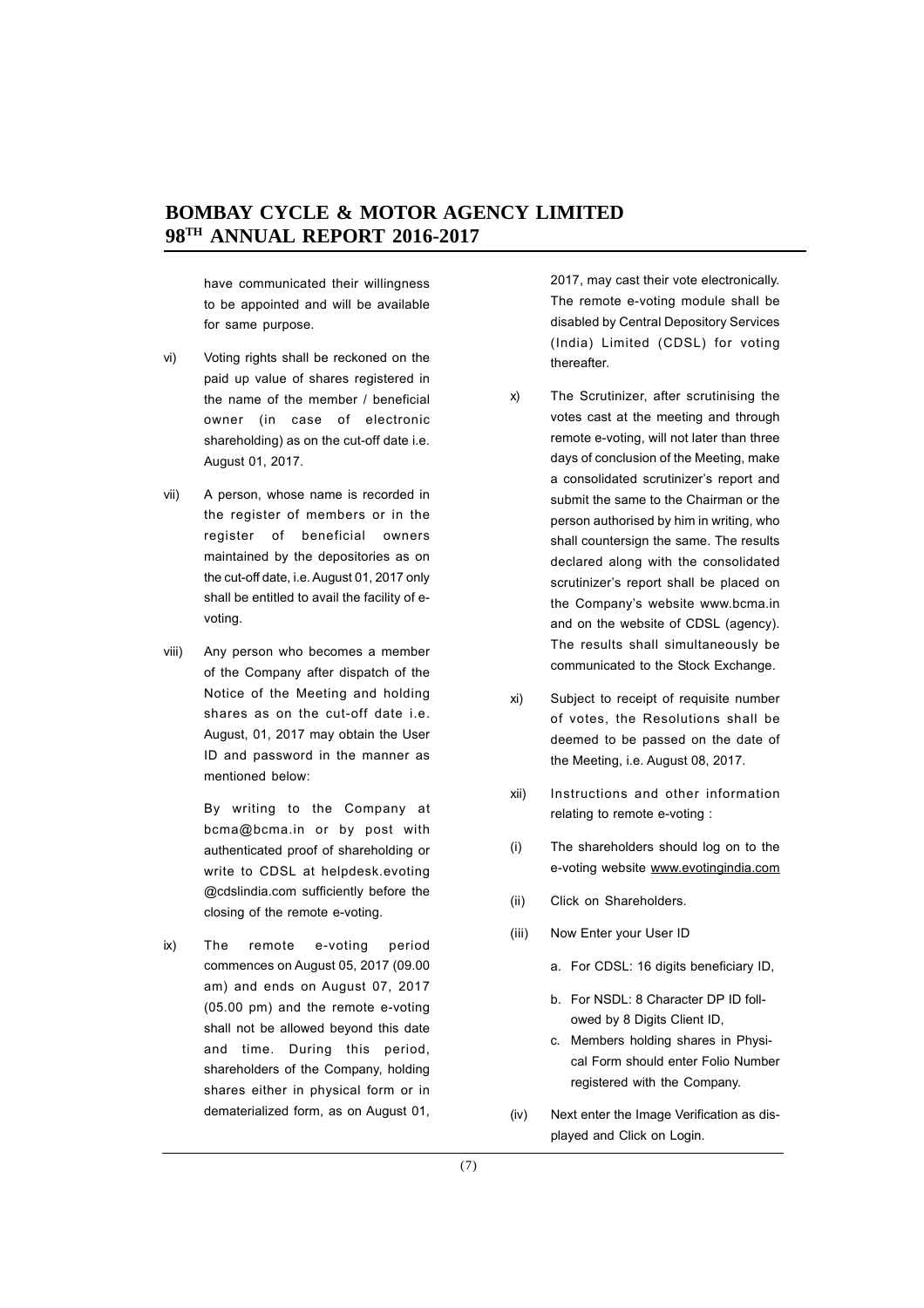- (v) If you are holding shares in demat form and had logged on to www.evotingindia.com and voted on an earlier voting of any company, then your existing password is to be used.
- (vi) If you are a first time user follow the steps given below:

|                 | For Members holding shares in<br><b>Demat Form and Physical Form</b>                                                                                                                                                                                                                            |
|-----------------|-------------------------------------------------------------------------------------------------------------------------------------------------------------------------------------------------------------------------------------------------------------------------------------------------|
| PAN             | Enter your 10 digit alpha-numeric<br>PAN issued by Income Tax Depart<br>ment (Applicable for both demat<br>shareholders as well as physical<br>shareholders)                                                                                                                                    |
|                 | Members who have not updated<br>their PAN with the Company / De-<br>pository Participant are requested<br>to use the first two letters of their<br>name and the 8 digits of the<br>sequence number in the PAN field.                                                                            |
|                 | In case the sequence number<br>is less than 8 digits enter the appli<br>cable number of 0's before the<br>number after the first two charac-<br>ters of the name in CAPITAL letters.<br>Eq. If your name is Ramesh Kumar<br>with sequence number 1 then en-<br>ter RA00000001 in the PAN field. |
| <b>Dividend</b> | Enter the Dividend Bank Details                                                                                                                                                                                                                                                                 |
| Bank            | or Date of Birth (in dd/mm/yyyy                                                                                                                                                                                                                                                                 |
| Details OR      | format) as recorded in your demat                                                                                                                                                                                                                                                               |
| Date of         | account or in the company records                                                                                                                                                                                                                                                               |
| birth (DOB)     | in order to login.<br>• If both the details are not re-<br>corded with the depository or com-<br>pany please enter the member id<br>/ folio number in the Dividend Bank<br>details field as mentioned in in-<br>struction (iii).                                                                |

- (vii) After entering these details appropriately, click on "SUBMIT" tab.
- (viii) Members holding shares in physical form will then directly reach the Com-

pany selection screen. However, members holding shares in demat form will now reach 'Password Creation' menu wherein they are required to mandatorily enter their login password in the new password field. Kindly note that this password is to be also used by the demat holders for voting for resolutions of any other company on which they are eligible to vote, provided that company opts for e-voting through CDSL platform. It is strongly recommended not to share your password with any other person and take utmost care to keep your password confidential.

- (ix) For Members holding shares in physical form, the details can be used only for e-voting on the resolutions contained in this Notice.
- (x) Click on the EVSN for the relevant Bombay Cycle & Motor Agency Ltd. on which you choose to vote.
- (xi) On the voting page, you will see "RESO-LUTION DESCRIPTION" and against the same the option "YES / NO" for voting. Select the option YES or NO as desired. The option YES implies that you assent to the Resolution and option NO implies that you dissent to the Resolution.
- (xii) Click on the "RESOLUTIONS FILE LINK" if you wish to view the entire Resolution details.
- (xiii) After selecting the resolution you have decided to vote on, click on "SUBMIT". A confirmation box will be displayed. If you wish to confirm your vote, click on "OK", else to change your vote, click on "CAN-CEL" and accordingly modify your vote.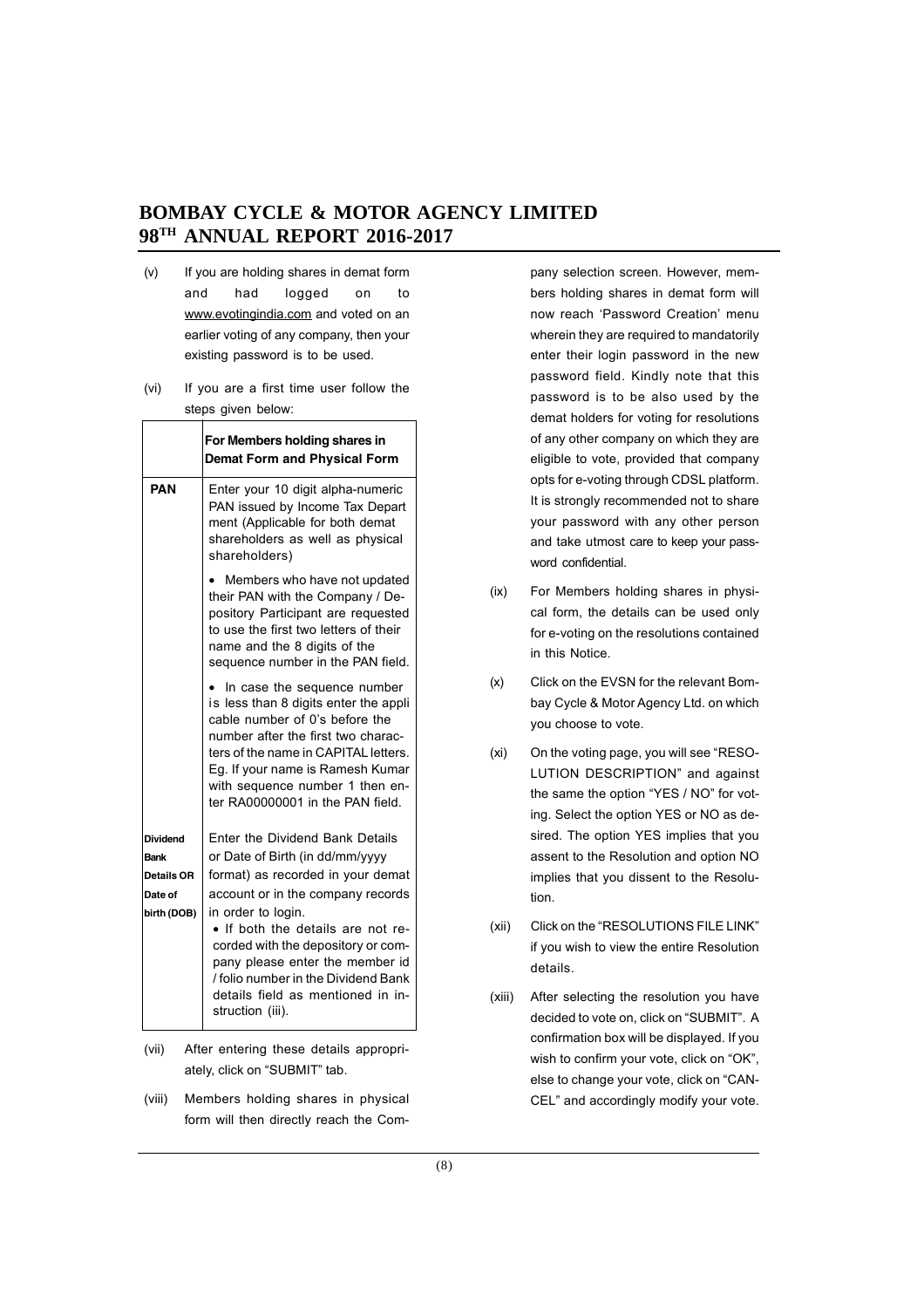- (xiv) Once you "CONFIRM" your vote on the resolution, you will not be allowed to modify your vote.
- (xv) You can also take out print of the votes cast by clicking on "Click here to print" option on the Voting page.
- (xvi) If a Demat account holder has forgotten the login password then Enter the User ID and the image verification code and click on Forgot Password & enter the details as prompted by the system.
- (xvii) Shareholders can also cast their vote using CDSL's mobile app m-Voting available for android based mobiles. The m-Voting can be downloaded from Google Play Store, Windows and Apple Smart Phones. Please follow the instructions as prompted by the mobile app while voting on your mobile.

## (xviii) **Note for Non-Individual Shareholders and Custodians**

- Non-Individual shareholders (i.e. other than Individuals, HUF, NRI etc.) and Custodian are required to log on to www.evotingindia.com and register themselves as Corporates.
- A scanned copy of the Registration Form bearing the stamp and sign of the entity should be emailed to helpdesk.evoting@cdslindia.com
- After receiving the login details a Compliance User should be created using the admin login and password. The Compliance User would be able to link the account(s) for which they wish to vote on.
- The list of accounts linked in the login should be mailed to helpdesk.evoting@cdslindia.com and on approval of the accounts they would be able to cast their vote.
- A scanned copy of the Board Resolution and Power of Attorney (POA) which they have issued in favour of the Cus-

todian, if any, should be uploaded in PDF format in the system for the scrutinizer to verify the same.

(xix) In case you have any queries or issues regarding e-voting, you may refer the Frequently Asked Questions ("FAQs") and e-voting manual available at www.evotingindia.com, under help section or write an email to helpdesk.evoting@cdslindia.com

By Order of the Board of Directors

VIinita A. Kapoor Company Secretary & Compliance Officer

#### **Registered Office:**

534, Sardar Vallabhbhai Patel Road, Opera House, Mumbai - 400 007. CIN: L74999MH1919PLC000557 Tel. : 022 - 40287104/110 Fax : 022 - 23634527 Email : investors@bcma.in Website : www.bcma.in Dated : May 25, 2017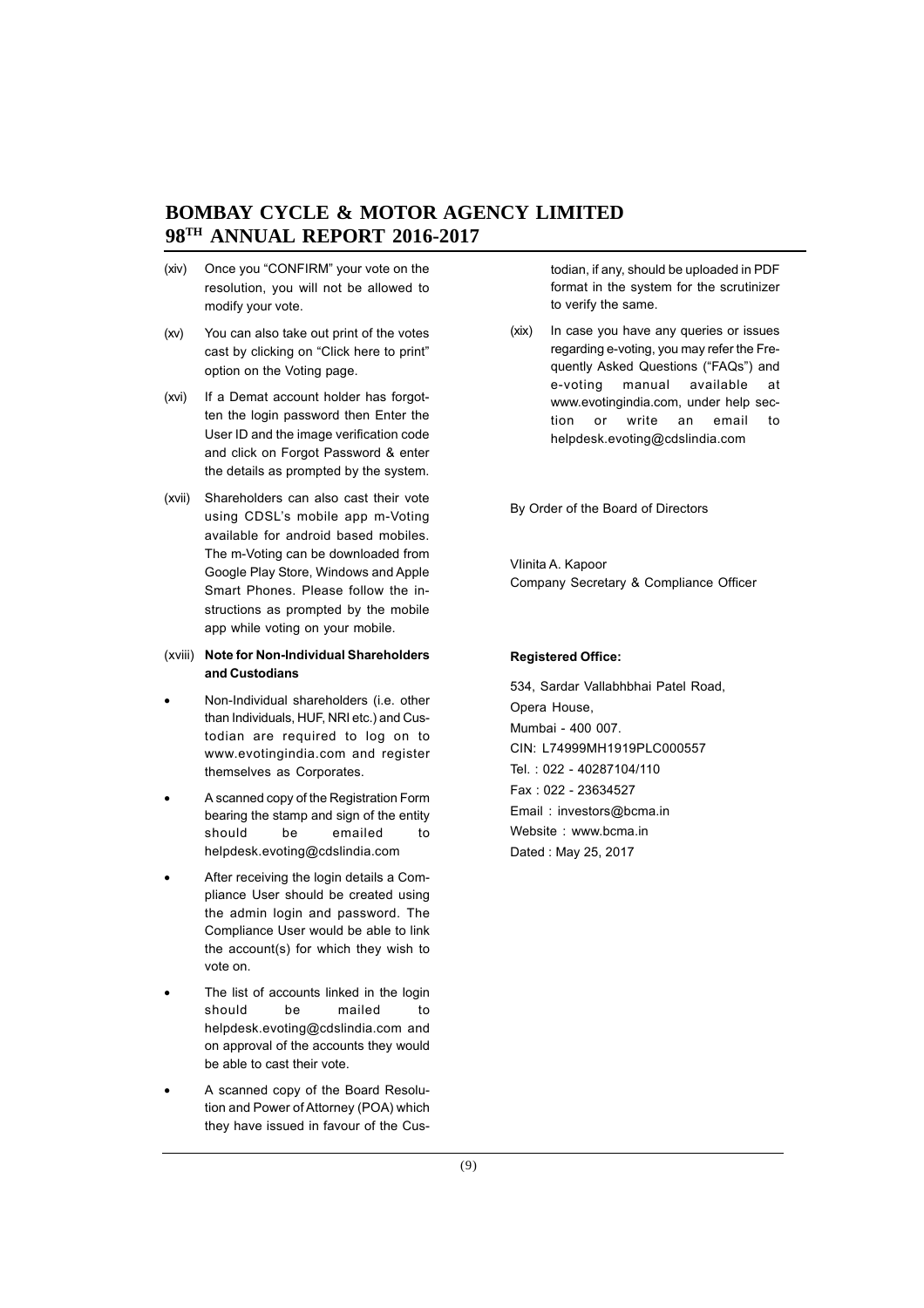#### **"Annexure A" to the Notice**

**Information about the Appointee as per Regulation 36(3) of the SEBI (Listing Obligations and Disclosure Requirements) Regulations, 2015:**

#### **(1) Brief Resume:**

Name of Director : Mr. Chakor L. Doshi Age : 68 Years

Qualification : B. Sc. (Mathematics - Physics) from Bombay University and

MS in Operations Research & Industrial Engineering, University of Michigan (USA)

#### **(2) Expertise & Experience in specific functional areas:**

Operations and Management of Large Industries - Industrialist.

#### **(3) Disclosure of relationships between Directors inter-se:**

Mr. Chakor L. Doshi, Chairman Emeritus is father of Mr. Chirag C. Doshi, Chairman and Managing Director. He is not related to any other Director of the Company.

(**4) Name(s) of listed entities in which the person holds the directorship and the membership of Committees of the Board:**

| Sr.<br>No. | Name of the<br>Company | Name of the<br>Committee | <b>Position</b><br>held<br>(Member /<br>Chairman) |
|------------|------------------------|--------------------------|---------------------------------------------------|
| 1          | Walchandnagar Audit    |                          | Member                                            |
|            | Industries Ltd.        | Committee                |                                                   |
|            |                        | Stakeholders             | Member                                            |
|            |                        | Relationship             |                                                   |
|            |                        | Committee                |                                                   |
|            |                        | Nomination &             | Member                                            |
|            |                        | Remuneration             |                                                   |
|            |                        | Committee                |                                                   |
|            |                        | Finance                  | Member                                            |
|            |                        | Committee                |                                                   |
| 2          | Bombay Cycle           | Nomination &             | Member                                            |
|            | & Motor                | Remuneration             |                                                   |
|            | Agency Ltd.            | Committee                |                                                   |

#### **(5) Shareholding of Non-Executive Director :**

Bombay Cycle & Motor Agency Limited - 5620 Shares (includes 2416 Shares of Chakor L. Doshi HUF)

#### **ROUTE MAP TO THE AGM VENUE**

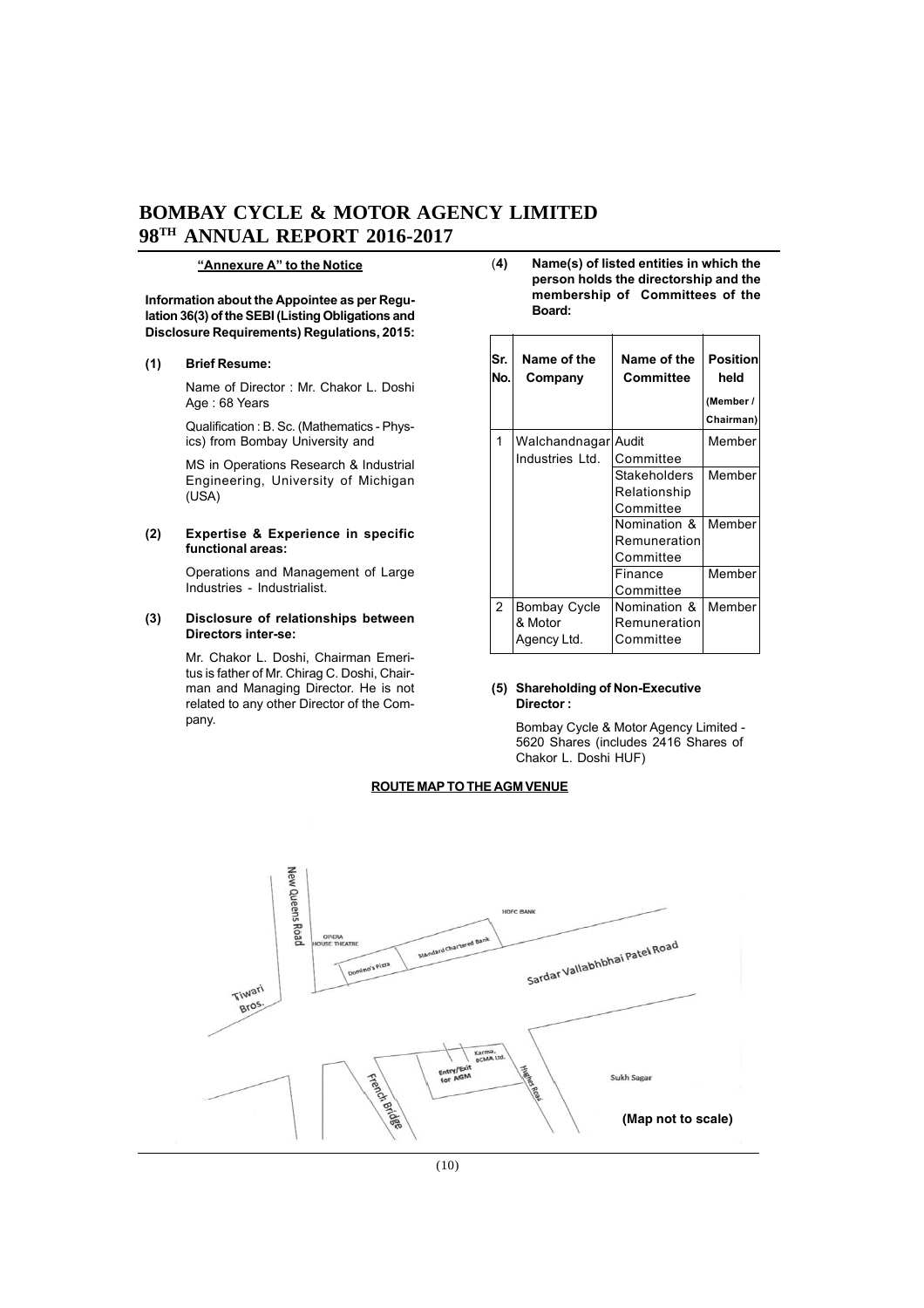#### **DIRECTORS' REPORT**

To,

The Members of

#### **BOMBAY CYCLE & MOTOR AGENCY LIMITED**

Your Directors have the pleasure to present to you the Annual Report and the Audited Statements of Accounts for the year ended March 31, 2017.

#### **1. FINANCIAL RESULTS**

|                                                            | Year ended<br>March<br>31, 2017 | Previous<br>Year ended<br>March 31, 2016 |
|------------------------------------------------------------|---------------------------------|------------------------------------------|
| <b>Total Revenue</b>                                       | 69,448,974                      | 86,342,393                               |
| Profit before Depreciation<br>and Taxation                 | 18,950,454                      | 25,546,088                               |
| Less: Depreciation<br>and Other Charges<br>On Fixed Assets | 1,347,684                       | 1,465,267                                |
| Profit before Exceptional<br>Items and Tax                 | 17,602,770                      | 24,080,821                               |
| Less: Exceptional items                                    | 0                               | (99, 761)                                |
| Tax Expense                                                | 5,565,607                       | 7,674,255                                |
| Profit for the Year                                        | 12,037,163                      | 16,506,327                               |

#### **2. FINANCIAL PERFORMANCE & HIGHLIGHTS**

The total Revenue of the Company comprising of Automobile and Hospitality Divisions is  $\bar{\tau}$  694.49 Lacs as compared to  $\bar{\tau}$  863.42 Lacs in the previous year. During the Year, the Sales / Revenue from operations for Hospitality Business have decreased due to increasing expenditure mainly due to renovation of Karma Restaurant which has resulted into lower profitability. Karma is now renamed as Canto. We however are optimistic for the coming financial year. There is improvement in the Automobile Division in terms of Sales and we hope the same to continue in future also.

No material changes and commitments have occurred after the close of the year till the date of this Report, which affect the financial position of the Company.

#### **3. DIVIDEND AND RESERVES**

Your Directors are pleased to recommend Dividend for the Financial Year 2016-2017 on Equity Shares of ₹ 10/- each at ₹ 4/- per share equivalent to 40% (40% in the Previous Year) aggregating to  $₹$  800,000/-. The Dividend Distribution Tax thereon works out to  $\bar{\tau}$  162,861/-. The total outgo on account of this works out to  $\bar{\tau}$  962,861/-. The dividend payout is subject to approval of Members at the ensuing Annual General Meeting.

During the Year under review, the Company has transferred  $\bar{\tau}$  1,203,716 to the General Reserve of the Company.

## **4. SUBSIDIARY, JOINT VENTURES AND ASSOCIATE COMPANIES**

Your Company has neither any Subsidiary nor Joint Venture nor Associate Company. During the year under review, none of the Companies have become or ceased to be Company's Subsidiaries, Joint Ventures or Associate Companies.

## **5. EXTRACT OF ANNUAL RETURN**

The extract of the Annual Return in Form MGT-9 in accordance with Section 92(3) of the Companies Act, 2013, read with the Companies (Management and Administration) Rules, 2014, are set out herewith as **'Annexure A'** to this report.

#### **6. DIRECTORS**

The Independent Directors have given declarations that they meet the criteria of Independence as laid down under Section 149(6) of the Companies Act, 2013.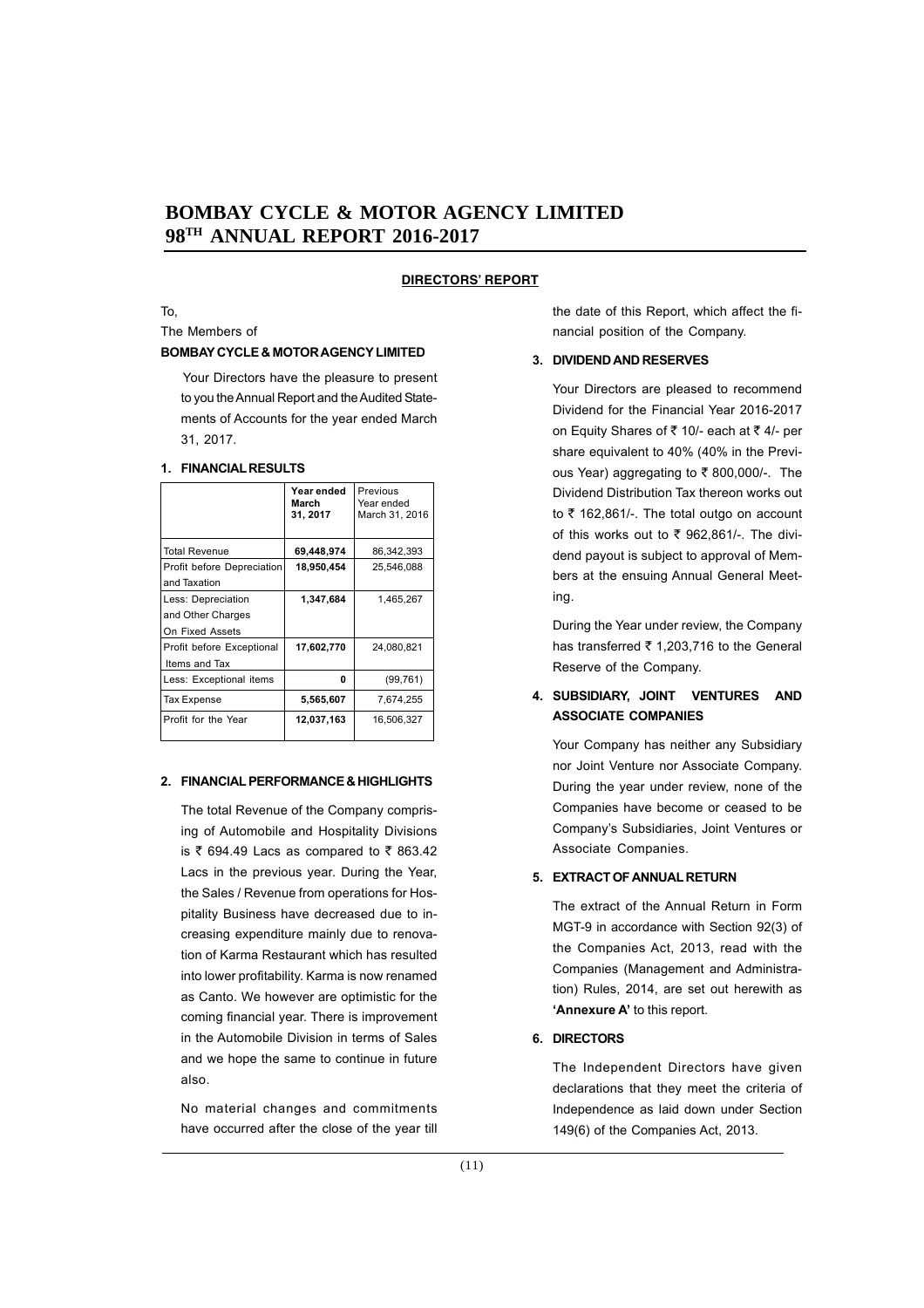## **RETIREMENT BY ROTATION:**

In accordance with the provisions of Section 152 of the Companies Act, 2013, Mr. Chakor L. Doshi is due to retire by rotation at the 98<sup>th</sup> Annual General Meeting and being eligible, offer himself for reappointment.

Brief profile of the proposed appointee together with other disclosures in terms of Regulation 36 (3) of the SEBI (Listing Obligations & Disclosure Requirements) Regulations, 2015 are mentioned in the Notice which is part of this Annual Report.

## **7. NUMBER OF MEETINGS OF THE BOARD**

The Board met four (4) times during the Financial Year 2016-2017 viz. on May 25, 2016; August 11, 2016; November 04, 2016 and January 31, 2017.

## **8. COMMITTEES OF THE BOARD**

The Company has several Committees which have been constituted in compliance with the requirements of the relevant provisions of applicable laws and statutes.

The Company has following Committees of the Board comprising of Directors and / or Executives of the Company:

- $\triangleright$  Audit Committee which comprises of two Independent Directors i.e. Mr. Ashok T. Kukreja (Chairman of Committee) and Mrs. Rupal Vora (Member), and Chairman & Managing Director, Mr. Chirag C. Doshi (Member).
- Risk Management Committee which comprises of Chairman & Managing Director, Mr. Chirag C. Doshi (Chairman), General Manager Business Development, Hospitality Division, Mrs. Padmini Verenkar (Member) and Company Secretary & Compliance Officer, Ms. Vinita A. Kapoor (Member).
- $\triangleright$  Nomination & Remuneration Committee which comprises of two Independent Directors, Mr. Ashok T. Kukreja (Chairman of Committee) and Mrs. Rupal Vora (Member), and Chairman Emeritus, Mr. Chakor L. Doshi (Member).
- $\triangleright$  Committee of Independent Directors which comprises of Mr. Ashok T. Kukreja (Chairman of Committee) and Mrs. Rupal Vora (Member).
- > Internal Complaints Committee which comprises of 3 Company Executives i.e. General Manager – Business Development, Hospitality Division, Mrs. Padmini Verenkar (Presiding Officer), Accounts Officer, Mr. Sunil P. Kharade (Member) and Company Secretary & Compliance Officer, Ms. Vinita A. Kapoor (Member).

## **9. BOARD EVALUATION**

During the year, the Evaluation cycle was completed which included the Evaluation of the Board as a whole, Board Committees and Directors. The exercise was led by the Independent Directors of the Company. The Evaluation process focused on various aspects of the Board and Committees functioning such as composition of the Board and Committees, experience and competencies, performance of specific duties and obligations, governance issues etc. Separate exercise was carried out to evaluate the performance of individual Directors on parameters such as attendance, contribution and independent judgement.

## **10. PARTICULARS OF LOANS, GUARANTEES OR INVESTMENTS BY COMPANY**

Particulars of Loans given, guarantees and investments covered under the provisions of Section 186 of the Companies Act, 2013, are provided in the notes to Financial Statement (Please refer to Note 9 and 12 to the Financial Statement).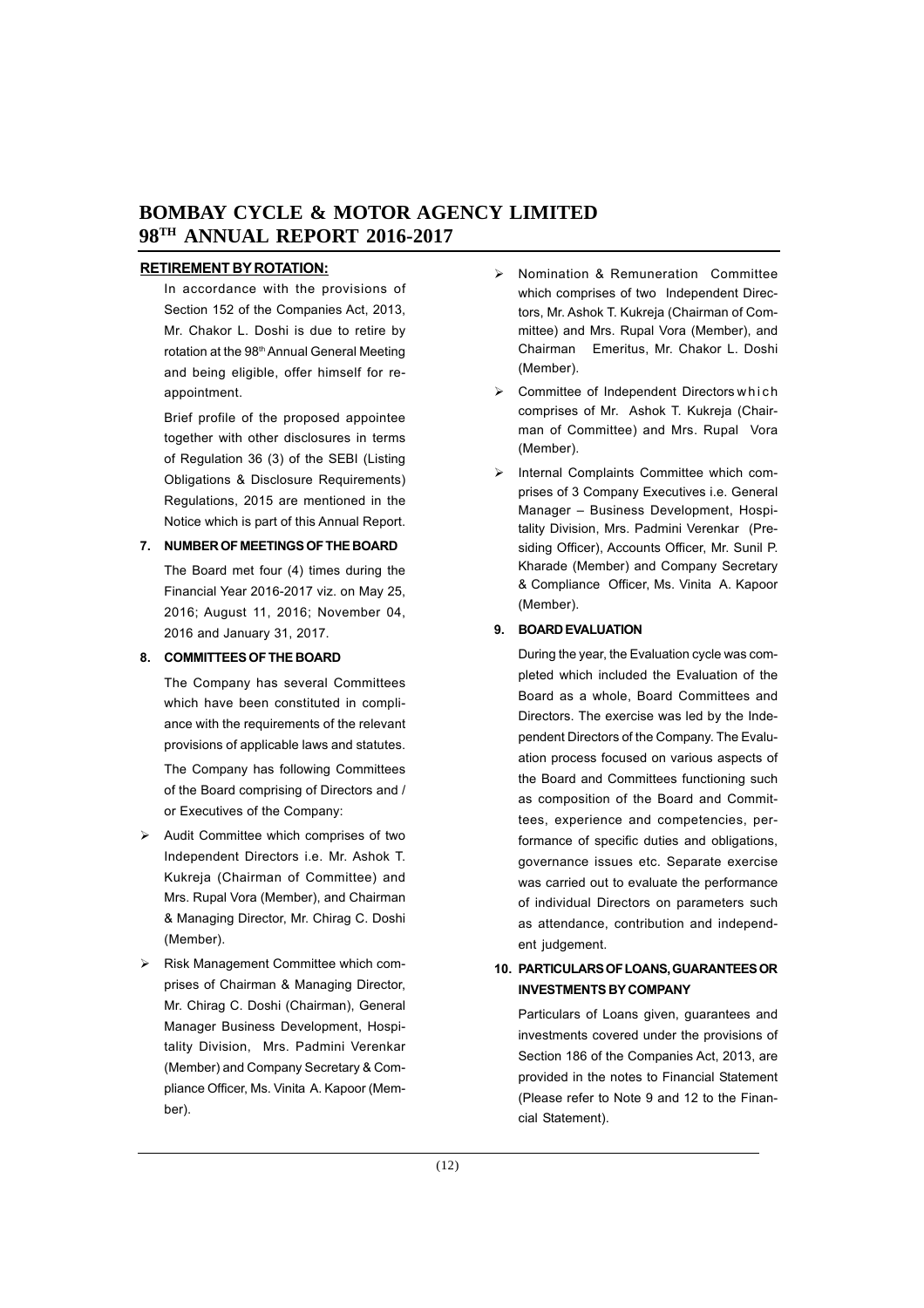#### **11. VIGIL MECHANISM**

Your Company is committed to highest standards of ethical, moral and legal business conduct. Accordingly, the Board of Directors have formulated a Whistle Blower Policy to report genuine concerns or grievances. Protected disclosures can be made by a whistle blower through an e-mail, or telephone or a letter to the Chairman of the Audit Committee or the Company Secretary of the Company or any member of the Audit committee. The Policy on vigil mechanism /whistle blower policy may be accessed on the Company's website at the link http://www.bcma.in/ investor\_financial.php

## **12. PARTICULARS OF EMPLOYEES REMU-NERATION**

- (A) The statement containing particulars of employees as required under Section 197 (12) of the Companies Act, 2013, read with Rule 5(2) of the Companies (Appointment and Remuneration of Managerial Personnel) Rules, 2014 is not being sent as the Company has no such employee who falls under the criteria specified in the said Rules.
- (B) The ratio of the remuneration of each Director to the median employee's remuneration and other details in terms of Section 197 (12) of the Companies Act, 2013 read with Rule 5(1) of the Companies (Appointment and Remuneration of Managerial Personnel) Rules, 2014, are forming part of this Report as **'Annexure B'**.

## **13. CONTRACTS AND ARRANGEMENTS WITH RELATED PARTIES**

All contracts / arrangements / transactions entered by the Company during the Financial Year with Related parties were in the Ordinary Course of Business and on arm's length basis.

Your Directors draw attention of the members to Note 27(5) to the Financial Statement which sets out related party disclosures.

#### **14. NOMINATION & REMUNERATION POLICY**

The Board has framed a policy on the recommendation of the Nomination & Remuneration Committee, which lays down a framework in relation to remuneration of Directors, Key Managerial Personnel and Senior Management of the Company. This policy also lays down criteria for selection, appointment and remuneration of Board Members / Key Managerial Personnel and other employees.

#### **OBJECTIVES**

The Nomination and Remuneration Committee and the Policy is in compliance with Section 178 of the Companies Act, 2013, read along with the applicable rules thereto.

The Key Objectives of the Committee are:

- a) to formulate guidelines in relation to appointment and removal of Directors, Key Managerial Personnel and Senior Management.
- b) to evaluate the performance of the members of the Board and provide necessary report to the Board for further evaluation of the Board.
- c) to recommend to the Board the Remuneration payable to the Directors, Key Managerial Personnel and Senior Management.

#### **ROLE OF COMMITTEE**

The role of the Committee *inter-alia* is as follows:

a) to formulate a criteria for determining qualifications, positive attributes and independence of a Director.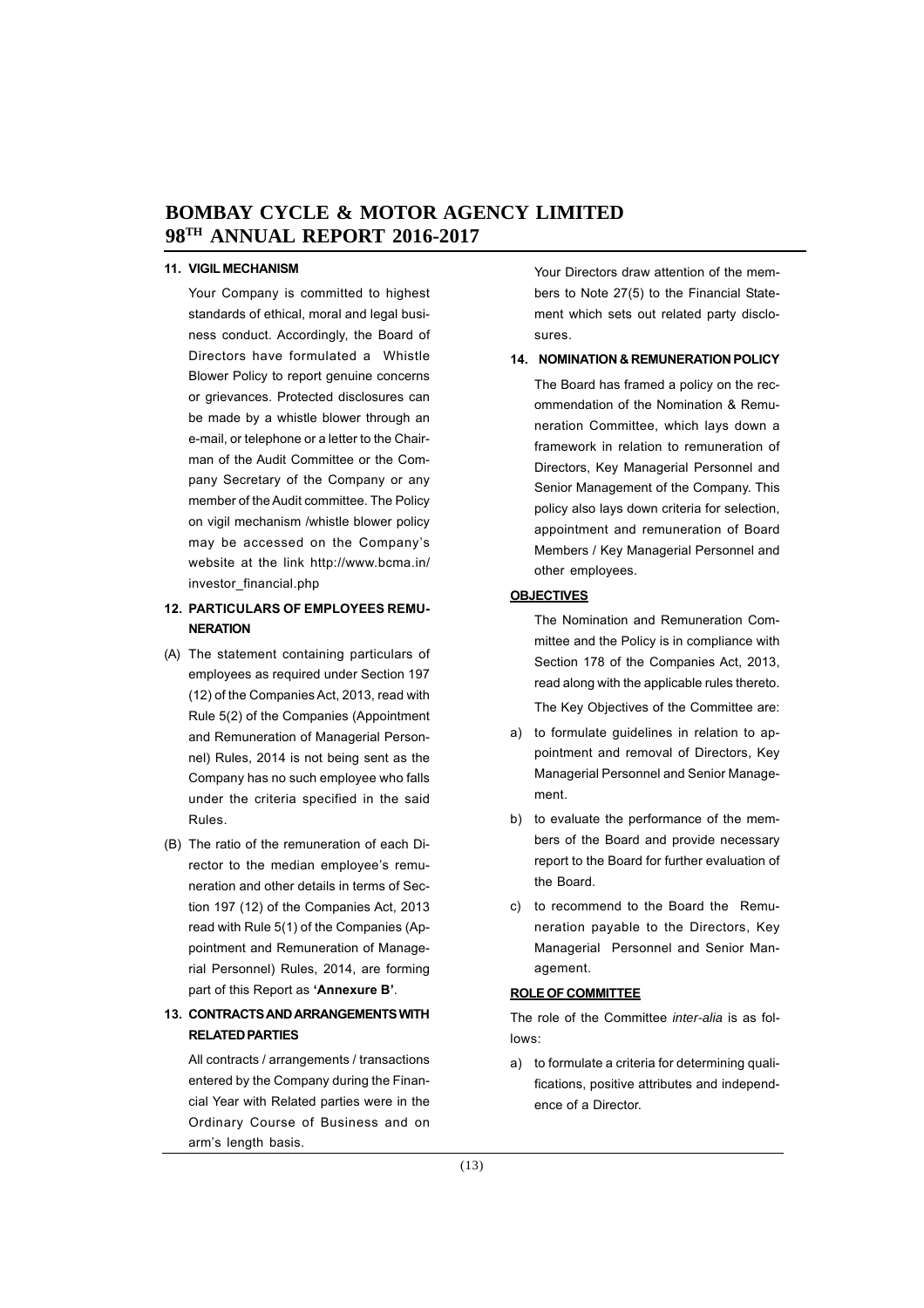- b) to recommend to the Board the appointment and removal of Senior Management.
- c) to carry out evaluation of Director's performance and recommend to the Board appointment / removal based on his / her performance, against criteria laid down.
- d) to recommend to the Board on (i) policy relating to remuneration for Directors, Key Managerial Personnel and Senior Management and (ii) Executive Directors remuneration and incentive.
- e) ensure that level and composition of remuneration is reasonable and sufficient, relationship of remuneration to performance is clear and meets appropriate performance benchmarks.
- f) to devise a policy on Board diversity.
- g) to develop a succession plan for the Board and to regularly review the plan and to identify persons who can be appointed as Directors.

#### **NOMINATION DUTIES**

The duties of the Committee in relation to nomination matters include:

- a) Ensuring that there is an appropriate induction & training programme in place for new Directors and members of Senior Management and reviewing its effectiveness.
- b) Ensuring that on appointment to the Board, Non-Executive Directors receive a formal letter of appointment in accordance with the Guidelines provided under the Companies Act, 2013.
- c) Identifying and recommending Directors who are to be put forward for retirement by rotation.
- d) Determining the appropriate size, diversity and composition of the Board.
- e) Setting a formal and transparent procedure for selecting new Directors for appointment to the Board.
- f) Developing a succession plan for the Board and Senior Management and regularly reviewing the plan.
- g) Evaluating the performance of the Board and Independent Directors.
- h) Making recommendations to the Board concerning any matters relating to the continuation in office of any Director at any time including the suspension or termination of service of an Executive Director as an employee of the Company subject to the provision of the law and their service contract.
- i) Delegating any of its powers to one or more of its members or the Secretary of the Committee.
- j) Recommend any necessary changes to the Board.
- k) Considering any other matters as may be requested by the Board.

#### **REMUNERATION DUTIES**

The duties of the Committee in relation to remuneration matters include:

- a) to consider and determine the Remuneration Policy, based on the performance and also bearing in mind that the remuneration is reasonable and sufficient to attract, retain and motivate members of the Board and such other factors as the Committee shall deem appropriate.
- b) to approve the remuneration of the Senior Management including Key Managerial Personnel of the Company maintaining a balance between fixed and incentive pay reflecting short and long term performance objectives appropriate to the working of the Company.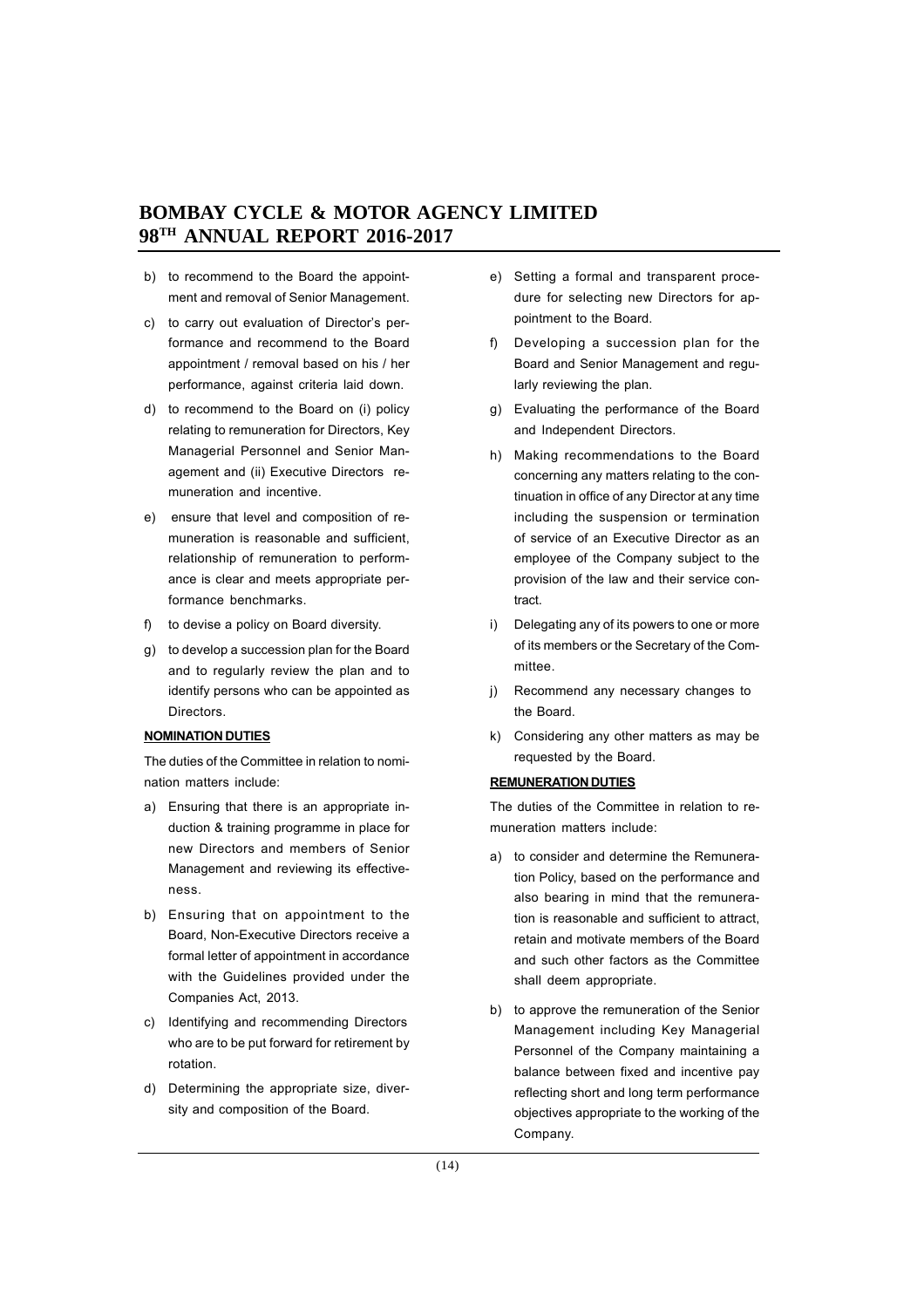- c) to delegate any of its powers to one or more of its members or the Secretary of the Committee.
- d) to consider any other matters as may be requested by the Board.
- e) to consider and recommend to the Board for Professional indemnity and liability insurance for Directors and senior management.

#### **15. RISK MANAGEMENT**

All material Risks faced by the Company are identified and assessed. For each of the risks identified, corresponding controls are assessed and policies and procedures are put in place for monitoring, mitigating and reporting risk on a periodic basis.

# **16. INTERNAL FINANCIAL CONTROL SYSTEMS**

The Company had laid down set of standards, processes and structure which enables to implement internal financial control with reference to Financial Statements across the organization and ensure that the same are adequate and operating effectively.

#### **17. INSURANCE**

The properties, stocks, stores, assets, etc. belonging to the Company continue to be adequately insured against fire, riot, civil commotion etc.

#### **18. DEMATERIALIZATION OF SHARES**

The Company's shares are listed on BSE Limited and the Company's Registrar and Share Transfer Agent has connectivity with National Securities Depository Ltd. & Central Depository Services (India) Ltd. The ISIN is INE691K01017. As on March 31, 2017, 179,238 equity shares representing 89.62% of the total shares have been dematerialized.

## **19. COMPANY'S WEBSITE**

The Company has its website namely www.bcma.in. The website provides detailed information about the business activity, locations of its corporate offices and service centre etc. The Quarterly Results, Annual Reports and Shareholding patterns and various policies are placed on the website of the Company and the same are updated periodically.

#### **20. MEANS OF COMMUNICATION**

The Company has designated investors@bcma.in as an email id for the purpose of registering complaints by investors and displayed the same on the website of the Company.

## **21. DIRECTORS' RESPONSIBILITY STATEMENT**

Pursuant to the requirement under Section 134 (3) (c) of the Companies Act, 2013, the Directors' hereby confirm that:

- i) in the preparation of the annual accounts, the applicable accounting standards have been followed along with proper explanation relating to material departures; if any
- ii) the Directors have selected such accounting policies and applied them consistently and made judgments and estimates that are reasonable and prudent so as to give a true and fair view of the state of affairs of the Company at the end of March 31, 2017 and of the profit for the Year ended on that date;
- iii) the Directors have taken proper and sufficient care for the maintenance of adequate accounting records in accordance with the provisions of the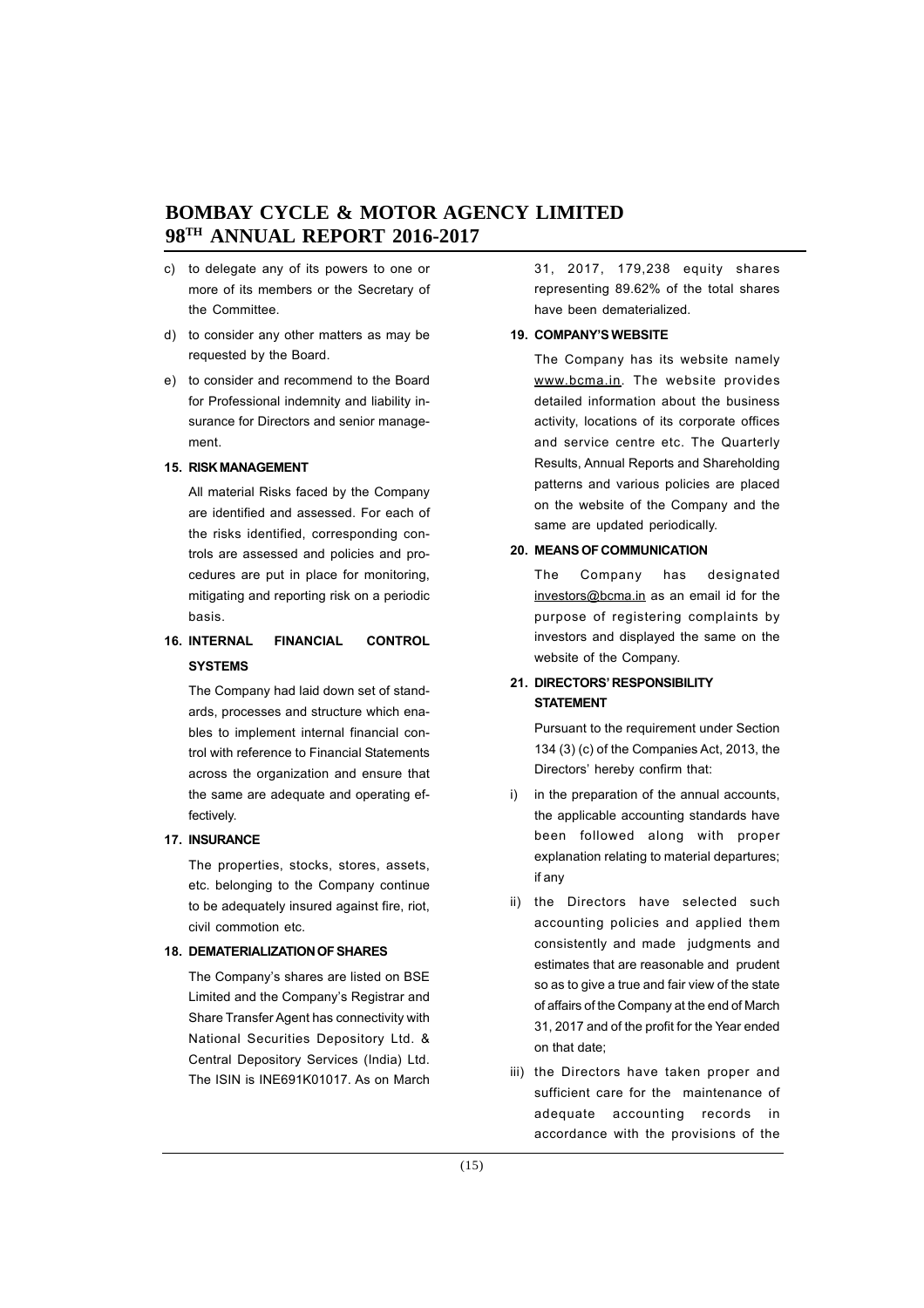Companies Act, 2013 for safeguarding the assets of the Company and for preventing and detecting fraud and other irregularities;

- iv) the Directors have prepared the annual accounts on a going concern basis;
- v) the Directors have laid down internal financial controls to be followed by the Company and that such internal financial controls are adequate and were operating effectively; and
- vi) The Directors have devised proper systems to ensure compliance with the provisions of all applicable laws and that such systems are adequate and operating effectively.
- **22. CONSERVATION OF ENERGY TECH-NOLOGY ABSORPTION AND FOREIGN EXCHANGE EARNINGS AND OUTGO**

All the Departments Continue their efforts to reduce the energy consumption. The measures taken at all your Company's units are:

- i) Optimum Utilisation of Electrical Equipment.
- ii) Maximum Possible saving of energy.

There is no Research & Development activity, no import of technology or foreign exchange earnings or outgo; hence details of the same are not annexed to this report.

# **23. AUDITORS AND AUDITOR'S REPORT STATUTORY AUDITOR**

M/s. N. G. Thakrar & Co., Chartered Accountants, Mumbai, was appointed in Adjourned 96th Annual General Meeting as the Statutory Auditors of the Company to hold office from the conclusion of 96<sup>th</sup>

Annual General Meeting (AGM) until the conclusion of the 101<sup>st</sup> AGM, subject to ratification by the Members at every AGM to be held during the said period. The Company has received letter from them to the effect that their ratification of appointment, would be within the prescribed limits under Section 141(3) (g) of the Companies Act, 2013, and that they are not disqualified. The members are requested to ratify the appointment of Auditors and authorise the Board to fix their remuneration.

## **AUDITORS REPORT**

The notes forming part of the accounts referred in the Auditors' Report are self explanatory and give complete information. There are no qualifications, reservation or adverse remarks made by statutory auditors in the Audit Report.

## **SECRETARIALAUDITOR**

Pursuant to the provisions of Section 204 of the Companies Act, 2013, read with the Companies (Appointment and Remuneration of Managerial Personnel) Rules, 2014, Board has appointed M/s. Ragini Chokshi & Company, Practicing Company Secretary, to conduct Secretarial Audit for the financial year 2016-17. The Secretarial Audit Report for the financial year ended March 31, 2017 is annexed herewith marked as **'Annexure C'** to this Report. There is no qualification, reservations or adverse remarks made by Secretarial Auditors in the Audit Report.

## **24. CORPORATE SOCIAL RESPONSIBILITY (CSR)**

Your Company does not fall in the criteria mentioned under Section 135 of the Companies Act, 2013, for applicability of the provisions of Corporate Social Responsibility. Hence, your Company is not required to constitute CSR Committee and to comply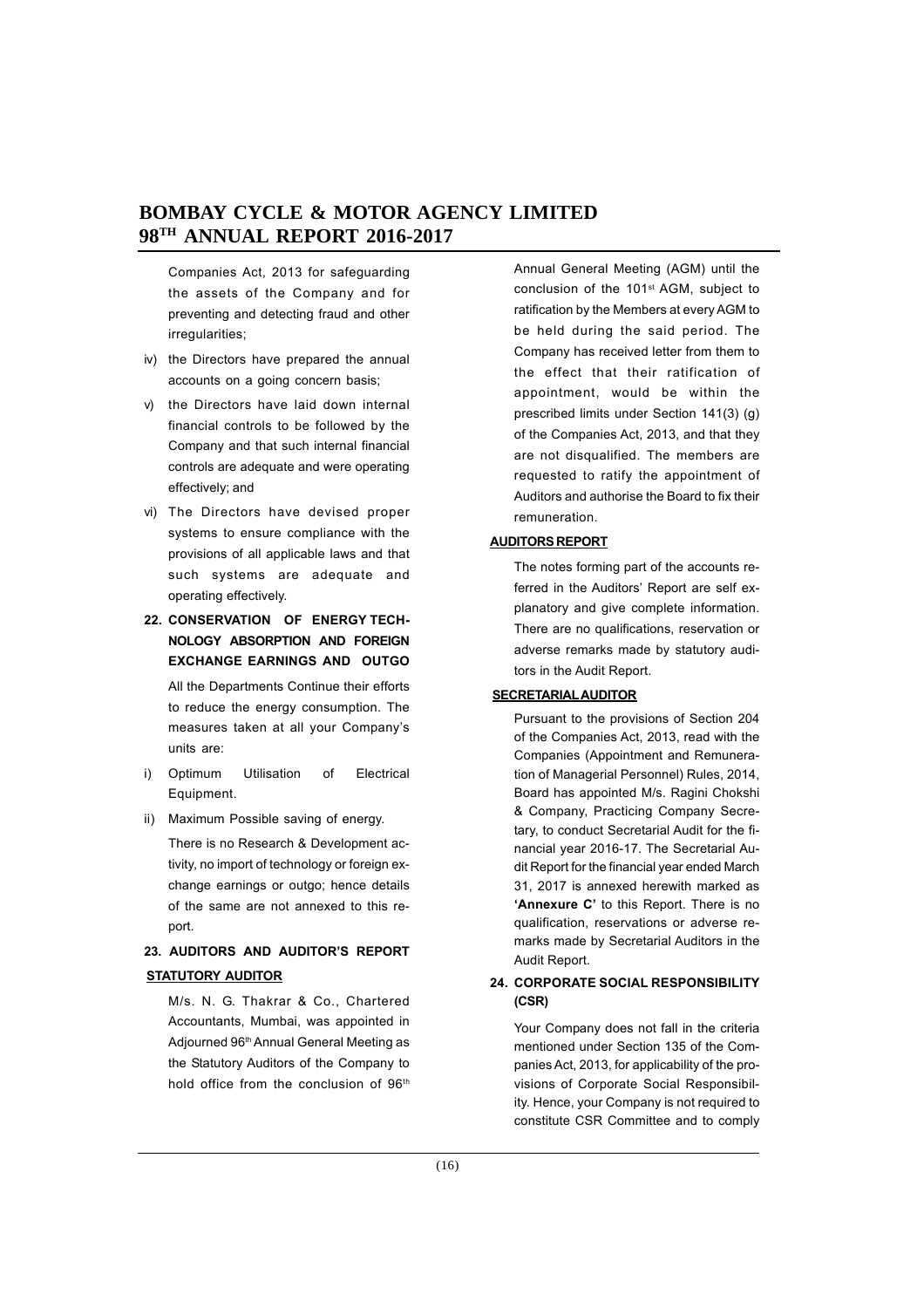with other provisions of Section 135 of the Companies Act, 2013 read with the Companies (Corporate Social Responsibility Policy) Rules, 2014.

#### **25. CORPORATE GOVERNANCE**

As per SEBI (Listing Obligations & Disclosure Requirements) Regulations, 2015, your Company falls in the exempted category being very small Capital. Hence, Corporate Governance is not applicable to the Company.

#### **26. GENERAL**

Your Directors state that no disclosure or reporting is required in respect of the following items as there were no transactions on these items during the year under review:

- 1. Details relating to deposits covered under Chapter V of the Act.
- 2. Issue of equity shares with differential rights as to dividend, voting or otherwise.
- 3. Issue of shares (including sweat equity shares) to employees of the Company under any scheme.
- 4. No significant or material orders were passed by the Regulators or Courts or Tribunals which impact the going concern status and Company's operations in future.

Your Directors further state that during the year under review, there were no cases filed pursuant to the Sexual Harassment of Women at Workplace (Prevention, Prohibition and Redressal) Act, 2013.

#### **27. ACKNOWLEDGEMENTS**

Your Directors wish to convey their gratitude and place on record their sincere appreciation of the assistance and cooperation that the Company has been receiving from its employees as also from the Banks.

Your Directors would also like to thank the customers, suppliers and shareholders for their continued support and co-operation.

For and on behalf of Board of Directors

Chirag C. Doshi Chairman & Managing Director

#### **Registered Office:**

534, Sardar Vallabhbhai Patel Road, Opera House, Mumbai - 400 007. CIN: L74999MH1919PLC000557 Tel. : 022 - 40287104/110 Fax : 022 - 23634527 Email : investors@bcma.in Website : www.bcma.in Dated : May 25, 2017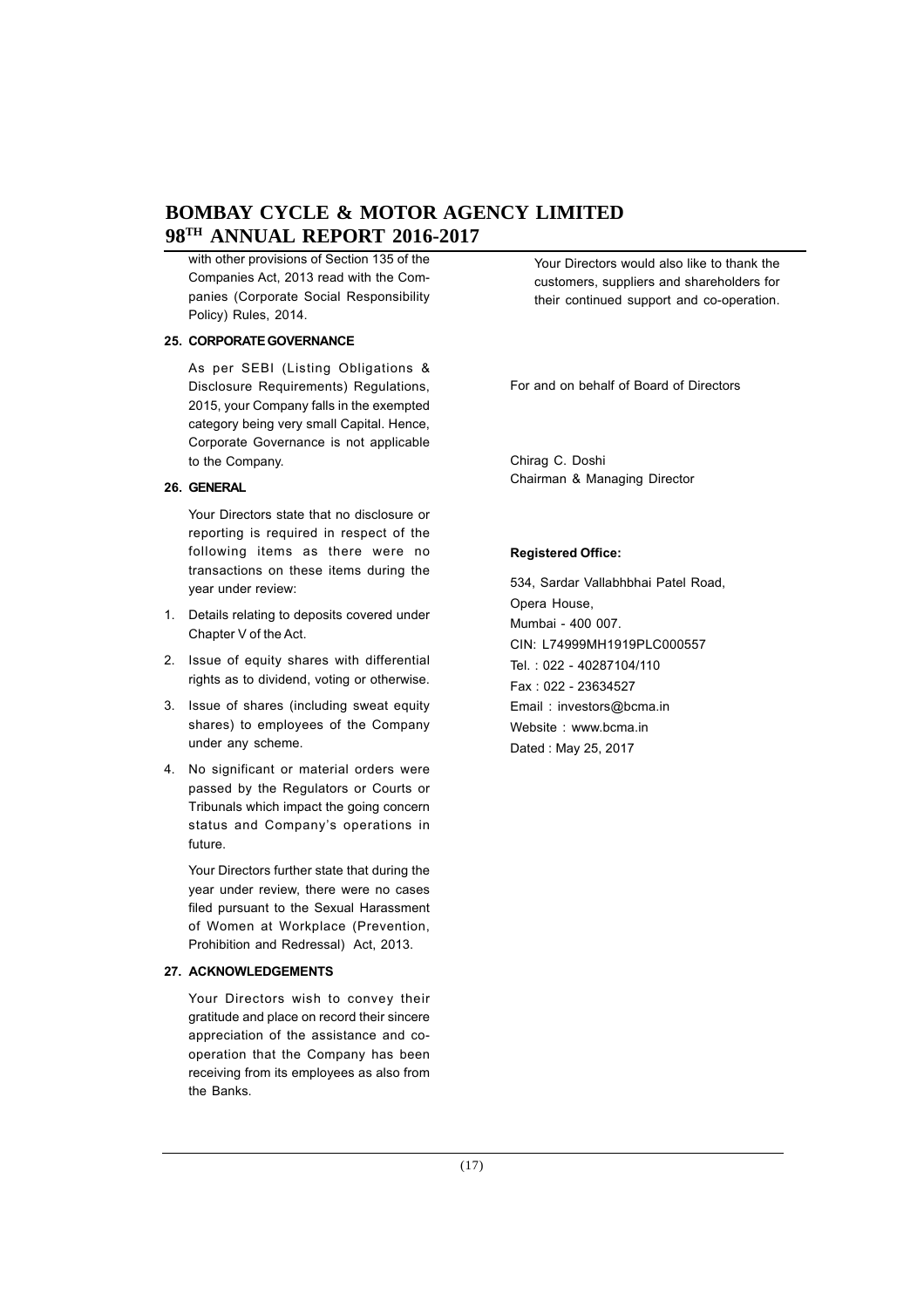# **'Annexure A' to Director's Report**

**FORM NO. MGT 9**

**EXTRACT OF ANNUAL RETURN**

**(As on the Financial Year ended on 31.03.2017)**

# **(Pursuant to Section 92 (3) of the Companies Act, 2013 and rule 12(1) of the Companies (Management & Administration ) Rules, 2014)**

## **I. REGISTRATION & OTHER DETAILS:**

|     | <b>CIN</b>                                                                    | L74999MH1919PLC000557                                                                                                                                                                                      |
|-----|-------------------------------------------------------------------------------|------------------------------------------------------------------------------------------------------------------------------------------------------------------------------------------------------------|
| ii. | <b>Registration Date</b>                                                      | 12.09.1919                                                                                                                                                                                                 |
| iii | Name of the Company                                                           | Bombay Cycle & Motor Agency Ltd.                                                                                                                                                                           |
| iv  | Category / Sub-category of the Company                                        | Company Limited by Shares /<br>Indian Non-government Company                                                                                                                                               |
| v   | Address of the Registered office<br>& contact details                         | 534, S. V. P. Road, Opera House,<br>Mumbai - 400 007.<br>Tel.: 022-40287110, Fax No.: 022-23634527,<br>Email id.: bcma@bcma.in, Website: www.bcma.in                                                       |
| vi  | Whether listed company                                                        | Yes                                                                                                                                                                                                        |
| vii | Name, Address & contact details of<br>the Registrar & Transfer Agent, if any. | TSR Darashaw Ltd.<br>6-10, Haji Moosa Patrawala Ind. Estate,<br>20, Dr. E. Moses Road, Mahalaxmi,<br>Mumbai - 400 011, Tel.: 022-66568484<br>Fax No.: 022-66568494,<br>Email id.: csg-unit@tsrdarashaw.com |

## **II. PRINCIPAL BUSINESS ACTIVITIES OF THE COMPANY**

| Sr. No. | Name & Description of main<br><b>Products / Services</b> | NIC Code of the<br><b>Product / Service</b> | % to total turnover<br>of the Company |
|---------|----------------------------------------------------------|---------------------------------------------|---------------------------------------|
|         | Service & Repair of Motor Vehicle                        | Section G. Division 45.<br>Group 452        | 53.00%                                |
| 2       | Hospitality                                              | Section I. Division 56.<br>Group 561        | 47.00%                                |

## **III. PARTICULARS OF HOLDING, SUBSIDIARY & ASSOCIATE COMPANIES**

| Sr. No.   Name & Address of the Company | <b>CIN/GLN</b> | <b>HOLDING/</b><br><b>SUBSIDIARY/</b><br><b>ASSOCIATE</b> | %OF<br><b>SHARES</b><br><b>HELD</b> | <b>APPLICABLE</b><br><b>SECTION</b> |
|-----------------------------------------|----------------|-----------------------------------------------------------|-------------------------------------|-------------------------------------|
|                                         | NIL            |                                                           |                                     |                                     |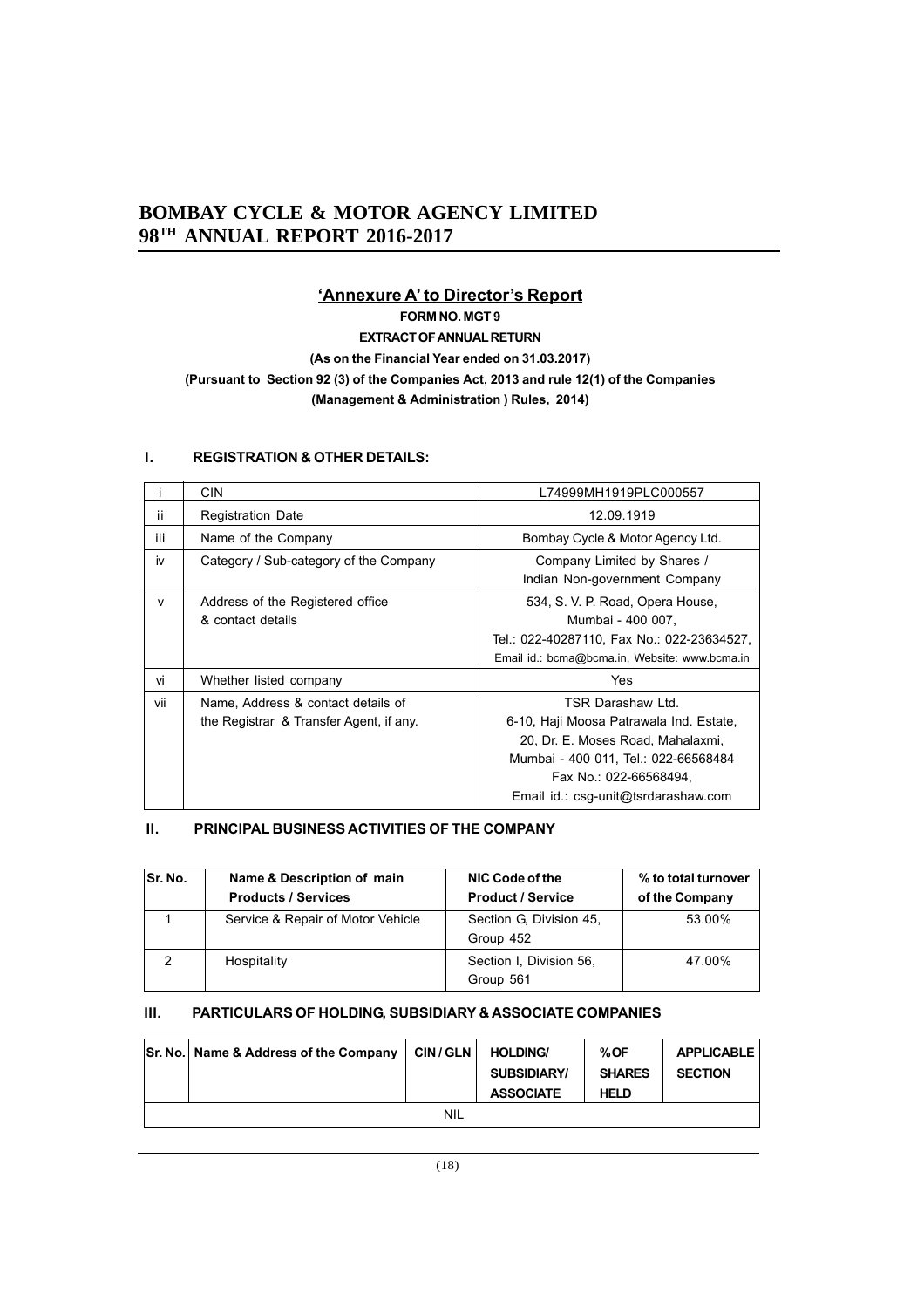| <b>Shareholders</b><br>đ<br>Category                                 |                                                                                                                                                                                                                                                                                                                                  | No. of Shares held at the beginning of the year |                                           |                                                                             | ৳<br>$\frac{\dot{\mathsf{S}}}{\mathsf{Z}}$                                                                          | Shares held at the end of the year      |                       |                                                               | % Change                                                           |
|----------------------------------------------------------------------|----------------------------------------------------------------------------------------------------------------------------------------------------------------------------------------------------------------------------------------------------------------------------------------------------------------------------------|-------------------------------------------------|-------------------------------------------|-----------------------------------------------------------------------------|---------------------------------------------------------------------------------------------------------------------|-----------------------------------------|-----------------------|---------------------------------------------------------------|--------------------------------------------------------------------|
|                                                                      | Demat                                                                                                                                                                                                                                                                                                                            | Physical                                        | Total                                     | % of Total<br>ShareS                                                        | Demat                                                                                                               | Physical                                | Total                 | of Total<br>$\int_{0}^{\theta_{0}} \frac{\delta u}{\delta t}$ | during the year                                                    |
| A. PROMOTERS                                                         |                                                                                                                                                                                                                                                                                                                                  |                                                 |                                           |                                                                             |                                                                                                                     |                                         |                       |                                                               |                                                                    |
| $(1)$ Indian                                                         | 16860                                                                                                                                                                                                                                                                                                                            | 0                                               | 16860                                     | 8.43                                                                        | 16860                                                                                                               | $\circ$                                 | 16860                 | 8.43                                                          | 0.00                                                               |
| a) Individual/HUF<br>b) Central Govt. /                              |                                                                                                                                                                                                                                                                                                                                  |                                                 |                                           |                                                                             |                                                                                                                     |                                         |                       |                                                               |                                                                    |
| State Govt.                                                          | $\circ$<br>124241                                                                                                                                                                                                                                                                                                                |                                                 | 124241                                    | $\circ$<br>62.12                                                            | $\circ$<br>124241                                                                                                   |                                         | $\circ$<br>124241     | 62.12                                                         | $\circ$<br>0.00                                                    |
| c) Bodies Corporate<br>d) Banks/Fl                                   |                                                                                                                                                                                                                                                                                                                                  | $\circ \circ \circ \circ \bullet$               |                                           |                                                                             |                                                                                                                     | $\circ \circ \circ \circ \bullet$       | 0                     |                                                               |                                                                    |
| e) Any other (Trust)                                                 | 624                                                                                                                                                                                                                                                                                                                              |                                                 | 624                                       | 0.31                                                                        | 624                                                                                                                 |                                         | 624                   | 0.31                                                          | 0.00                                                               |
| SUB-TOTAL: (A)(1)                                                    | 141725                                                                                                                                                                                                                                                                                                                           |                                                 | 141725                                    | 70.86                                                                       | 141725                                                                                                              |                                         | 141725                | 70.86                                                         | 0.00                                                               |
| (2) Foreign                                                          |                                                                                                                                                                                                                                                                                                                                  |                                                 |                                           |                                                                             |                                                                                                                     |                                         |                       |                                                               |                                                                    |
| a) NRI- Individuals<br>b) Other Individuals                          | 3204                                                                                                                                                                                                                                                                                                                             |                                                 | 3204                                      | 1.60                                                                        | 3204                                                                                                                |                                         |                       | 1.60                                                          | 0.00                                                               |
|                                                                      | 0                                                                                                                                                                                                                                                                                                                                |                                                 | $\circ \circ \circ \circ$                 | $\circ \circ \circ \circ$                                                   | $\circ \circ \circ \circ$                                                                                           |                                         | ಕ್ಷ <b>0</b> 000<br>ಜ | $\circ \circ \circ \circ$                                     | $\circ \circ \circ \circ$                                          |
| c) Bodies Corporate<br>d) Banks/Fl                                   | $\circ \circ \circ$                                                                                                                                                                                                                                                                                                              |                                                 |                                           |                                                                             |                                                                                                                     |                                         |                       |                                                               |                                                                    |
| SUB - TOTAL: (A) (2)<br>e) Any other (Trust)                         | 3204                                                                                                                                                                                                                                                                                                                             | $\circ \circ \circ \circ \circ \bullet$         | 3204                                      | 1.60                                                                        | 3204                                                                                                                | $\circ \circ \circ \circ \circ \bullet$ | 3204                  | 1.60                                                          | 0.00                                                               |
| Total Shareholding of                                                | 144929                                                                                                                                                                                                                                                                                                                           | $\circ$                                         | 144929                                    | 72.46                                                                       | 144929                                                                                                              | $\bullet$                               | 144929                | 72.46                                                         | $\frac{8}{6}$                                                      |
| $(A)=(A)(1)+(A)(2)$<br>Promoter                                      |                                                                                                                                                                                                                                                                                                                                  |                                                 |                                           |                                                                             |                                                                                                                     |                                         |                       |                                                               |                                                                    |
| $\frac{6}{5}$<br>B. PUBLIC SHAREHOLDI                                |                                                                                                                                                                                                                                                                                                                                  |                                                 |                                           |                                                                             |                                                                                                                     |                                         |                       |                                                               |                                                                    |
| (1) Institutions                                                     |                                                                                                                                                                                                                                                                                                                                  |                                                 |                                           |                                                                             |                                                                                                                     |                                         |                       |                                                               |                                                                    |
| a) Mutual Funds<br>b) Banks/FI                                       | $\begin{smallmatrix} 0 & 0 & 0 & 0 & 0 \\ 0 & 0 & 0 & 0 & 0 \\ 0 & 0 & 0 & 0 & 0 \\ 0 & 0 & 0 & 0 & 0 \\ 0 & 0 & 0 & 0 & 0 \\ 0 & 0 & 0 & 0 & 0 \\ 0 & 0 & 0 & 0 & 0 \\ 0 & 0 & 0 & 0 & 0 \\ 0 & 0 & 0 & 0 & 0 \\ 0 & 0 & 0 & 0 & 0 \\ 0 & 0 & 0 & 0 & 0 \\ 0 & 0 & 0 & 0 & 0 \\ 0 & 0 & 0 & 0 & 0 \\ 0 & 0 & 0 & 0 & 0 & 0 \\ $ | $\circ$<br>2560                                 |                                           | $^{0}$<br>$^{1.28}$                                                         | $\begin{matrix} 0 & 0 & 0 & 0 & 0 \\ 0 & 0 & 0 & 0 \\ 0 & 0 & 0 & 0 \\ 0 & 0 & 0 & 0 \\ 0 & 0 & 0 & 0 \end{matrix}$ |                                         | $\frac{0}{2560}$      | $^{0}$<br>$^{1.28}$                                           |                                                                    |
| Central Govt.<br>State Govt.<br>ಾ                                    |                                                                                                                                                                                                                                                                                                                                  |                                                 |                                           |                                                                             |                                                                                                                     |                                         |                       |                                                               |                                                                    |
| $\widehat{\sigma}$                                                   |                                                                                                                                                                                                                                                                                                                                  |                                                 |                                           | $\circ \circ \circ$                                                         |                                                                                                                     |                                         | $\circ \circ \circ$   |                                                               |                                                                    |
| f) Insurance Companies<br>e) Venture Capital Fund                    |                                                                                                                                                                                                                                                                                                                                  |                                                 |                                           | 1.24                                                                        |                                                                                                                     |                                         |                       |                                                               |                                                                    |
| g) Fils                                                              |                                                                                                                                                                                                                                                                                                                                  |                                                 |                                           |                                                                             |                                                                                                                     |                                         |                       |                                                               |                                                                    |
| Funds<br>h) Foreign Venture Capital<br>i) Others (specify)           | $\circ \circ \circ$                                                                                                                                                                                                                                                                                                              | 0000000                                         | ಂ <sub>ಥ</sub> ಂಂ <sub>೫</sub> ೦೦೦<br>- ಇ | $\circ \circ \circ$                                                         |                                                                                                                     |                                         | 880 0 0<br>자          | $\begin{array}{c}\n0 & 0 \\ 0 & 0 \\ 0 & 0\n\end{array}$      | °°°°°°°                                                            |
| SUB-TOTAL: (B)(1)                                                    | 2482                                                                                                                                                                                                                                                                                                                             | 2560                                            | 5042                                      | 2.52                                                                        | 2482                                                                                                                | 2560                                    | 5042                  | 2.52                                                          | $\frac{8}{10}$                                                     |
| (2) Non - Institutions                                               |                                                                                                                                                                                                                                                                                                                                  |                                                 |                                           |                                                                             |                                                                                                                     |                                         |                       |                                                               |                                                                    |
| a) Bodies corporate:<br>i) Indian                                    |                                                                                                                                                                                                                                                                                                                                  |                                                 |                                           |                                                                             |                                                                                                                     |                                         |                       |                                                               |                                                                    |
| ii) Overseas                                                         | 10129                                                                                                                                                                                                                                                                                                                            | ေ                                               | 10789                                     | 5.39<br>0                                                                   | $\frac{1}{9}$                                                                                                       | ေ<br>ေ                                  | 10570<br>0            | 5.29<br>0                                                     | $\frac{1}{9}$ 0                                                    |
| i) Individual shareholders<br>b) Individuals:                        |                                                                                                                                                                                                                                                                                                                                  |                                                 |                                           |                                                                             |                                                                                                                     |                                         |                       |                                                               |                                                                    |
| holding nominal share<br>capital upto ₹ 1 lakh                       |                                                                                                                                                                                                                                                                                                                                  |                                                 |                                           |                                                                             |                                                                                                                     |                                         |                       |                                                               |                                                                    |
| ii) Individual shareholders                                          | 20096                                                                                                                                                                                                                                                                                                                            | 18368                                           | 38464                                     | 19.23                                                                       | 20303                                                                                                               | 17542                                   | 37845                 | 18.92                                                         | $-0.31$                                                            |
| holding nominal share<br>capital in excess of ₹ 1 lakh               |                                                                                                                                                                                                                                                                                                                                  |                                                 |                                           |                                                                             |                                                                                                                     |                                         |                       |                                                               |                                                                    |
| c) Others (specify)                                                  | 00                                                                                                                                                                                                                                                                                                                               | 0000                                            | $\frac{1}{2}$                             | $\begin{smallmatrix} 0 & 0 & 0 \\ 0 & 0 & 0 \\ 0 & 0 & 0 \end{smallmatrix}$ | 00                                                                                                                  | 0000                                    | 00                    | $\circ$                                                       |                                                                    |
| Foreign Individuals or NRI                                           | 776                                                                                                                                                                                                                                                                                                                              |                                                 |                                           |                                                                             |                                                                                                                     |                                         | 776<br>838            |                                                               |                                                                    |
| Clearing Members<br>SUB - TOTAL: (B)(2)<br>Total Public Shareholding | $\circ$<br>31001                                                                                                                                                                                                                                                                                                                 | 19028                                           | $\circ$<br>50029                          | $\circ$<br>25.0145                                                          | $\frac{776}{3382}$                                                                                                  | 18202                                   | 50029                 | $0.39$<br>0.42<br>25.0145                                     | $\begin{array}{c} 0 & 0 & 0 \\ 0 & 0 & 0 \\ 0 & 0 & 0 \end{array}$ |
|                                                                      |                                                                                                                                                                                                                                                                                                                                  |                                                 |                                           |                                                                             |                                                                                                                     |                                         |                       |                                                               |                                                                    |
| $(B) = (B)(1)+(B)(2)$                                                | 33483                                                                                                                                                                                                                                                                                                                            | 21588                                           | 55071                                     | 27.5355                                                                     | 34309                                                                                                               | $\circ$<br>20762                        | 55071                 | 27.5355<br>0                                                  | 00                                                                 |
| C. Shares held by Custodian<br>for GDRs & ADRs                       |                                                                                                                                                                                                                                                                                                                                  |                                                 |                                           |                                                                             |                                                                                                                     |                                         |                       |                                                               |                                                                    |
| Grand Total (A+B+C)                                                  | 178412                                                                                                                                                                                                                                                                                                                           | 21588                                           | 200000                                    | $\frac{8}{2}$                                                               | 179238                                                                                                              | 20762                                   | 200000                | $\frac{8}{2}$                                                 | ۰                                                                  |

# SHAREHOLDING PATTERN (Equity Share capital Break up as % of total Equity) **IV. SHAREHOLDING PATTERN (Equity Share capital Break up as % of total Equity)**

 $\geq$ 

**BOMBAY CYCLE & MOTOR AGENCY LIMITED 98TH ANNUAL REPORT 2016-2017**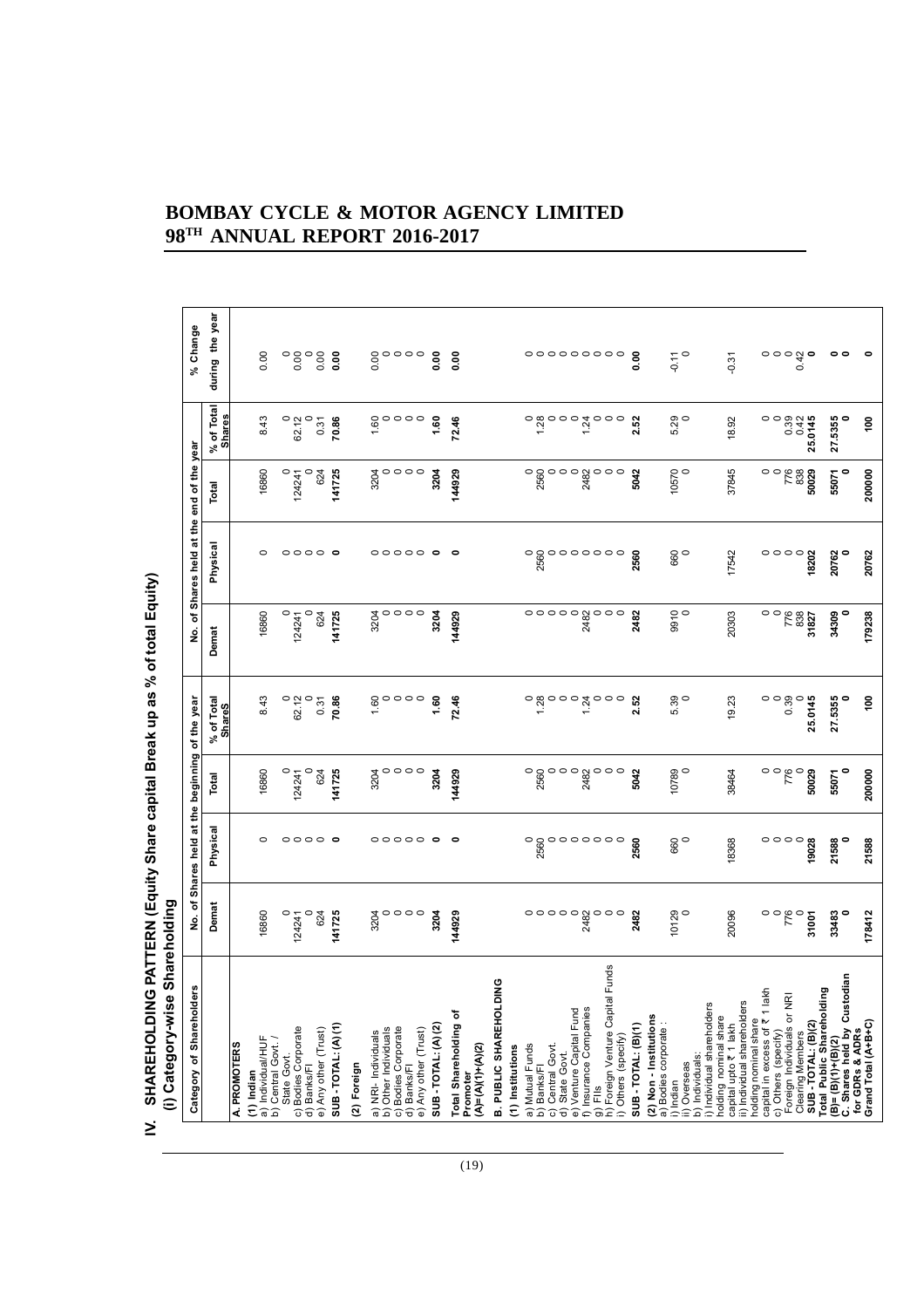| Sr. No.      | Shareholders Name                                         |                  |                                                  | Shareholding at the beginning of the year                           |               | Shareholding at the end of the year       |                                                           | during the year<br>share holding<br>% change in |
|--------------|-----------------------------------------------------------|------------------|--------------------------------------------------|---------------------------------------------------------------------|---------------|-------------------------------------------|-----------------------------------------------------------|-------------------------------------------------|
|              |                                                           | Shares<br>No. of | Company<br>% of Total<br><b>Shares</b><br>of the | encumbered<br>to total Shares<br>% of Shares<br>Pledged /           | No. of Shares | Company<br>% of Total<br>Shares<br>of the | encumbered<br>to total Shares<br>% of Shares<br>Pledged / |                                                 |
|              | Walchand Kamdhenu<br>Commercials Pvt. Ltd.                | 47522            | 23.76                                            | $\circ$                                                             | 47522         | 23.76                                     | $\circ$                                                   | $\circ$                                         |
| $\sim$       | Achievers Pvt. Ltd.<br>Walchand Great                     | 44491            | 22.24                                            | $\circ$                                                             | 44491         | 22.24                                     | $\circ$                                                   | $\circ$                                         |
| S            | Walchand Chiranika<br>Trading Pvt. Ltd.                   | 31628            | 15.81                                            | $\circ$                                                             | 31628         | 15.81                                     | $\circ$                                                   | $\circ$                                         |
| 4            | Champa C. Doshi                                           | 14444            | 7.22                                             | $\circ$                                                             | 14444         | 7.22                                      | $\circ$                                                   | $\circ$                                         |
| 5            | Chakor L. Doshi                                           | 3204             | 1.60                                             | $\circ$                                                             | 3204          | 1.60                                      | $\circ$                                                   | $\circ$                                         |
| ဖ            | Chakor L. Doshi (HUF)                                     | 2416             | 1.20                                             | $\circ$                                                             | 2416          | 1.20                                      | $\circ$                                                   | $\circ$                                         |
| N            | Lalchand Charity Trust<br>Smt. Lalitabai                  | 624              | 0.31                                             | $\circ$                                                             | 624           | 0.31                                      | $\circ$                                                   | $\circ$                                         |
| ${}^{\circ}$ | Ltd.<br>Walchandnagar Industries                          | 600              | 0.30                                             | $\circ$                                                             | 600           | 0.30                                      | $\circ$                                                   | $\circ$                                         |
|              | <b>Total</b>                                              | 144929           | 72.46                                            | ۰                                                                   | 144929        | 72.46                                     | $\bullet$                                                 | $\bullet$                                       |
| Ξ            | Change in Promoter's Shareholding<br>There are no changes |                  |                                                  | in the Promoter's Shareholding during the Financial Year 2016-2017. |               |                                           |                                                           |                                                 |

 $(20)$ 

**(ii) Shareholding of Promoters**

 $\widehat{\Xi}$ 

**Shareholding of Promoters**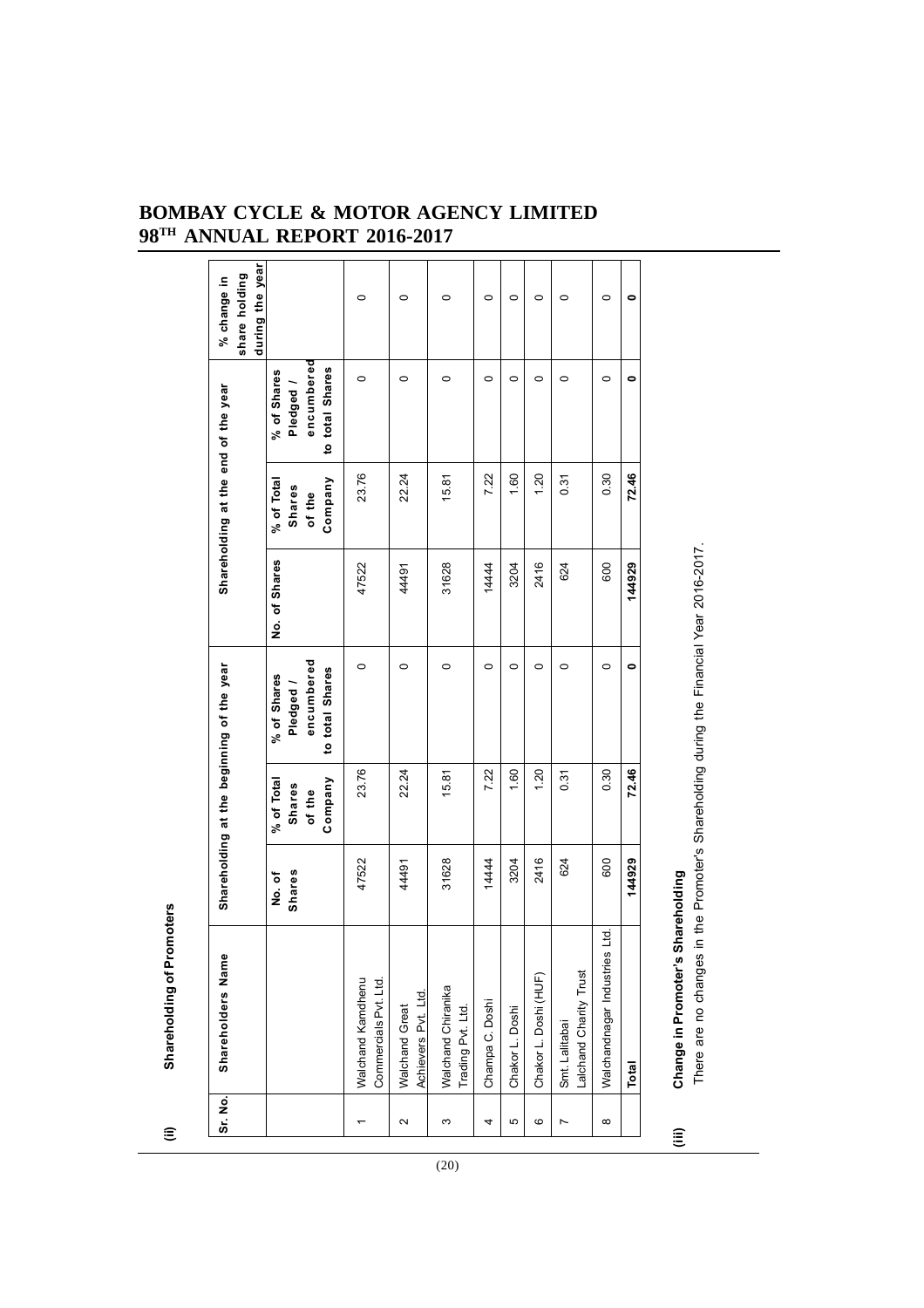#### **(iv) Shareholding Pattern of Top 10 Shareholders (other than Directors, Promoters and Holders of GDRs and ADRs)**

|                         |                                              |                     | Shareholding at the beginning |                 | <b>Cummulative Shareholding</b> |
|-------------------------|----------------------------------------------|---------------------|-------------------------------|-----------------|---------------------------------|
|                         |                                              |                     | of the year                   | during the year |                                 |
| Serial                  | Name of the Shareholder                      | <b>No.of Shares</b> | % of total                    | No. of Shares   | % of total                      |
| No.                     |                                              |                     | Shares of                     |                 | Shares of                       |
|                         |                                              |                     | the Company                   |                 | the Company                     |
| 1                       | Depe Global Shipping Agencies Private Ltd.   |                     |                               |                 |                                 |
|                         | At the beginning of the year                 | 9,232               | 4.62                          | 9,232           | 4.62                            |
|                         | At the end of the year                       | 9,232               | 4.62                          | 9.232           | 4.62                            |
| 2                       | Rashmikant Bhikhubhai Patel                  |                     |                               |                 |                                 |
|                         | At the beginning of the year                 | 4,100               | 2.05                          | 4,100           | 2.05                            |
|                         | Purchase                                     | 5,000               | 2.50                          | 5,000           | 2.50                            |
|                         | At the end of the year                       | 9,100               | 4.55                          | 9,100           | 4.55                            |
| 3                       | The Oriental Insurance Company Limited       |                     |                               |                 |                                 |
|                         | At the beginning of the year                 | 2,482               | 1.24                          | 2,482           | 1.24                            |
|                         | At the end of the year                       | 2,482               | 1.24                          | 2,482           | 1.24                            |
| $\overline{\mathbf{4}}$ | Bank of Baroda                               |                     |                               |                 |                                 |
|                         | At the beginning of the year                 | 1,860               | 0.93                          | 1,860           | 0.93                            |
|                         | At the end of the year                       | 1,860               | 0.93                          | 1,860           | 0.93                            |
| 5                       | Shri Lalchand Hirachand                      |                     |                               |                 |                                 |
|                         | At the beginning of the year                 | 1,046               | 0.52                          | 1,046           | 0.52                            |
|                         | At the end of the year                       | 1,046               | 0.52                          | 1,046           | 0.52                            |
| 6                       | Chandrakant Kirtilal Parikh                  |                     |                               |                 |                                 |
|                         | At the beginning of the year                 | 984                 | 0.49                          | 984             | 0.49                            |
|                         | Sold                                         | $-132$              | $-0.06$                       | $-132$          | $-0.06$                         |
|                         | At the end of the year                       | 852                 | 0.43                          | 852             | 0.43                            |
| $\overline{7}$          | Mrs. Lilavati Manharlal Sayani               |                     |                               |                 |                                 |
|                         | At the beginning of the year                 | 750                 | 0.38                          | 750             | 0.38                            |
|                         | At the end of the year                       | 750                 | 0.38                          | 750             | 0.38                            |
| 8                       | Mr. Harshavardhan B. Doshi                   |                     |                               |                 |                                 |
|                         | At the beginning of the year                 | 740                 | 0.37                          | 740             | 0.37                            |
|                         | At the end of the year                       | 740                 | 0.37                          | 740             | 0.37                            |
| 9                       | Mrs. Saryu Vinod Doshi                       |                     |                               |                 |                                 |
|                         | At the beginning of the year                 | 738                 | 0.37                          | 738             | 0.37                            |
|                         | At the end of the year                       | 738                 | 0.37                          | 738             | 0.37                            |
| 10                      | Nariman Point Building Serv. & Trdg. P. Ltd. |                     |                               |                 |                                 |
|                         | At the beginning of the year                 | 626                 | 0.31                          | 626             | 0.31                            |
|                         | At the end of the year                       | 626                 | 0.31                          | 626             | 0.31                            |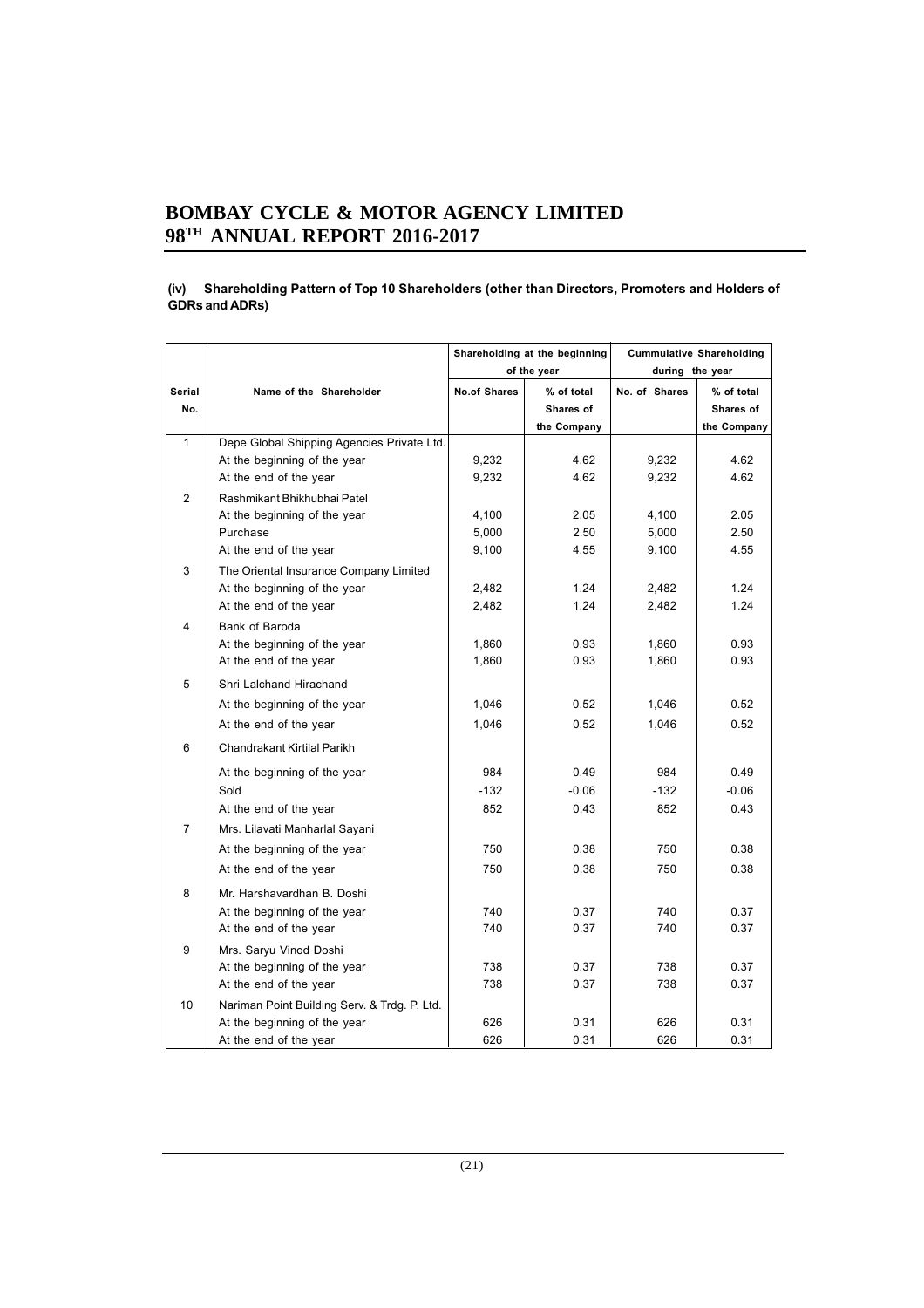|               |                            | Shareholding at the beginning<br>of the year |                                        |               | <b>Cummulative Shareholding</b><br>during the year |
|---------------|----------------------------|----------------------------------------------|----------------------------------------|---------------|----------------------------------------------------|
| Serial<br>No. | Name of the Shareholder    | No. of Shares                                | % of total<br>Shares of<br>the company | No. of Shares | % of total<br>Shares of<br>the company             |
| $\mathbf{1}$  | Chakor L. Doshi            |                                              |                                        |               |                                                    |
|               | At the begning of the year | 3.204                                        | 1.60                                   | 3,204         | 1.60                                               |
|               | At the end of the year     | 3.204                                        | 1.60                                   | 3,204         | 1.60                                               |
| 2             | Chirag C. Doshi            |                                              |                                        |               |                                                    |
|               | At the begning of the year | $\Omega$                                     | 0.00                                   | $\Omega$      | 0.00                                               |
|               | At the end of the year     | $\Omega$                                     | 0.00                                   | $\Omega$      | 0.00                                               |
| 3             | Ashok T. Kukreja           |                                              |                                        |               |                                                    |
|               | At the begning of the year | $\mathbf 0$                                  | 0.00                                   | $\Omega$      | 0.00                                               |
|               | At the end of the year     | $\Omega$                                     | 0.00                                   | $\Omega$      | 0.00                                               |
| 4             | Rupal Vora                 |                                              |                                        |               |                                                    |
|               | At the begning of the year | $\Omega$                                     | 0.00                                   | $\Omega$      | 0.00                                               |
|               | At the end of the year     | $\Omega$                                     | 0.00                                   | $\Omega$      | 0.00                                               |
| 5             | Vinita A. Kapoor           |                                              |                                        |               |                                                    |
|               | At the begning of the year | $\Omega$                                     | 0.00                                   | $\Omega$      | 0.00                                               |
|               | At the end of the year     | $\Omega$                                     | 0.00                                   | $\Omega$      | 0.00                                               |
| 6             | Mahendra J. Kharwa         |                                              |                                        |               |                                                    |
|               | At the begning of the year | $\Omega$                                     | 0.00                                   | $\Omega$      | 0.00                                               |
|               | At the end of the year     | $\Omega$                                     | 0.00                                   | $\Omega$      | 0.00                                               |

## **(v) Shareholding Pattern of Directors and Key Managerial Personnel**

## **V. INDEBTEDNESS**

| Indebtedness of the Company including interest outstanding/accrued |                |                         |                 |                     |  |
|--------------------------------------------------------------------|----------------|-------------------------|-----------------|---------------------|--|
|                                                                    |                | but not due for payment |                 |                     |  |
|                                                                    | <b>Secured</b> | <b>Unsecured</b>        | <b>Deposits</b> | Total               |  |
|                                                                    | Loans          | Loans                   |                 | <b>Indebtedness</b> |  |
|                                                                    | excluding      |                         |                 |                     |  |
|                                                                    | deposits       |                         |                 |                     |  |
| Indebtness at the beginning                                        |                |                         |                 |                     |  |
| of the financial year                                              |                |                         |                 |                     |  |
| i) Principal Amount                                                | $\Omega$       | $\Omega$                | $\Omega$        | $\Omega$            |  |
| ii) Interest due but not paid                                      | 0              | $\Omega$                | 0               | $\Omega$            |  |
| iii) Interest accrued but not due                                  | 0              | $\Omega$                | $\Omega$        | $\Omega$            |  |
| Total (i+ii+iii)                                                   | $\bf{0}$       | $\mathbf{0}$            | 0               | 0                   |  |
| Change in Indebtedness during                                      |                |                         |                 |                     |  |
| the financial year                                                 |                |                         |                 |                     |  |
| Addition                                                           | $\Omega$       | $\Omega$                | $\Omega$        | $\Omega$            |  |
| Reduction                                                          | $\Omega$       | $\Omega$                | $\Omega$        | $\Omega$            |  |
| Net Change Indebtedness at the                                     |                |                         |                 |                     |  |
| end of the financial year                                          |                |                         |                 |                     |  |
| <b>Principal Amount</b>                                            | 0              | $\Omega$                | $\Omega$        | 0                   |  |
| ii) Interest due but not paid                                      | 0              | $\Omega$                | $\Omega$        | $\Omega$            |  |
| iii) Interest accrued but not due                                  | $\Omega$       | $\Omega$                | $\Omega$        | $\Omega$            |  |
| Total (i+ii+iii)                                                   | 0              | $\mathbf{0}$            | 0               | 0                   |  |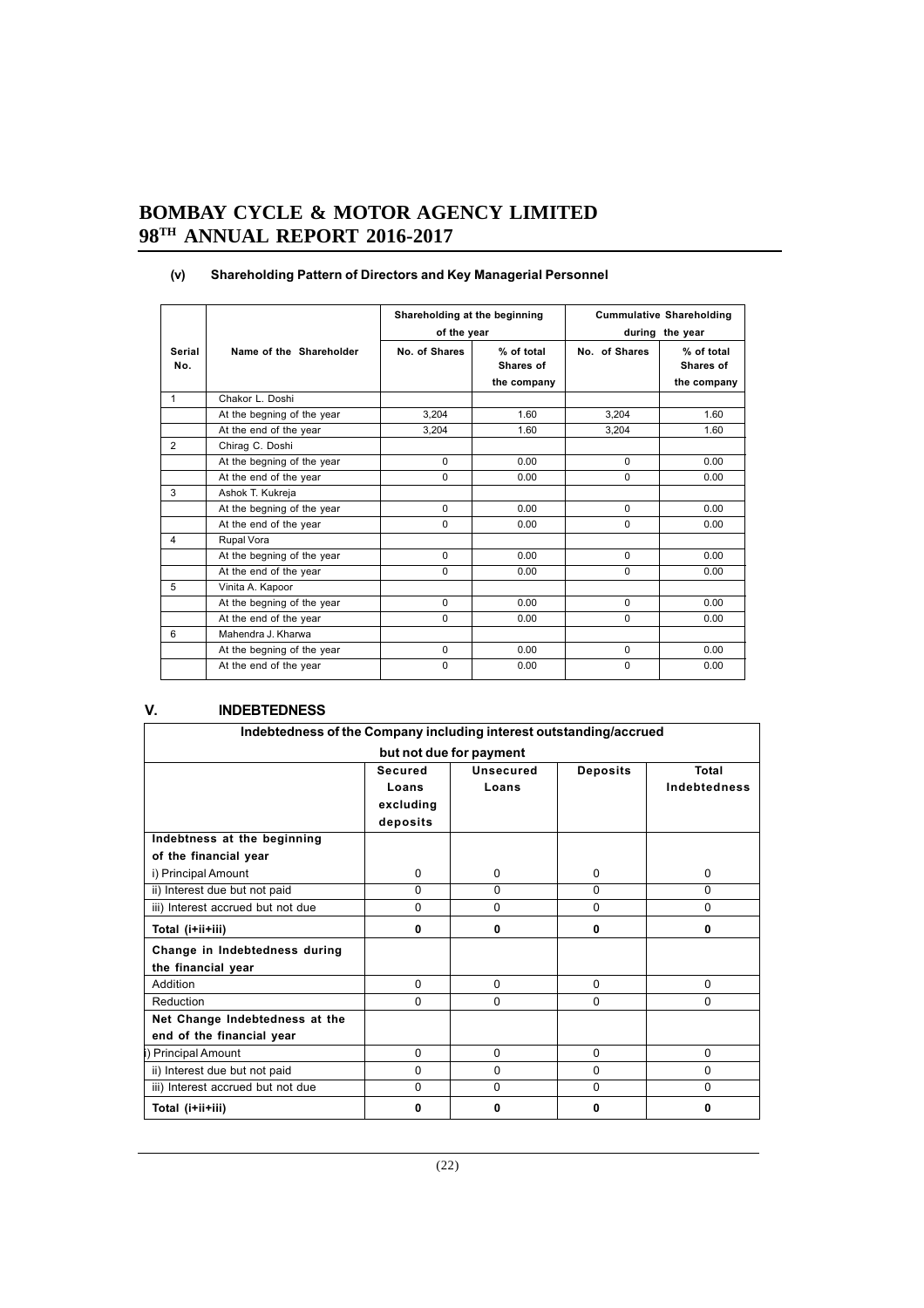## **VI. REMUNERATION OF DIRECTORS AND KEY MANAGERIAL PERSONNEL**

**A. Remuneration to Managing Director, Whole time director and/or Manager: Managing Director of the Company draws Nil remuneration.**

#### **B. Remuneration to other directors:**

| Sr. No.        | Particulars of Remuneration                         | Name of the Directors | Total<br>Amount   |           |
|----------------|-----------------------------------------------------|-----------------------|-------------------|-----------|
| 1              | <b>Independent Directors</b>                        | Ashok T. Kukreja      | <b>Rupal Vora</b> |           |
|                | (a) Fee for attending Board &<br>Committee meetings | 50,000                | 50,000            | 1,00,000  |
|                | (b) Commission                                      | 1,25,000              | 1,25,000          | 2,50,000  |
|                | (c) Others, please specify                          | $\Omega$              | $\Omega$          | 0         |
|                | Total (1)                                           | 1,75,000              | 1,75,000          | 3,50,000  |
| $\mathfrak{p}$ | Other Non Executive Directors                       | Chakor L. Doshi       |                   |           |
|                | (a) Fee for attending Board &<br>Committee meetings | 25,000                |                   | 25,000    |
|                | (b) Commission                                      | 2,97,915              |                   | 2,97,915  |
|                | (c) Others, please specify.                         | $\Omega$              |                   | U         |
|                | Total (2)                                           | 3,22,915              |                   | 3,22,915  |
|                | Total (B)=(1+2)                                     |                       |                   | 6,72,915  |
|                | <b>Total Managerial Remuneration</b>                |                       |                   | 6,72,915  |
|                | Overall Ceiling as per the Act.                     |                       |                   | 1,384,358 |

#### **C. REMUNERATION TO KEY MANAGERIAL PERSONNEL OTHER THAN MD/MANAGER/WTD**

| Sr. No.        | <b>Particulars of Remuneration</b>                |            | <b>Key Managerial Personnel</b> |            |              |
|----------------|---------------------------------------------------|------------|---------------------------------|------------|--------------|
|                |                                                   | <b>CEO</b> | Company                         | <b>CFO</b> | Total        |
|                |                                                   |            | Secretary                       |            |              |
|                | Gross Salary                                      |            |                                 |            |              |
|                | (a) Salary as per provisions contained in Section |            | 8,78,000                        | 6,52,968   | 15,30,968    |
|                | $17(1)$ of the Income Tax Act, 1961.              |            |                                 |            |              |
|                | (b) Value of perquisites u/s 17(2) of the         |            |                                 |            |              |
|                | Income Tax Act, 1961                              |            | $\Omega$                        | $\Omega$   | <sup>0</sup> |
|                | (c) Profits in lieu of salary under               |            | $\Omega$                        | 0          | $\Omega$     |
|                | section 17(3) of the Income Tax Act, 1961         |            |                                 |            |              |
| $\overline{2}$ | <b>Stock Option</b>                               |            | $\Omega$                        | 0          | 0            |
| 3              | <b>Sweat Equity</b>                               |            | $\Omega$                        | $\Omega$   | $\Omega$     |
| 4              | Commission as % of profit                         |            | $\Omega$                        | 0          | <sup>0</sup> |
| 5              | Others, please specify                            |            | $\Omega$                        | $\Omega$   | <sup>0</sup> |
|                | Total                                             |            | 8,78,000                        | 6,52,968   | 15,30,968    |

#### **VII. PENALTIES/PUNISHMENT/ COMPOUNDING OF OFFENCES :**

There were no penalties / punishments / compounding of offences for breach of any Section of Companies Act against the Company or its Directors or other Officers in default, if any, except Adjudicating Officer has passed an Order dated December 22, 2015 under Section 15-I of Securities and Exchane Board of India Act, 1992 read with Rule 5 of SEBI (procedure for holding Inquiry and Imposing penalties by Adjudicating Officer) Rules, 1995, against one of the Director, Mr. Chakor L. Doshi, who is part of the promoter entity. He has filed appeal before Securities Appellate Tribunal (SAT).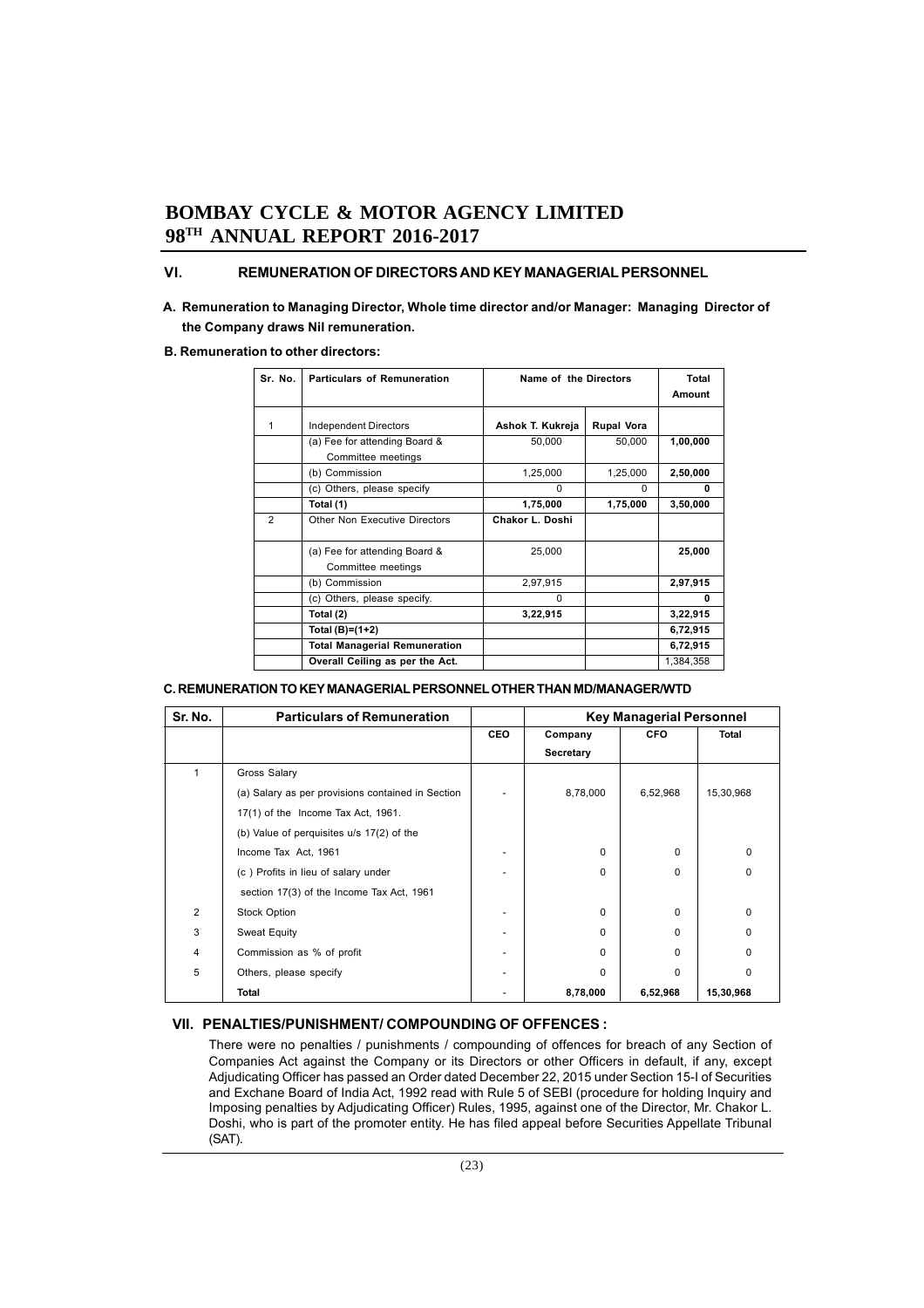# **'Annexure B' to Director's Report**

**DETAILS PERTAINING TO REMUNERATION AS REQUIRED UNDER SECTION 197(12) OF THE COMPANIES ACT, 2013 READ WITH RULE 5(1) OF THE COMPANIES (APPOINTMENT AND REMUNERATION OF MANAGERIAL PERSON-NEL) RULES, 2014**

(i) The percentage increase / decrease in remuneration of each Director, Chief Financial Officer and Company Secretary during the Financial Year 2016-17, ratio of the remuneration of each Director to the median remuneration of the employees of the Company for the Financial Year 2016-17 and the comparison of remuneration of each Key Managerial Personnel (KMP) against the performance of the Company are as under:

| Sr.<br>No. | Name of Director /<br><b>KMP</b> for F.Y.<br>2016-2017               | <b>Remuneration of</b><br>Director / KMP<br>for F.Y. 2016-2017 | % increase /<br>decrease in Remu-<br>neration in the F.Y.<br>2016-2017 | <b>Ratio of Remuneration</b><br>of each Director to the<br>median remuneration<br>of employees |
|------------|----------------------------------------------------------------------|----------------------------------------------------------------|------------------------------------------------------------------------|------------------------------------------------------------------------------------------------|
| 1          | Mr. Chakor L. Doshi<br><b>Chairman Emeritus</b>                      | 2,97,915                                                       | $-40.37%$                                                              | 2.03:1                                                                                         |
| 2          | Mr. Chirag C. Doshi<br>Chairman &<br><b>Managing Director</b>        | 0                                                              | N.A.                                                                   | N.A.                                                                                           |
| 3          | Mr. Ashok T. Kukreja<br>Non-executive Director                       | 1,25,000                                                       | 0                                                                      | 0.85:1                                                                                         |
| 4.         | Mrs. Rupal Vora<br>Non-executive<br>Director                         | 1,25,000                                                       | $\Omega$                                                               | 0.85:1                                                                                         |
| 5.         | Ms. Vinita A. Kapoor<br>Company Secretary<br>& Compliance<br>Officer | 8,78,000                                                       | 16.25%*                                                                |                                                                                                |
| 6.         | Mr. Mahendra J.<br>Kharwa<br><b>Chief Financial Officer</b>          | 6,52,968                                                       | 18.64%                                                                 |                                                                                                |

\* Note:

 This percentage excludes the impact of contract completion reward.

- ii)The median remuneration of employees of the Company during the Financial Year was ₹ 1.47 lakh p.a.;
- iii) In the Financial Year, there was an increase of 10.01% in the median remuneration of employees;
- iv) There were 49 permanent employees on the rolls of Company as on March 31, 2017;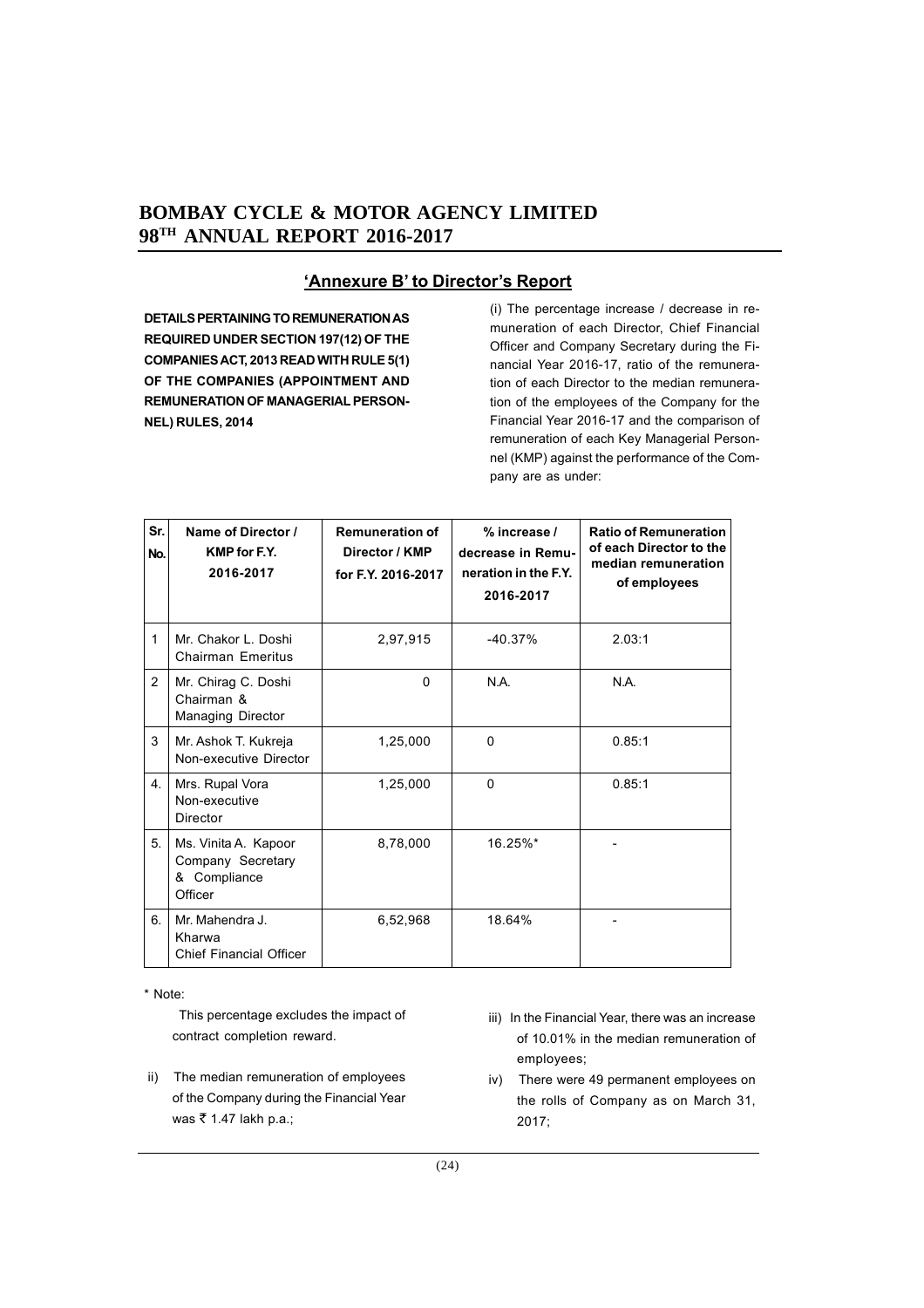v) Relationship between average increase in remuneration and Company Performance:-

 The reward philosophy of the company is to provide market competitive Remuneration. Every year the salary increase is decided on the basis of a benchmarking exercise and similar approach was followed during the year ended March 31, 2017. Variable Compensation is part of the package for senior employees and is linked with individual performance.

vi) Comparison of Remuneration of the Key Managerial Personnel(s) against the performance of the Company:

| Name of KMP                      | Title                                     | Remuneration in<br>F.Y. 2015-16 | Remuneration in<br>F.Y. 2016-17 |
|----------------------------------|-------------------------------------------|---------------------------------|---------------------------------|
| Mr. Mahendra<br><b>J. Kharwa</b> | <b>Chief Financial</b><br>Officer         | 5.50.400                        | 6.52.968                        |
| Ms. Vinita A.<br>Kapoor          | Company Secretary<br>& Compliance Officer | 5.83.240                        | 8,78,000                        |

Profit before Tax decreased by 27.20% and profit after tax decreased by 27.08% in the Financial year 2016-17.

- vii) a) Variations in the market capitalisation of the Company : The market capitalisation as on March 31, 2017 was ₹ 3070 Lacs (` 2750 Lacs as on March 31, 2016).
	- b) Price Earnings ratio of the Company was 25.50 as at March 31, 2017 and was 16.66 as at March 31, 2016.
	- c) The closing share price of the Company at BSE Limited on March 31, 2017 being  $\bar{\tau}$  1535.00 per equity share of face value of  $\bar{\tau}$  10/- each has grown 153.50 times since the last public offer made in the year 1956 (Offer price was ₹ 10/- per equity share of face value of  $\bar{z}$  10/- each).
- viii) Average percentage increase made in the salaries of employees other than the managerial personnel in the Financial Year i.e. 2016-2017 was 6.16% whereas the increase in the managerial remuneration for the same financial year was 17.41%.
- ix) The key parameters for the variable component of remuneration availed by the directors are considered by the Board of Directors based on the recommendations of the Nomination and Remuneration Committee as per the Remuneration Policy for Directors, Key Managerial Personnel and other Employees.
- x) The ratio of the remuneration of the highest paid employee who is not director but receive remuneration in excess of the highest paid director during the year was 0.34:1 and
- xi) It is hereby affirmed that the remuneration paid is as per the Remuneration Policy for Directors, Key Managerial Personnel and other Employees of the Company.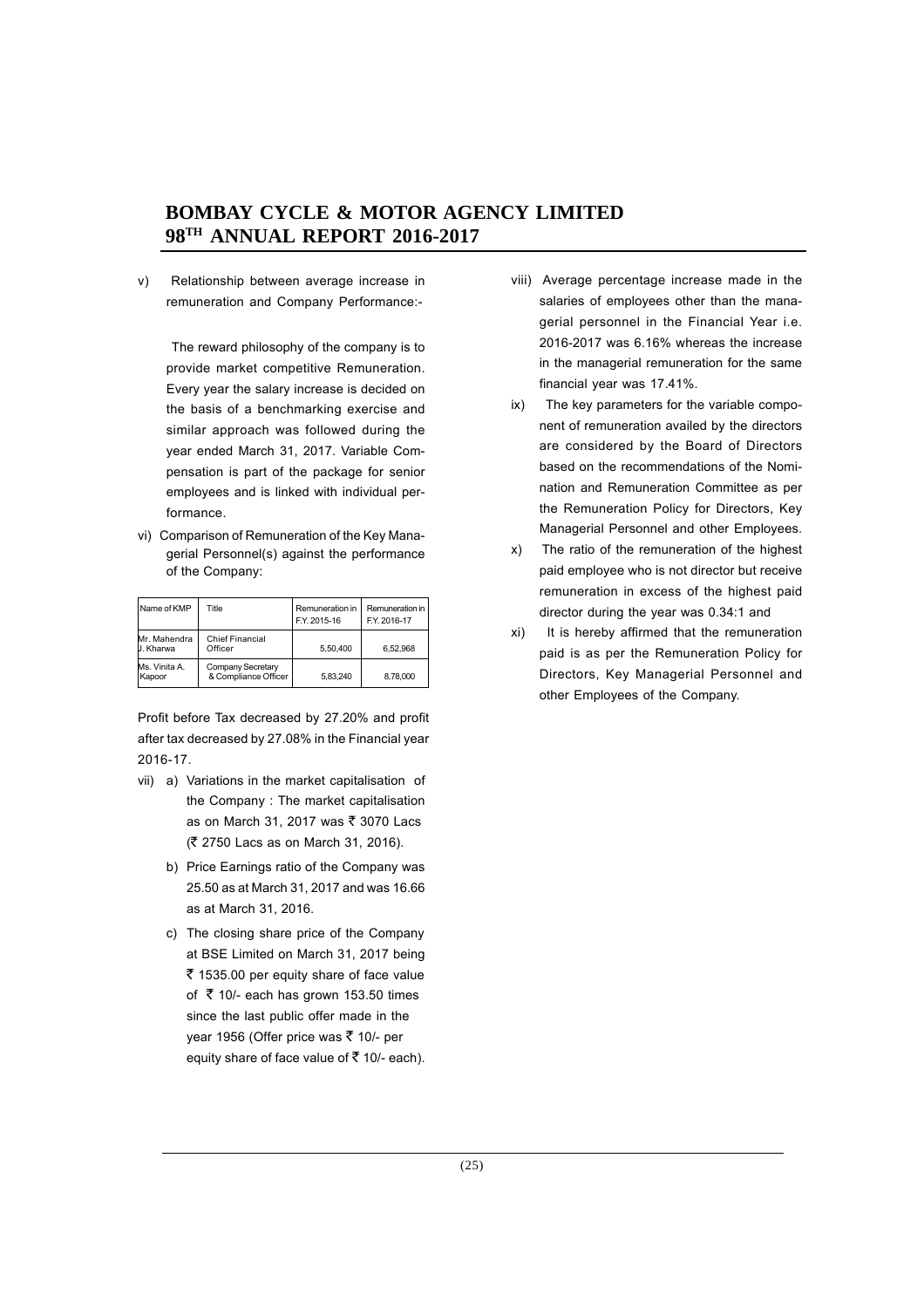## **'Annexure C' to Director's Report**

**FORM NO. MR - 3**

#### **SECRETARIAL AUDIT REPORT**

#### FOR THE FINANCIAL YEAR ENDED ON 31<sup>ST</sup> MARCH, 2017

[Pursuant to Section 204(1) of the Companies Act, 2013 and Rule 9 of the Companies (Appointment and Remuneration Personnel) Rules, 2014]

#### To,

The Members

#### **BOMBAY CYCLE AND MOTOR AGENCY LIM-ITED**.

We have conducted the Secretarial Audit of the compliance of applicable statutory provisions and the adherence to good corporate practices by **BOMBAY CYCLE AND MOTOR AGENCY LIMITED (CIN : L74999MH1919PLC000557)** (hereinafter called "the Company"). Secretarial Audit was conducted in a manner that provided us a reasonable basis for evaluating the corporate conducts/statutory compliances and expressing my opinion thereon.

Based on our verification of the Company's books, papers, minute books, forms and returns filed and other records maintained by the company and also the information provided by the Company, its officers, agents and authorized representatives during the conduct of secretarial audit, We hereby report that in our opinion, the Company has, during the audit period covering the financial year ended **31st March, 2017** complied with the statutory provisions listed hereunder and also that the Company has proper Boardprocesses and compliance-mechanism in place to the extent, in the manner and subject to the reporting made hereinafter:

We have examined the books, papers, minute books, forms and returns filed and other records maintained by **BOMBAY CYCLE AND MOTOR AGENCY LIMITED** for the financial year ended **31st March, 2017** according to the provisions of:

(i) The Companies Act, 2013 ("the Act") and the rules made thereunder;

- (ii) The Securities Contracts (Regulation) Act, 1956 ('SCRA') and the rules made thereunder;
- (iii) The Depositories Act, 1996 and the Regulations and Bye-laws framed thereunder;
- (iv) Foreign Exchange Management Act,1999 and the Rules and Regulation made there under to the extent of Foreign Direct Investment, Overseas Direct Investment and External Commercial Borrowings; **(Not Applicable during the audit period)**;
- (v) The following Regulations and Guidelines prescribed under the Securities and Exchange Board of India Act, 1992 ('SEBI Act') :
	- a. The Securities and Exchange Board of India (Substantial Acquisition of Shares and Takeovers) Regulations, 2011.
	- b. The Securities and Exchange Board of India (Prohibition of Insider Trading) Regulations, 2015.
	- c. The Securities and Exchange Board of India (Issue of Capital and Disclosure Requirements) Regulations, 2009 **(Not applicable to the Company during the Audit Period)**;
	- d. The Securities and Exchange Board of India (Share Based Employee Benefits) Regulations, 2014 **(Not applicable to the Company during the Audit Period)**;
	- e. The Securities and Exchange Board of India (Issue and Listing of Debt Securities) Regulations, 2008 **(Not applicable as the Company has not issued any Debt Securities during the period under review)**;
	- f. The Securities and Exchange Board of India (Registrars to an Issue and Share Transfer Agents) Regulations, 1993 regarding the Companies Act and dealing with client. **(Not applicable as the Company is not registered as Registrar to an**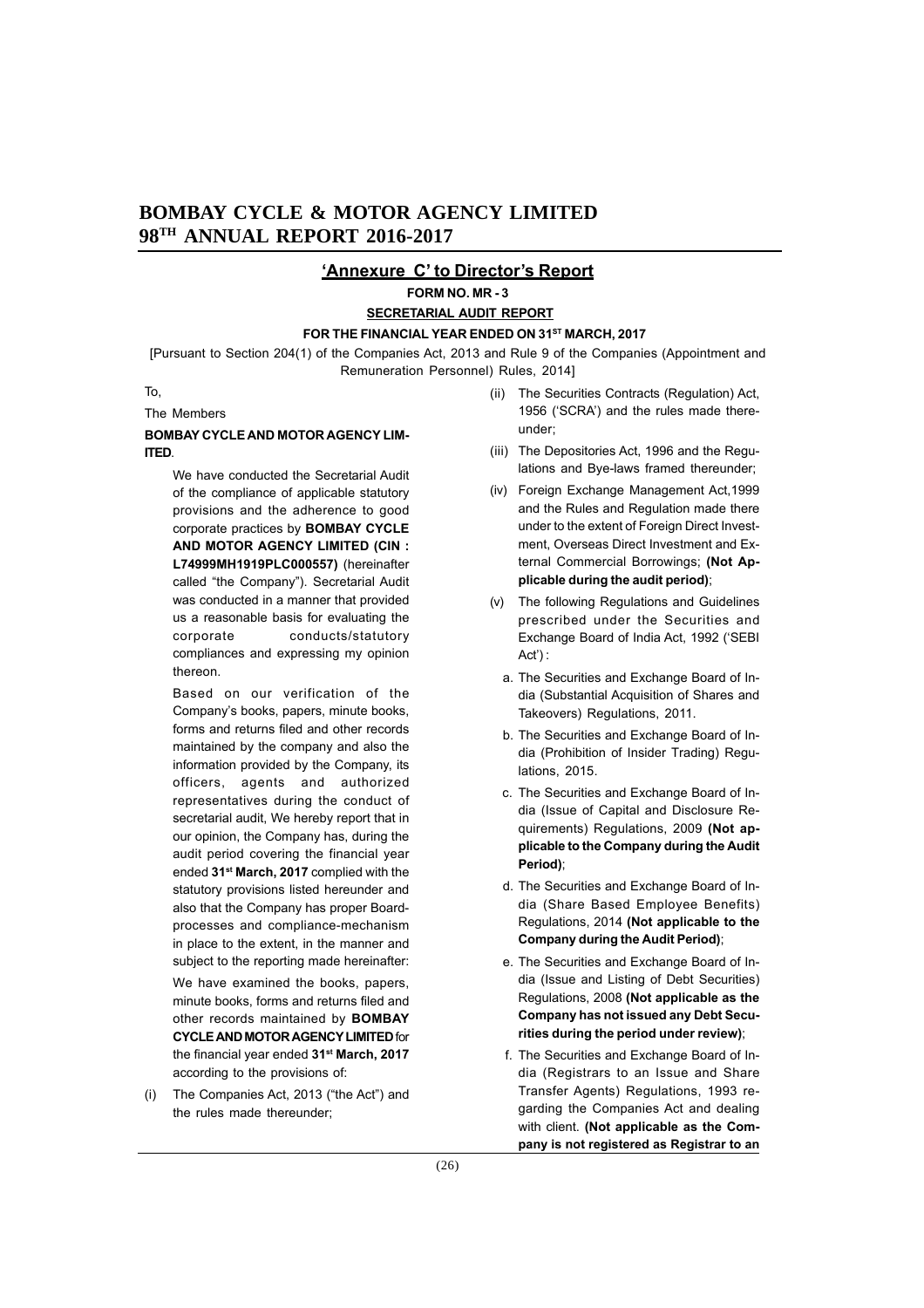#### **issue and Share Transfer Agent during the Financial Year under review)**;

- g. The Securities and Exchange Board of India (Delisting of equity shares) Regulations, 2009 **(Not applicable as the Company has not delisted its equity shares from any stock exchange during the period under review)**; and
- h. The Securities and Exchange Board of India (Buyback of Securities) Regulations, 2009 **(Not applicable as the Company has not bought back any of its securities during the period under review)**.
- **(vi)** We have relied on the certificates obtained by the Company from the Management Committee/Function heads and based on the report received, there has been due compliance of all laws, orders, regulations and other legal requirements of the central, state and other Government and Legal Authorities concerning the business and affairs of the company.

We are of the opinion that the management has complied with the following laws specifically applicable to the Company:-

- 1. Bombay Police Act, 1951
- 2. Food Safety And Standards Act, 2006
- 3. Bombay Prohibition Act, 1949.

We have also examined compliance with applicable clauses of the following:

- a. Secretarial Standards issued by The Institute of Company Secretaries of India.
- b. **The securities and Exchange Board of India (Listing obligations and Disclosure Requirements) Regulations 2015.** And the Listing Agreements entered into by the Company with Stock Exchange.

During the period under review the Company has complied with the provisions of the Act, Rules, Regulations, Guidelines, Standards, etc. mentioned above.

#### **We further report that:**

The Board of Directors of the Company is duly constituted with proper balance of Executive Directors, Non-Executive Directors and Independent Directors. No changes took place in the composition of the Board of Directors during the period under review.

Adequate notice is given to all Directors to schedule the Board Meetings, and the same were sent at least seven days in advance, agenda and detailed notes on agenda were sent at least seven days before the date of meeting, and a system exists for seeking and obtaining further information and clarifications on the Agenda items before the meeting and for meaningful participation at the meeting.

We further report that the Compliance by the Company of applicable financial laws like Direct & Indirect tax laws, Service tax has not been reviewed in this audit since the same has been subject to review by the statutory financial audit and other designated professionals.

As per the minutes of the Board duly recorded and signed by Chairman, the decisions of the Board were unanimous and no dissenting views have been recorded.

**We further report that** there are adequate systems and processes in the Company commensurate with the size and operations of the Company to monitor and ensure compliance with applicable laws, rules, regulations and guidelines.

**We further report that** during the audit period, there were no specific events / actions having a major bearing on the Company's affair in pursuance of the above referred laws, rules, regulations, guidelilnes, etc.

> For Ragini Chokshi & Co. (Company Secretaries) Sd/- Aditi Sanjit Bagul (Partner) **C. P. No. 16469 / ACS No. 31399**

Date : 25.05.2017 Place : Mumbai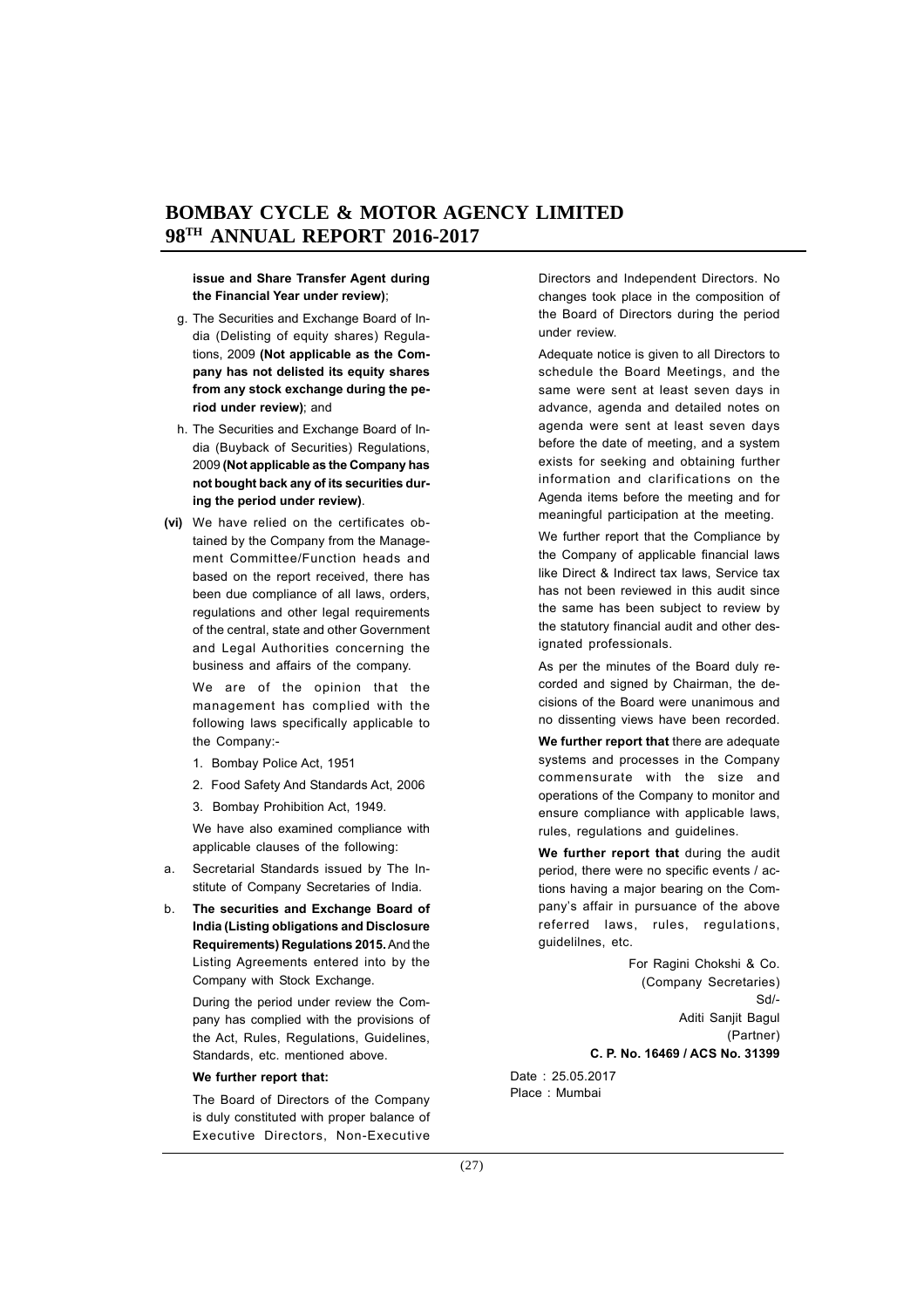#### **N. G. THAKRAR & Co.**

CHARTERED ACCOUNTANTS 803, ATRIUM – II, NEXT TO COURTYARD MARRIOT HOTEL, ANDHERI KURLA ROD, ANDHERI (EAST), MUMBAI – 400 093 TELEPHONE NOS : 28366378/28366379 **EMAIL: natwarthakrar@gmail.com**

#### **INDEPENDENT AUDITORS' REPORT**

To

The Members of Bombay Cycle & Motor Agency Ltd,

#### **Report on the Standalone Financial Statements**

We have audited the accompanying financial statements of **BOMBAY CYCLE & MOTOR AGENCY LIMITED,** (the Company), which comprise the Balance Sheet as at 31<sup>st</sup> March, 2017, the Statement of Profit and Loss and Cash Flow Statement for the year the ended and a summary of significant accounting policies and other explanatory information.

## **Management's Responsibility for the Standalone Financial Statements**

The Company's Board of Directors is responsible for the matters stated in Section 134(5) of the Companies Act, 2013 (hereinafter referred to as "the Act") with respect to the preparation of these standalone financial statements that give a true and fair view of the financial position and financial performance and the Cash Flows of the Company in accordance with the accounting principles generally accepted in India, including the Accounting Standards specified and referred to in sub Section (1) of Section 129 r/w Section 133 of the Act, read with Rule 7 of the Companies (Accounts) Rules, 2014. This responsibility also includes maintenance of adequate accounting records in accordance with the provisions of the Act for safeguarding the assets of the Company and for preventing and detecting frauds and other irregularities; selection and application of appropriate accounting policies; making judgments and estimates that are reasonable and prudent; and design, implementation and maintenance of adequate internal financial controls, that were operating effectively for ensuring the accuracy and completeness of the accounting records, relevant to the preparation and presentation of the financial statements that give a true and fair view and are free from material misstatement, whether due to fraud or error, which have been used for the purpose of preparation of the standalone financial statements by the Directors of the Company.

#### **Auditor's Responsibility**

Our responsibility is to express an opinion on these standalone financial statements based on our audit.

We have taken into account the provisions of the Act, the accounting and auditing standards and matters which are required to be included in the audit report under the provisions of the Act and the Rules made there under.

We conducted our audit in accordance with the Standards on Auditing specified under Section 143(10) of the Act and also those issued by the Institute of Chartered Accountants of India. Those Standards require that we comply with ethical requirements and plan and perform the audit to obtain reasonable assurance about whether the financial statements are free of material misstatement.

An audit involves performing procedures to obtain audit evidence about the amounts and the disclosures in the financial statements. The procedures selected depend on the auditor's judgment, including the assessment of the risks of material misstatement of the financial statements, whether due to fraud or error. In making those risk assessments, the auditor considers internal control relevant to the Company's preparation and fair presentation of the financial statements that give a true and fair view in order to design audit procedures that are appropriate in the circumstances. An audit also includes evaluating the appropriateness of the ac-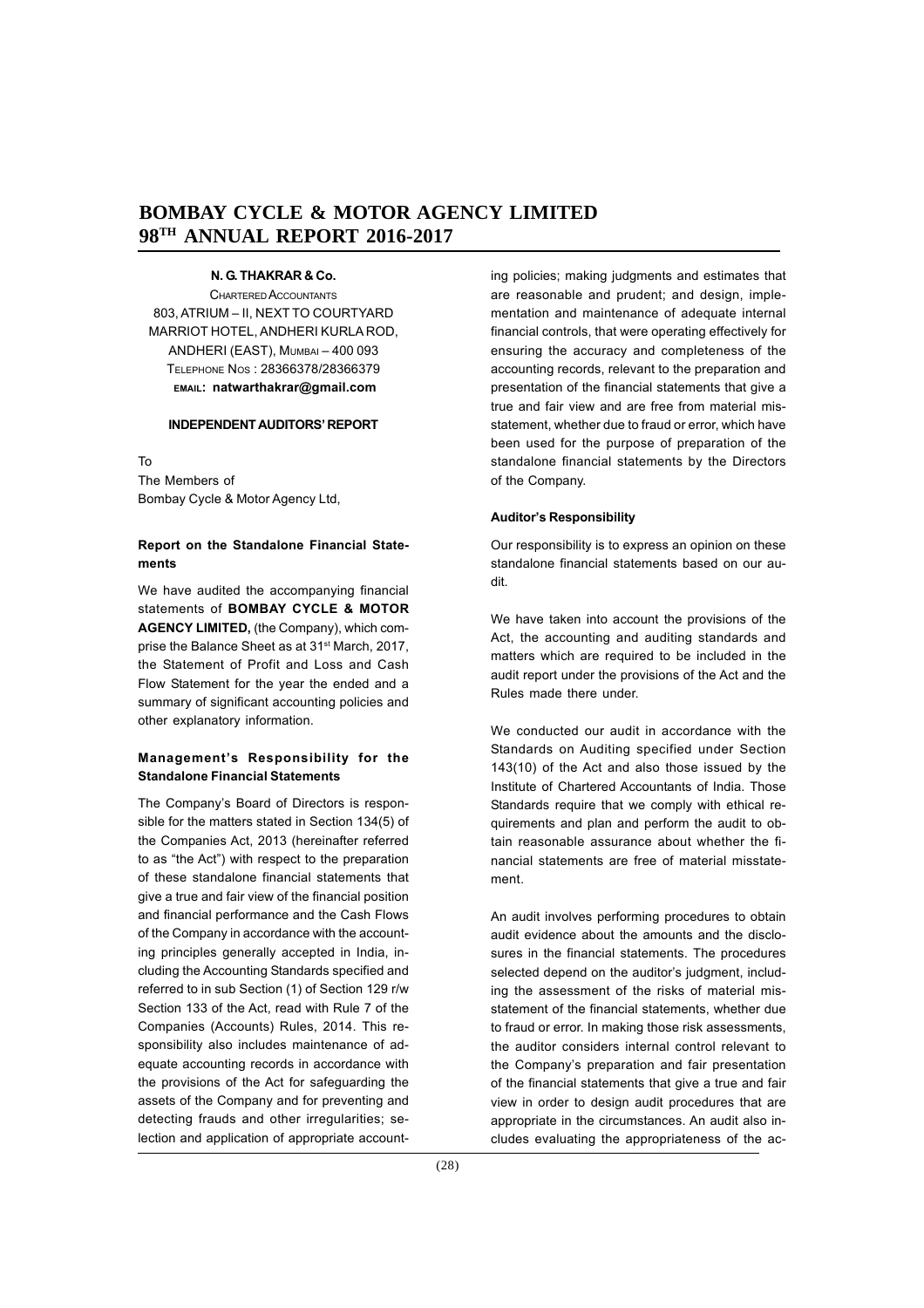counting policies used and the reasonableness of the accounting estimates made by the Directors of the Company, as well as evaluating the overall presentation of the financial statements.

We believe that the audit evidence we have obtained is sufficient and appropriate to provide a basis for our audit opinion on the standalone financial statements.

#### **Opinion**

In our opinion and to the best of our information and according to the explanations given to us, the accompanying financial statements read with the notes attached to and forming part of the same give the information required by the Act in the manner so required and also give a true and fair view in conformity with the accounting principles generally accepted in India -

- (a) in the case of the Balance Sheet, of the state of affairs of the Company as at March 31, 2017;
- (b) in the case of the Statement of Profit and Loss, of the Profit of the Company for the financial year ended on that date; and
- (c) in the case of the Cash Flow Statement, of the cash flows for the financial year ended on that date.

## **Report on Other Legal and Regulatory Requirements**

- 1. As required by the Companies (Auditor's Report) Order, 2016 (the Order) issued by Central Government of India in terms of sub Section (11) of section 143 of the Act, we give in the Annexure A, a statement on the matters specified in the paragraph 3 and 4 of the Order, to the extent they are applicable to the Company.
- 2. As required by Section 143 (3) of the Act, to the extent applicable and relevant, we report that-
- (a) we have sought and obtained all the information and explanations which to the best of our knowledge and belief were necessary for the purposes of our audit.
- (b) in our opinion proper books of account as required by law have been kept by the Company so far as it appears from our examination of those books;
- (c) the Balance Sheet, the Statement of Profit and Loss and the Cash Flow Statement dealt with by this Report are in agreement with the books of account;
- (d) in our opinion, the aforesaid annexed standalone financial statements comply with the requirements of the Accounting Standards specified under and referred to in sub Section (1) of Section 129 r/w Section 133 of the Act, read with Rule 7 of the Companies (Accounts) Rules, 2014;
- (e) on the basis of the written representations received from the directors as on 31 March 2017 taken on record by the Board of Directors, none of the directors of the company are disqualified as on 31 March 2017 from being appointed as director in terms of Section 164 (2) of the Act;
- (f) with respect to the adequacy of the internal financial controls over financial reporting of the Company and the operating effectiveness of such controls, refer to our separate report in "Annexure B"; and
- (g) with respect to the other matters to be included in the Auditor's Reports in accordance with Rule 11 of the Companies (Audit and Auditors) Rules, 2014, in our opinion and to the best of our knowledge and belief and according to information and explanation given to us: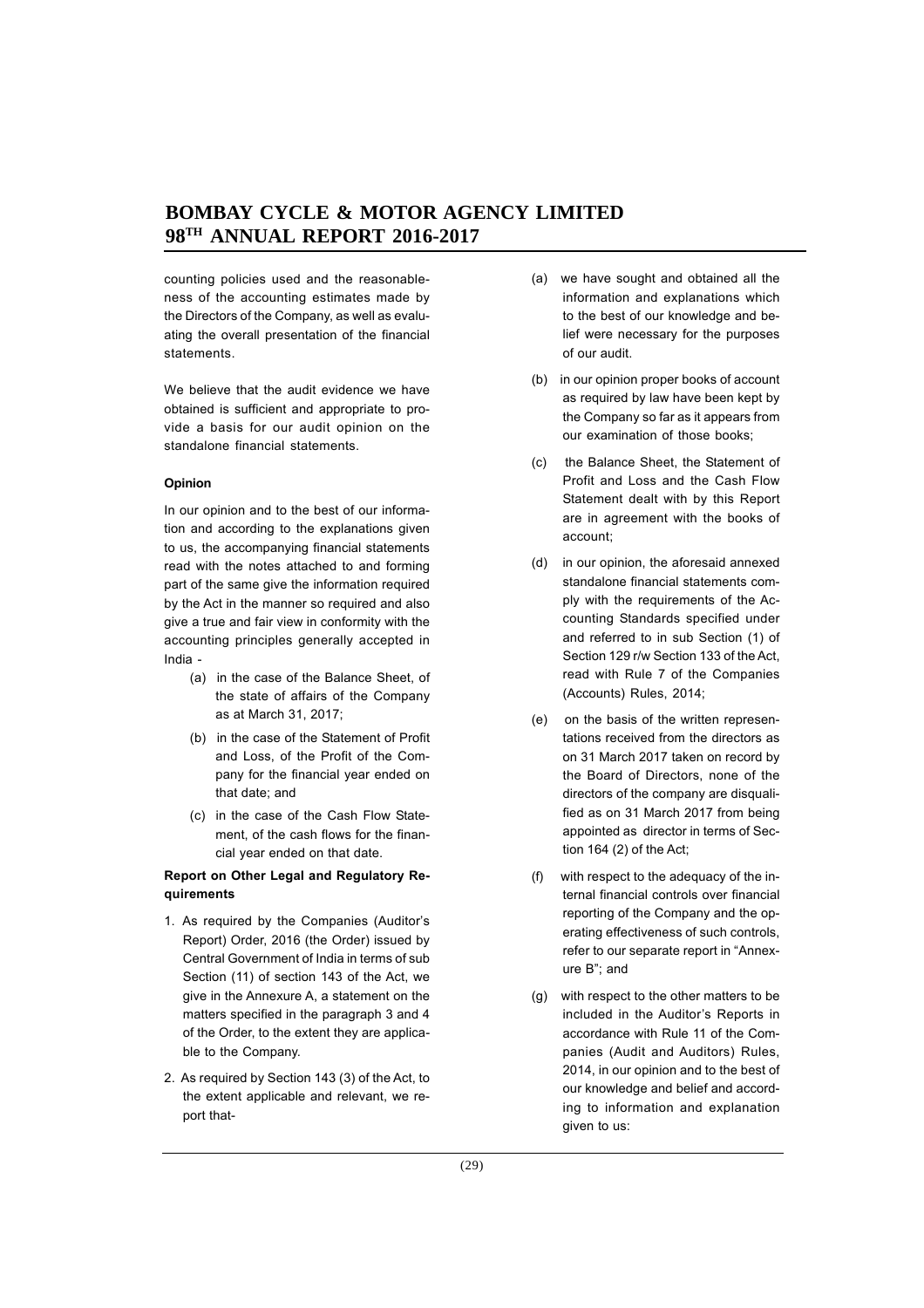- i. The company has disclosed the impact if any, of pending litigation as at 31st March, 2017 on its financial position in Note No. 27 (8) in its standalone financial statements.
- ii. The company did not have any long term contract including derivative contracts for which there were any material foreseeable losses
- iii. The provisions of Investor Education and Protection Fund are not applicable to the company.
- iv. The Company has provided requisite disclosures in the financial statements as to holdings as well as dealings in Specified Bank Notes during the period from 8<sup>th</sup> November 2016 to 30<sup>th</sup> December 2016. Based on audit procedures and relying on the management representation we report that the disclosures are in accordance with books of accounts maintained by the Company and as produced to us by the management - Refer note No. 27(7).

## **For N. G. THAKRAR & CO.**

Chartered Accountants Firm Registration Number: 110907W

#### **N. G. THAKRAR**

**(Pa**rtner) M. No. 036213

Place: Mumbai Dated: 25<sup>th</sup> May, 2017.

## **Annexure A to the Independent Auditor's Report**

The Annexure referred to in paragraph 1 of the Independent Auditors' Report to the members of **BOMBAY CYCLE & MOTOR AGENCY LIMITED** on the Standalone Financial Statements for the year ended March 31st, 2017

- i. (a) The Company has maintained proper records showing full particulars, including quantitative details and situation of fixed assets.
	- (b) The fixed assets were physically verified by the management, as per the program of verification covering all the fixed assets at reasonable intervals. According to the information and explanations given to us, no material discrepancies were noticed on such verification.
	- (c) According to the information and explanations given to us and on the basis of our examination of the records of the Company, the title deeds of immovable properties are held in the name of the Company.
- ii The physical verification of inventory has been conducted at reasonable intervals by the management. In our opinion, the procedures of physical verification of inventory followed by the management are reasonable and adequate in relation to the size of the company and the nature of its business. The company is maintaining proper records of inventory and no material discrepancies were noticed on physical verification.
- iii. The Company has not granted any loans. secured or unsecured, to companies, firms, Limited Liability Partnerships or other parties covered in the register maintained under Section 189 of the Companies Act, 2013.
- iv. In our opinion and according to the information and explanations given to us, the Company has not granted any loans / advances to persons / parties covered under section 185 and 186 of the Act, with respect to the loans, investments, guarantees & security.
- v. The company has not accepted any deposit from public within the meaning of section 73 to 76 or any other relevant provisions of the Act and the rules framed thereunder.
- vi. The Central Government has not prescribed the maintenance of cost records under section 148(1) of the Act, for any of products of the Company.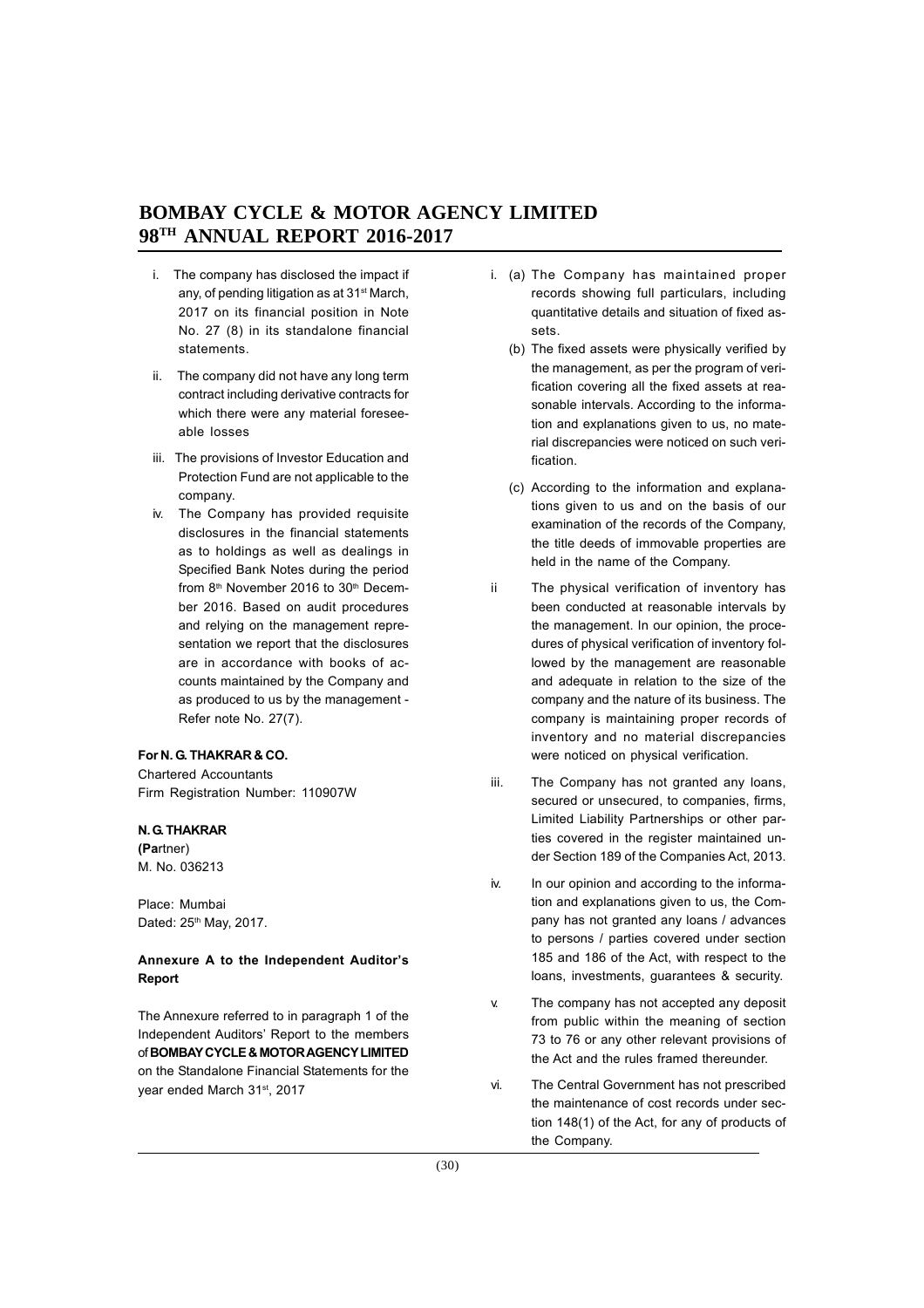- vii.(a) According to information and explanation given to us and on the basis of our examination of the records of the Company, undisputed statutory dues including Provident Fund, Employees' State Insurance, Income Tax, Sales Tax, Service Tax, Value Added Tax, Cess and other Statutory dues have been generally regularly deposited during the year with the appropriate authorities.
	- (b) According to the information and explanations given to us and based on the records examined by us, the particulars of dues of Income Tax and Duty of Excise not paid as on 31<sup>st</sup> March, 2017 on account of dispute are as follows:-

| Name of<br>the Statue    | Nature of<br>Dues | Amount<br>(C in | Period to<br>which the | Forum where<br>the dispute |
|--------------------------|-------------------|-----------------|------------------------|----------------------------|
|                          |                   | Lakhs)          | amount relates         | is pending                 |
| Income Tax               | Income Tax        | 19.02           | A.Y.2013-14            | Rectification              |
| Department               |                   |                 |                        | filed with AO              |
| Income Tax<br>Department | Income Tax        | 0.84            | A.Y.2009-10            | CIT                        |
| Income Tax<br>Department | Income Tax        | 30.12           | A.Y.2006-07            | Supreme Court              |
| Income Tax<br>Department | Income Tax        | 22.86           | A.Y.2001-02            | Supreme Court              |
| Central<br>Excise        | Excise            | 6.00            |                        | <b>CESTAT</b>              |

- viii. The Company does not have any loans or borrowings from any financial institution, banks, government or debenture holders during the year. Accordingly, paragraph 3(viii) of the Order is not applicable.
- ix. The Company did not raise any money by way of initial public offer or further public offer (including debt instruments) and term loans during the year. Accordingly, paragraph 3 (ix) of the Order is not applicable.
- x. According to the information and explanations given to us, no material fraud by the Company or on the Company by its officers or employees has been noticed or reported during the course of our audit.
- xi. According to the information and explanations give to us and based on our examination of the records of the Company, the Company has paid / provided for managerial remuneration in accordance with the requisite approvals man-

dated by the provisions of section 197 read with Schedule V to the Act.

- xii. In our opinion and according to the information and explanations given to us, the Company is not a Nidhi company. Accordingly, paragraph 3(xii) of the Order is not applicable.
- xiii. According to the information and explanations given to us and based on our examination of the records of the Company, transactions with the related parties are in compliance with sections 177 and 188 of the Act where applicable and details of such transactions have been disclosed in the financial statements as required by the applicable accounting standards.
- xiv. According to the information and explanations give to us and based on our examination of the records of the Company, the Company has not made any preferential allotment or private placement of shares or fully or partly convertible debentures during the year.
- xv. According to the information and explanations given to us and based on our examination of the records of the Company, the Company has not entered into non-cash transactions with directors or persons connected with him. Accordingly, paragraph 3(xv) of the Order is not applicable.
- xvi. The Company is not required to be registered under Section 45-IA of the Reserve Bank of India Act, 1934.

## **For N. G. THAKRAR & CO.**

Chartered Accountants Firm Registration Number: 110907W

#### **N. G. Thakrar** Partner

M.No.036213

Place: Mumbai Dated: 25<sup>th</sup> May, 2017.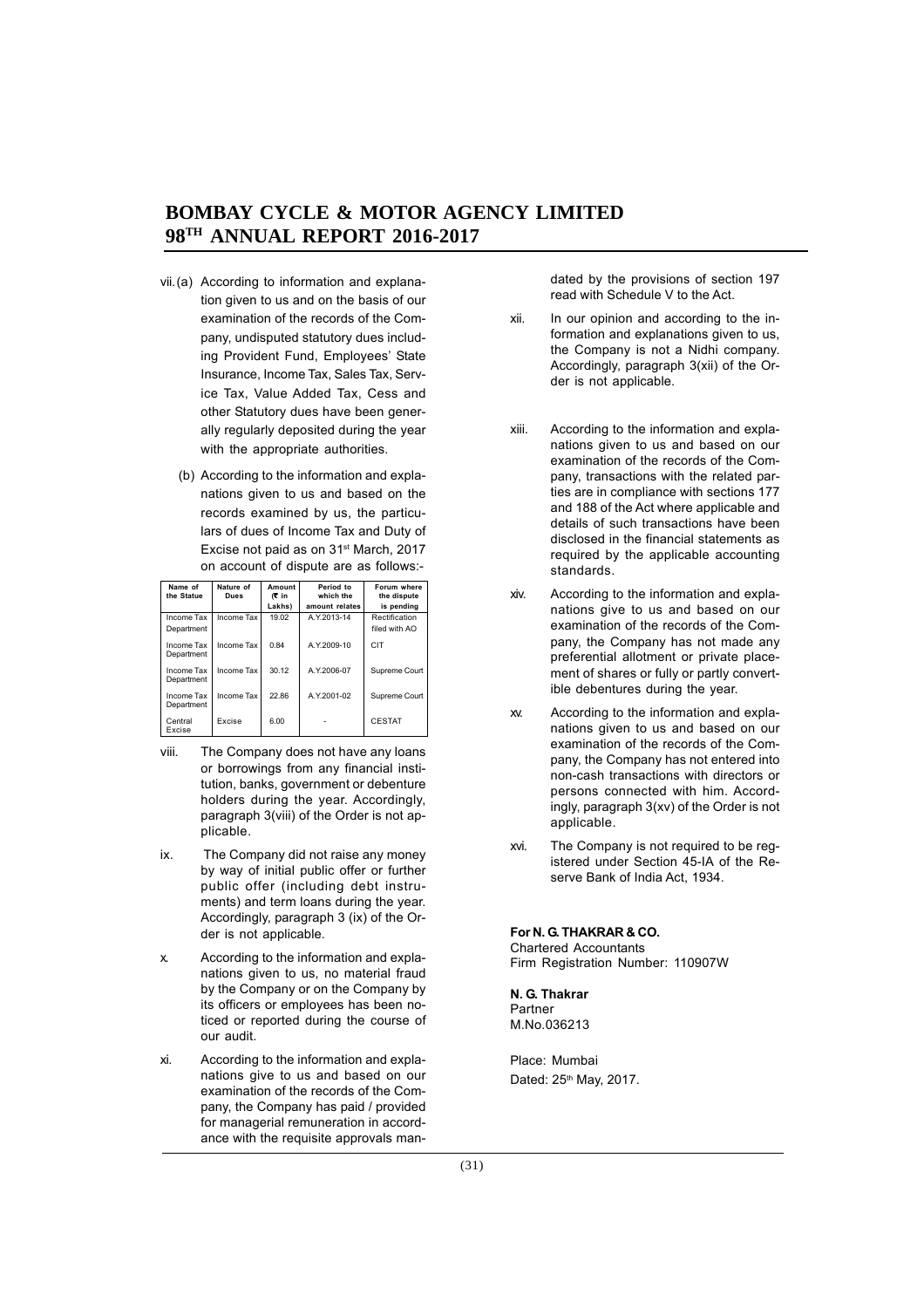#### **Annexure - B to the Auditors' Report**

The Annexure referred to in paragraph 2 (f) of the Independent Auditors' Report to the members of **BOMBAY CYCLE & MOTOR AGENCY LIMITED** on the Standalone Financial Statements for the year ended March 31<sup>st</sup>, 2017.

## **Report on the Internal Financial Controls under Clause (i) of Sub-section 3 of Section 143 of the Companies Act, 2013 ("the Act")**

We have audited the internal financial controls over financial reporting of Bombay Cycle & Motor Agency Limited ("the Company") as of March 31, 2017 in conjunction with our audit of the standalone financial statements of the Company for the year ended on that date.

## **Management's Responsibility for Internal Financial Controls**

The Company's management is responsible for establishing and maintaining internal financial controls based on the internal control over financial reporting criteria established by the Company considering the essential components of internal control stated in the Guidance Note on Audit of Internal Financial Controls over Financial Reporting issued by the Institute of Chartered Accountants of India (ICAI). These responsibilities include the design, implementation and maintenance of adequate internal financial controls that were operating effectively for ensuring the orderly and efficient conduct of its business, including adherence to company's policies, the safeguarding of its assets, the prevention and detection of frauds and errors, the accuracy and completeness of the accounting records, and the timely preparation of reliable financial information, as required under the Companies Act, 2013.

#### **Auditors' Responsibility**

Our responsibility is to express an opinion on the Company's internal financial controls over financial reporting based on our audit. We conducted our audit in accordance with the Guidance Note on Audit of Internal Financial Controls Over Financial Reporting (the "Guidance Note") and the Standards on Auditing, issued by ICAI and deemed to be prescribed under section 143(10) of the Companies Act, 2013, to the extent applicable to an audit of internal financial controls, both applicable to an audit of Internal Financial Controls and, both issued by the ICAI. Those Standards and the Guidance Note require that we comply with ethical requirements and plan and perform the audit to obtain reasonable assurance about whether adequate internal financial controls over financial reporting was established and maintained and if such controls operated effectively in all material respects.

Our audit involves performing procedures to obtain audit evidence about the adequacy of the internal financial control system over financial reporting and their operating effectiveness. Our audit of internal financial controls over financial reporting included obtaining an understanding of internal financial controls over financial reporting, assessing the risk that a material weakness exists, and testing and evaluating the design and operating effectiveness of internal control based on the assessed risk. The procedures selected depend on the auditor's judgement, including the assessment of the risks of material misstatement of the financial statements, whether due to fraud or error.

We believe that the audit evidence we have obtained is sufficient and appropriate to provide a basis for our audit opinion on the Company's internal financial controls system over financial reporting.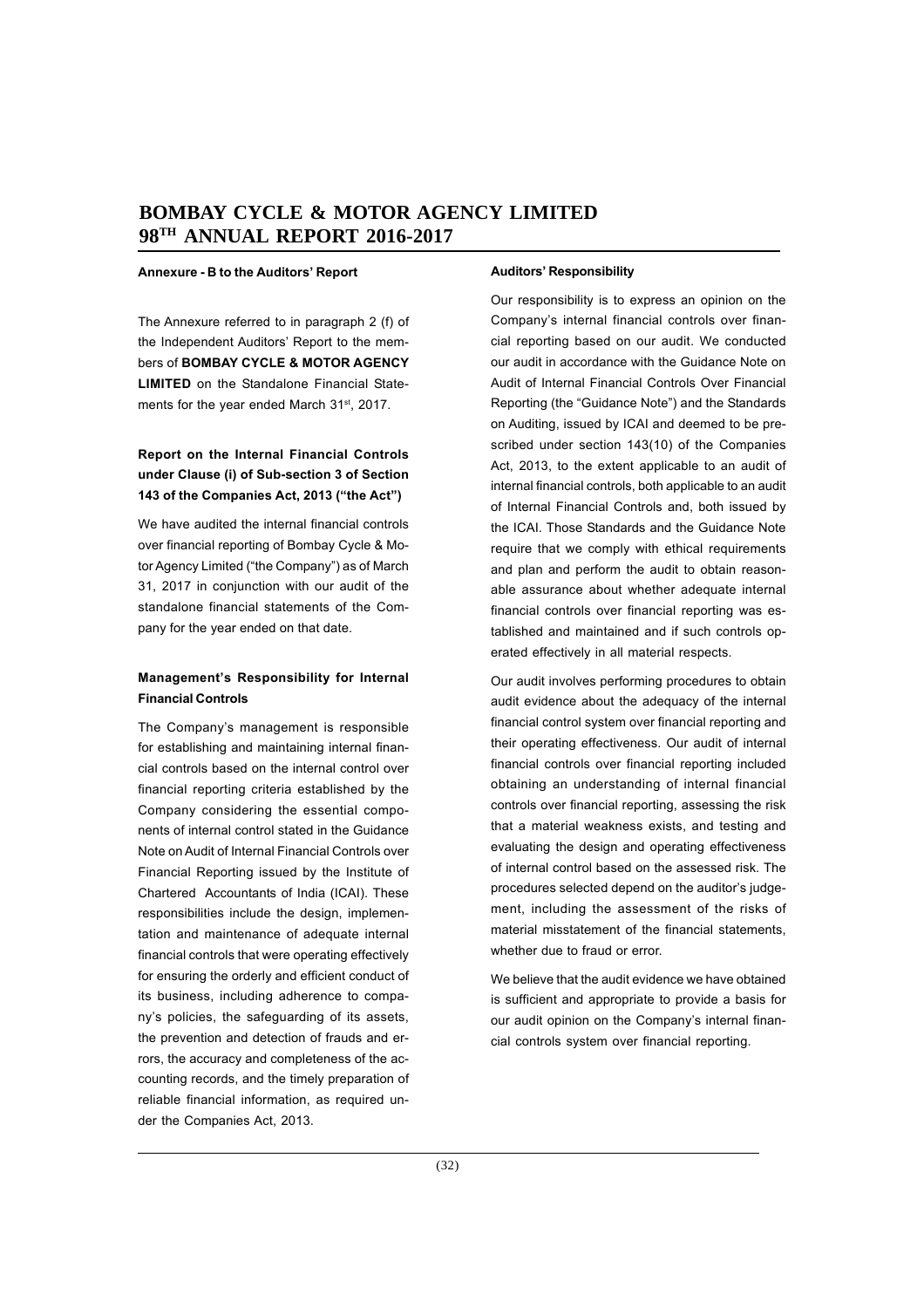## **Meaning of Internal Financial Controls Over Financial Reporting**

A company's internal financial control over financial reporting is a process designed to provide reasonable assurance regarding the reliability of financial reporting and the preparation of financial statements for external purposes in accordance with generally accepted accounting principles. A company's internal financial control over financial reporting includes those policies and procedures that (1) pertain to the maintenance of records that, in reasonable detail, accurately and fairly reflect the transactions and dispositions of the assets of the company; (2) provide reasonable assurance that transactions are recorded as necessary to permit preparation of financial statements in accordance with generally accepted accounting principles, and that receipts and expenditures of the company are being made only in accordance with authorisations of management and directors of the company; and (3) provide reasonable assurance regarding prevention or timely detection of unauthorised acquisition, use, or disposition of the company's assets that could have a material effect on the financial statements.

## **Inherent Limitations of Internal Financial Controls Over Financial Reporting**

Because of the inherent limitations of internal financial controls over financial reporting, including the possibility of collusion or improper management override of controls, material misstatements due to error or fraud may occur and not be detected. Also, projections of any evaluation of the internal financial controls over financial reporting to future periods are subject to the risk that the internal financial control over financial reporting may become

inadequate because of changes in conditions, or that the degree of compliance with the policies or procedures may deteriorate.

#### **Opinion**

In our opinion, the Company has, in all material respects, an adequate internal financial controls system over financial reporting and such internal financial controls over financial reporting were operating effectively as at March 31, 2017, based on the internal control over financial reporting criteria established by the Company considering the essential components of internal control stated in the Guidance Note on Audit of Internal Financial Controls Over Financial Reporting issued by the Institute of Chartered Accountants of India.

#### **For N. G. THAKRAR & CO**

Chartered Accountants Firm Registration Number: 110907W

**N. G. Thakrar** Partner M. No. 036213

Place: Mumbai Dated: 25<sup>th</sup> May, 2017.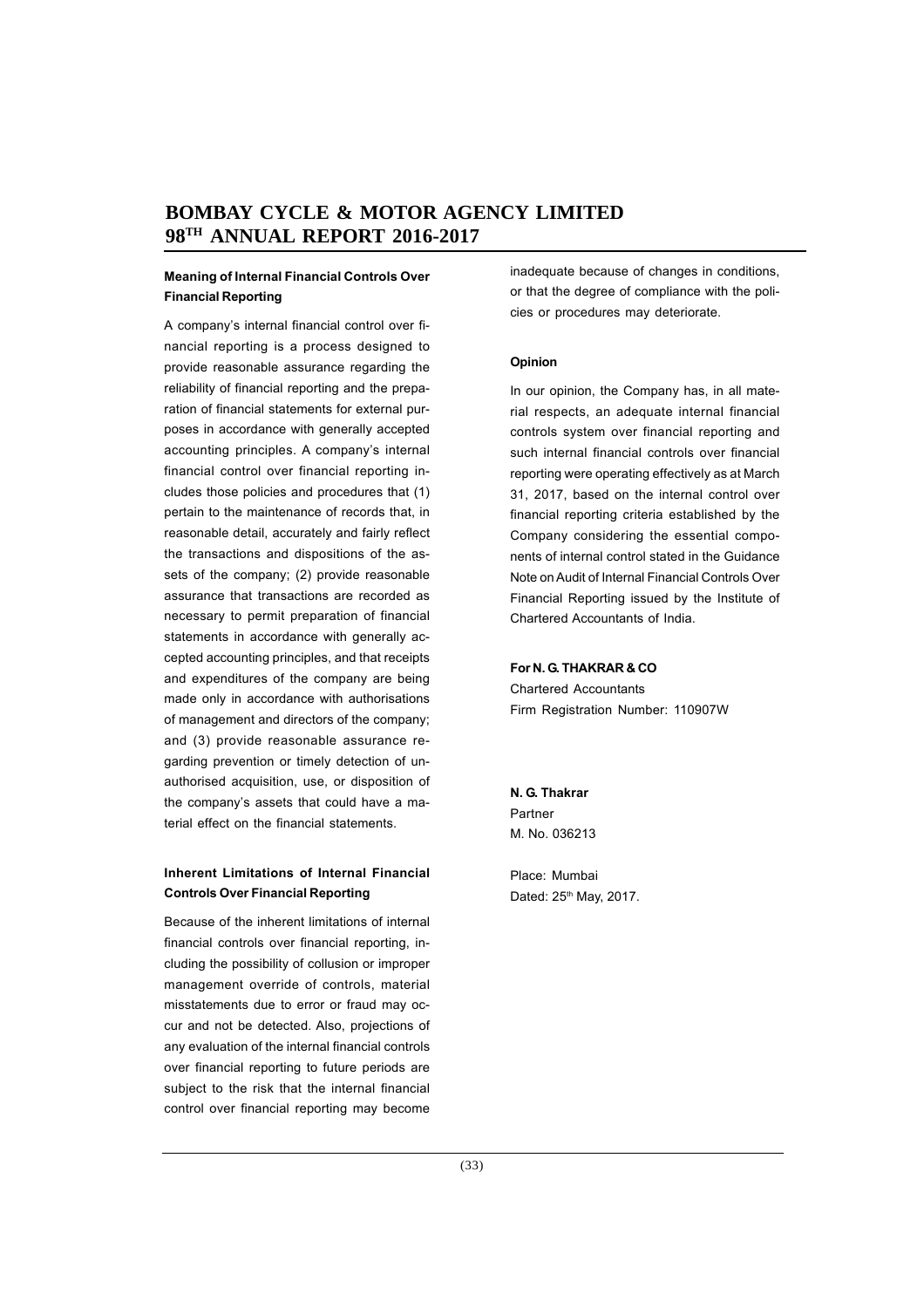## **BALANCE SHEET AS AT 31ST MARCH, 2017**

|    |            |     | <b>Particulars</b>                              | <b>Note</b>    |             | As at 31 <sup>st</sup> March, | As at 31 <sup>st</sup> |
|----|------------|-----|-------------------------------------------------|----------------|-------------|-------------------------------|------------------------|
|    |            |     |                                                 | No.            |             | 2017                          | <b>March, 2016</b>     |
|    |            |     | 1                                               | $\overline{2}$ | 3           | 4                             | 5                      |
|    |            |     |                                                 |                | ₹           | ₹                             | ₹                      |
| L. |            |     | <b>EQUITY AND LIABILITIES</b>                   |                |             |                               |                        |
|    |            |     | 1. Shareholders' funds                          |                |             |                               |                        |
|    |            | (a) | Share Capital                                   | 1              | 2,000,000   |                               | 2,000,000              |
|    |            | (b) | Reserves and Surplus                            | $\overline{2}$ | 129,417,658 |                               | 118,343,356            |
|    |            |     |                                                 |                |             | 131,417,658                   | 120,343,356            |
|    |            |     | 2. Non-Current liabilities                      |                |             |                               |                        |
|    |            | (a) | Other long term Liabilities                     | 3              | 13,500,000  |                               | 11,100,000             |
|    |            | (b) | Long term provisions                            | 4              | 142,544     |                               | 177,767                |
|    |            |     |                                                 |                |             | 13,642,544                    | 11,277,767             |
|    |            |     | 3. Current liabilities                          |                |             |                               |                        |
|    |            | (a) | Trade payables                                  | 5              | 15,736,191  |                               | 16,453,512             |
|    |            | (b) | Other current liabilities                       | 6              | 5,050,329   |                               | 6,933,103              |
|    |            | (c) | Short-term provisions                           | $\overline{7}$ | 44,298,359  |                               | 44,930,702             |
|    |            |     |                                                 |                |             | 65,084,879                    | 68,317,317             |
|    |            |     | <b>TOTAL</b>                                    |                |             | 210,145,081                   | 199,938,440            |
|    | II. ASSETS |     |                                                 |                |             |                               |                        |
|    |            |     | 1. Non - Current Assets<br>(a) Fixed Assets     | 8              |             |                               |                        |
|    |            |     | (i) Tangible Assets                             |                | 5,015,435   |                               | 6,195,716              |
|    |            |     | (ii) Intangible Assets                          |                | 5,834       |                               | 15,834                 |
|    |            | (b) | Non-current investments                         | 9              | 8,232,495   |                               | 20,338,495             |
|    |            | (c) | Deferred tax assets (net)                       |                | 234,539     |                               | 271,182                |
|    |            | (d) | Long-term loans and advances                    | 10             | 1,364,649   |                               | 1,422,529              |
|    |            | (e) | Other non- current assets                       | 11             | 92,579      |                               | 1,983,836              |
|    |            |     |                                                 |                |             | 14,945,531                    | 30,227,592             |
|    |            |     | 2. Current Assets                               |                |             |                               |                        |
|    |            | (a) | <b>Current Investments</b>                      | 12             | 44,337,300  |                               | 29,342,404             |
|    |            | (b) | Inventories                                     | 13             | 328,925     |                               | 886,872                |
|    |            | (c) | Trade receivables                               | 14             | 10,834,736  |                               | 11,878,669             |
|    |            | (d) | Cash and bank balances                          | 15             | 90,706,103  |                               | 81,447,525             |
|    |            | (e) | Short-term loans and advances                   | 16             | 42,828,670  |                               | 43,389,620             |
|    |            | (f) | Other Current assets                            | 17             | 6,163,816   |                               | 2,765,758              |
|    |            |     |                                                 |                |             | 195,199,550                   | 169,710,848            |
|    |            |     | <b>TOTAL</b>                                    |                |             | 210,145,081                   | 199,938,440            |
|    |            |     | Significant Accounting Policies and other notes | 27             |             |                               |                        |

#### *FOR BOMBAY CYCLE & MOTOR AGENCY LTD.*

| As per our report of even date |                                          | FOR BOMBAY CYCLE & MOTOR AGENCY LID. |                              |  |  |
|--------------------------------|------------------------------------------|--------------------------------------|------------------------------|--|--|
|                                | For & on behalf of<br>N.G. Thakrar & Co. | CHIRAG C. DOSHI                      | Chairman & Managing Director |  |  |
|                                | (I.C.A.I. REGN. NO. 110907W)             | ASHOK T. KUKREJA                     | Director                     |  |  |
| <b>Chartered Accountants</b>   |                                          | VINITA A. KAPOOR                     | Company Secretary            |  |  |
|                                | Natwar G. Thakrar<br>(Partner)           | MAHENDRA J. KHARWA                   | Chief Financial Officer      |  |  |
|                                | Membership No. 036213                    | Mumbai, 25 <sup>th</sup> May, 2017   |                              |  |  |
|                                | Mumbai, 25 <sup>th</sup> May, 2017       |                                      |                              |  |  |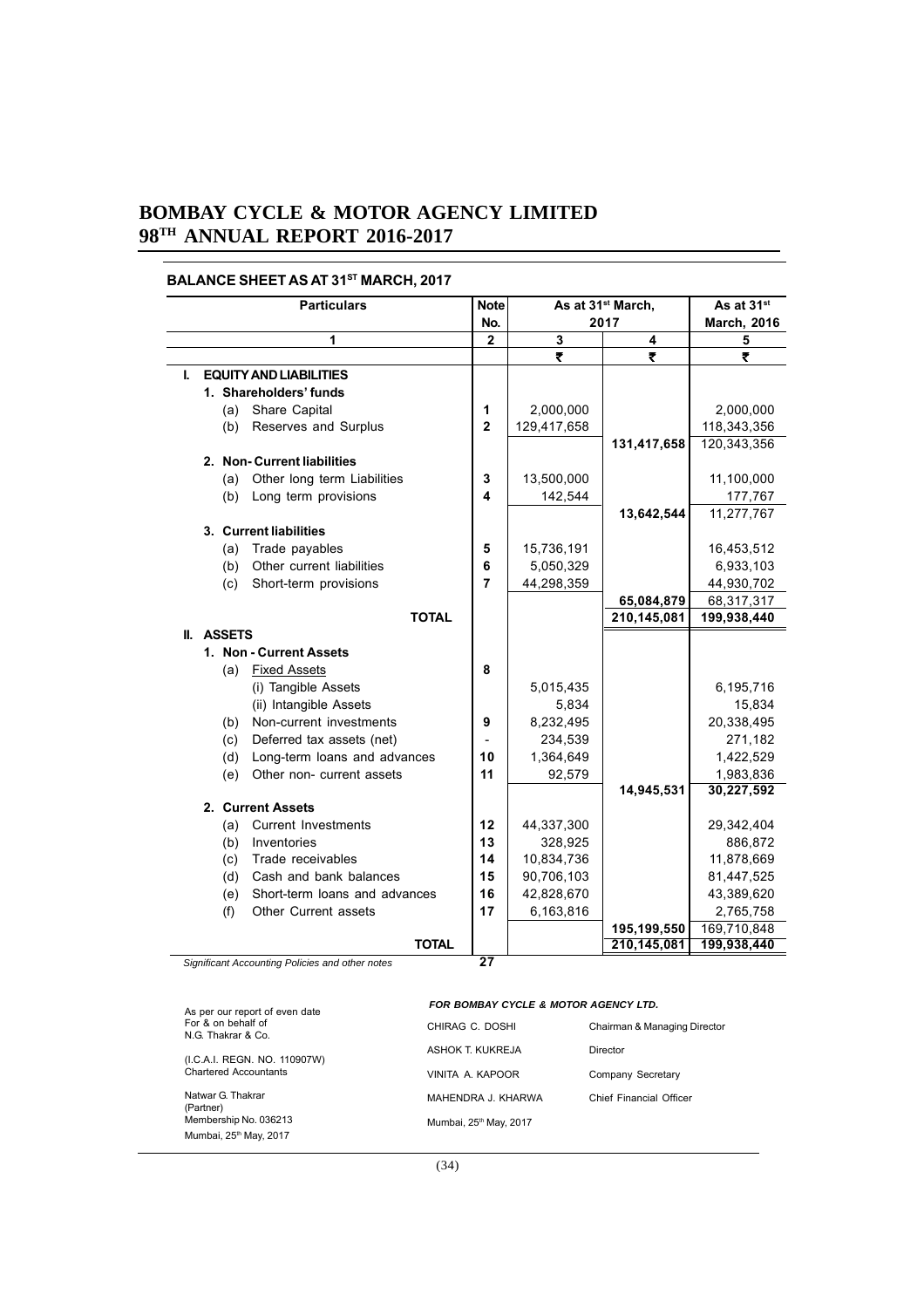|              | Note No.<br><b>Particulars</b>                                                                                                                                                                             |                                  | <b>Current Year ended</b><br>31st March, 2017                           | Previous Year ended<br>31 <sup>st</sup> March, 2016                      |
|--------------|------------------------------------------------------------------------------------------------------------------------------------------------------------------------------------------------------------|----------------------------------|-------------------------------------------------------------------------|--------------------------------------------------------------------------|
|              |                                                                                                                                                                                                            |                                  | ₹                                                                       | ₹                                                                        |
| т            | Revenue from operations                                                                                                                                                                                    | 18                               | 60,304,169                                                              | 75,296,753                                                               |
| Ш            | Other Income                                                                                                                                                                                               | 19                               | 9,144,805                                                               | 11,045,640                                                               |
| Ш            | Total Revenue (I + II)                                                                                                                                                                                     |                                  | 69,448,974                                                              | 86,342,393                                                               |
| IV.          | <b>Expenses:</b><br>Purchases of Stock-in-Trade<br>Changes in inventory of Stock-in-Trade<br>Employee benefits expense<br>Finance costs<br>Depreciation and amortisation expenses<br><b>Other Expenses</b> | 20<br>21<br>22<br>23<br>24<br>25 | 4,962,762<br>519,794<br>24,995,748<br>86,821<br>1,347,684<br>19,933,395 | 7,664,571<br>275,889<br>26,091,791<br>124,627<br>1,465,267<br>26,639,427 |
|              | Total expenses (IV)                                                                                                                                                                                        |                                  | 51,846,204                                                              | 62,261,572                                                               |
| $\mathsf{V}$ | Profit before exceptional items<br>and tax (III-IV)                                                                                                                                                        |                                  | 17,602,770                                                              | 24,080,821                                                               |
| VI           | Exceptional items                                                                                                                                                                                          | 26                               |                                                                         | (99, 761)                                                                |
| VII          | Profit before tax (V - VI)                                                                                                                                                                                 |                                  | 17,602,770                                                              | 24.180.582                                                               |
| VIII<br>IX   | Tax expense: (Refer Note No. 27(2)(i))<br>Current Tax<br><b>Tax/MAT Credit for Earlier Years</b><br>Deferred Tax (asset)/liability<br>Profit for the period (VII-VIII)                                     |                                  | 5,436,391<br>92,573<br>36,643<br>12,037,163                             | 7,773,244<br>172,193<br>(271, 182)<br>16,506,327                         |
| <b>X</b>     | Earnings per equity share (Refer Note No.27(2)(i))<br>(1) Basic<br>(2) Diluted                                                                                                                             |                                  | 60.19<br>60.19                                                          | 82.53<br>82.53                                                           |

# STATEMENT OF PROFIT AND LOSS FOR THE YEAR ENDED ON 31<sup>ST</sup> MARCH, 2017

Significant Accounting Policies and other notes **27**

## *FOR BOMBAY CYCLE & MOTOR AGENCY LTD.*

| As per our report of even date                               |                        |                              |
|--------------------------------------------------------------|------------------------|------------------------------|
| For & on behalf of<br>N.G. Thakrar & Co.                     | CHIRAG C. DOSHI        | Chairman & Managing Director |
| (I.C.A.I. REGN. NO. 110907W)<br><b>Chartered Accountants</b> | ASHOK T. KUKREJA       | Director                     |
| Natwar G. Thakrar<br>(Partner)                               | VINITA A. KAPOOR       | Company Secretary            |
| Membership No. 036213                                        | MAHENDRA J. KHARWA     | Chief Financial Officer      |
| Mumbai, 25th May, 2017                                       | Mumbai, 25th May, 2017 |                              |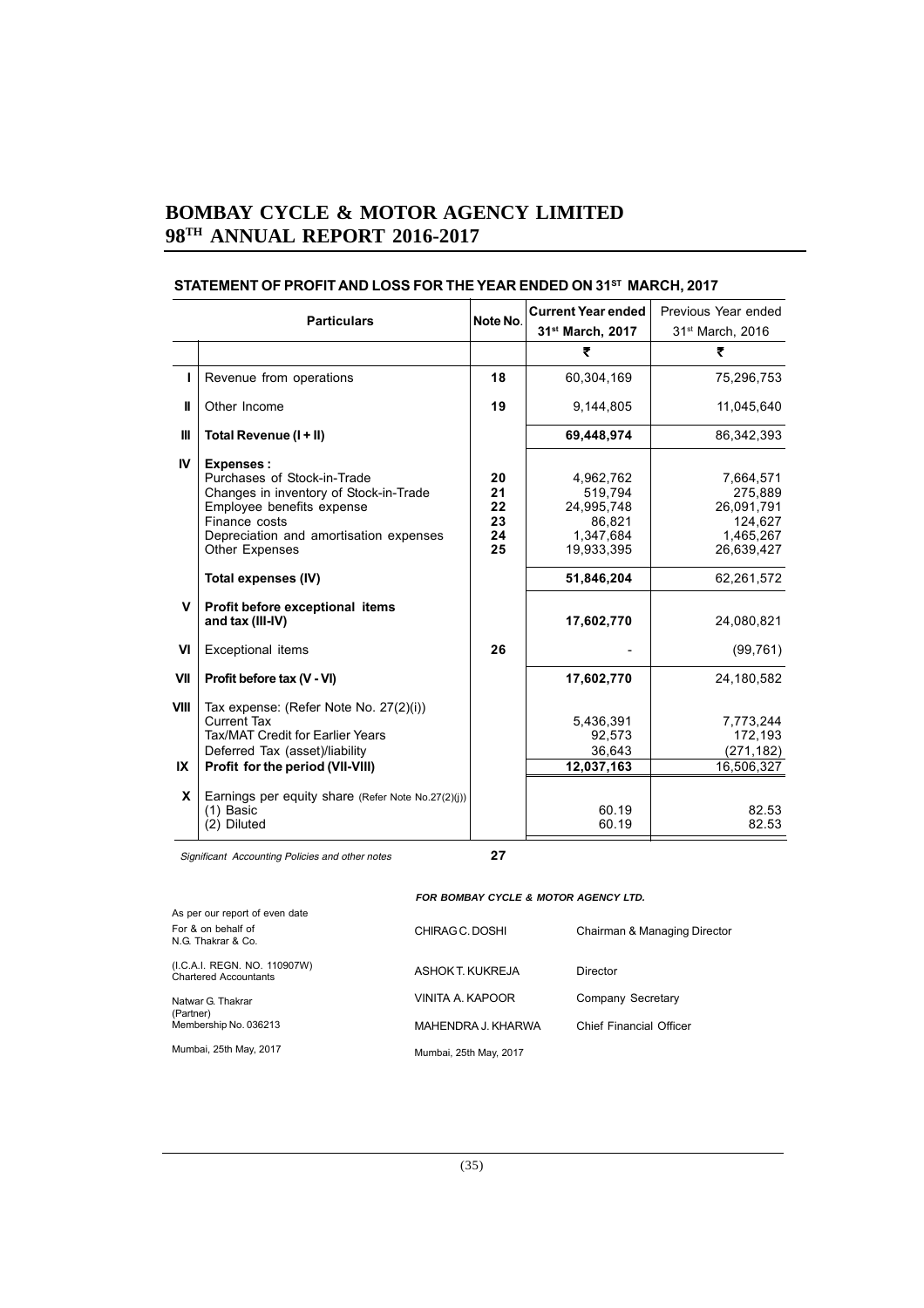# **CASH FLOW STATEMENT FOR THE YEAR ENDED 31ST MARCH, 2017**

|    | <b>Particulars</b>                                                                                      |                                      | (5)                      | <b>Current Year</b><br>(3)   | Previous Year<br>(3)      |
|----|---------------------------------------------------------------------------------------------------------|--------------------------------------|--------------------------|------------------------------|---------------------------|
| A) | <b>CASH FLOW FROM OPERATING ACTIVITIES</b>                                                              |                                      |                          |                              |                           |
|    | Profit / (Loss) Before taxation & Extra ordinary Items<br>Adjustments for:                              |                                      |                          | 17,602,770                   | 24,089,791                |
|    | a) Depreciation & Other charges for Fixed Assets                                                        |                                      | 1,309,531                |                              | 1,408,037                 |
|    | b) Interest Income                                                                                      |                                      | (6,759,846)              |                              | (6,727,801)               |
|    | c) Dividends Income<br>d) Surplus on Sale of Fixed Assets                                               |                                      | (1,499,674)<br>(12, 332) |                              | (1,530,853)               |
|    | e) Interest paid                                                                                        |                                      |                          |                              | 6,895                     |
|    | f) Net gain on sale/redemption of investments &<br>Income on Investments                                |                                      |                          |                              |                           |
|    |                                                                                                         | Sub-Total                            | (6,962,321)              |                              | (201, 782)<br>(7,045,504) |
|    | <b>Appropriation of Fund</b>                                                                            |                                      |                          |                              |                           |
|    | a) Dividend paid<br>b) Dividend Distribution Tax                                                        |                                      | (800,000)<br>(162, 861)  |                              |                           |
|    |                                                                                                         | Sub-Total                            | (962,861)                |                              |                           |
|    |                                                                                                         |                                      |                          | (7,925,182)                  | (7,045,504)               |
|    | OPERATING PROFIT BEFORE WORKING CAPITAL CHANGES                                                         |                                      |                          | 9,677,588                    | 17,044,287                |
|    | Adjustments:                                                                                            |                                      |                          |                              |                           |
|    | a) (Increase) / Decrease in Inventories<br>b) (Increase) / Decrease in Long-term loans and advances     |                                      | 557,947<br>57,880        |                              | 333,118<br>(111, 565)     |
|    | c) (Increase) / Decrease in Short-term loans and advances                                               |                                      | 560,950                  |                              | 9,387,811                 |
|    | d) (Increase) / Decrease in Trade Receivables                                                           |                                      | 1.043.934                |                              | (7,389,288)               |
|    | e) (Increase) / Decrease in Other Bank balances                                                         |                                      | (7,358,156)              |                              | (6,311,234)               |
|    | f) (Increase) / Decrease in Other current assets                                                        |                                      | (3,398,059)              |                              | 2,175,839                 |
|    | q) (Increase) / Decrease in Other non- current assests                                                  |                                      | 1,891,257                |                              | (1,022,624)               |
|    | h) (Increase) / Decrease in Long - term liabilities<br>i) Increase / (Decrease) in Long-term Provisions |                                      | 2,400,000<br>(35, 223)   |                              |                           |
|    | j) Increase / (Decrease) in Trade Payable                                                               |                                      | (717, 321)               |                              | 49,439                    |
|    | k) Increase / (Decrease) in Other current liabilities                                                   |                                      | (1,882,775)              |                              | 669,928                   |
|    | I) Increase / (Decrease) in Short-term provisions                                                       |                                      | (632, 343)               |                              | (8,007,712)               |
|    | m) Interest received on Business Deposits                                                               |                                      | 6.759.846                |                              | 6,727,801                 |
|    |                                                                                                         |                                      |                          | (752,063)                    | (3,498,487)               |
|    | <b>CASH GENERATED FROM OPERATIONS</b><br>a) Provision for Taxation                                      |                                      | (5,528,964)              | 8,925,525<br>(5,528,964)     | 13,545,800<br>(7,945,437) |
|    | CASH FLOW BEFORE EXCEPTIONAL & EXTRA ORDINARY ITEMS                                                     |                                      |                          | 3,396,561                    | 5,600,363                 |
|    | a) Exceptional Items                                                                                    |                                      |                          |                              | 90,791                    |
|    | <b>NET CASH FROM OPERATING A CTIVITIES</b>                                                              |                                      |                          | 3,396,561                    | 5,691,154                 |
| B) | <b>CASH FLOW FROM INVESTING ACTIVITIES</b>                                                              |                                      |                          |                              |                           |
|    | a) Purchase of Investment                                                                               |                                      | (4,094,896)              |                              | (30, 811, 482)            |
|    | b) Purchase of Fixed Assets                                                                             |                                      | (155,767)                |                              | (461, 178)                |
|    | c) Sale Proceeds from Investmnets<br>d) Sale Proceeds from Fixed Assets                                 |                                      | 1,206,000<br>48,850      |                              | 22,412,833                |
|    | e) Dividends                                                                                            |                                      | 1,499,674                |                              | 1,530,853                 |
|    | NET CASH FROM / (USED IN) INVESTING ACTIVITIES                                                          |                                      |                          | (1,496,139)                  | (7,328,974)               |
| C) | <b>CASH FLOW FROM FINANCING ACTIVITIES</b><br>a) Interest Paid                                          |                                      |                          |                              | (6,895)                   |
|    | NET CASH FROM / (USED IN) FINANCING ACTIVITIES                                                          |                                      |                          |                              | (6, 895)                  |
|    | NET CHANGE IN CASH & CASH EQUIVALENTS (A+B+C)                                                           |                                      |                          | 1,900,422                    | (1,644,715)               |
|    | Cash and Cash equivalent - Opening Balance                                                              |                                      |                          | 2,928,996                    | 4,573,711                 |
|    | Cash and Cash equivalent - Closing Balance (Refere Note No. 15(a))                                      |                                      |                          | 4,829,418                    | 2,928,996                 |
|    | <b>NET INCREASE / (DECREASE)</b>                                                                        |                                      |                          | 1,900,422                    | (1,644,715)               |
|    | As per our report of even date                                                                          | FOR BOMBAY CYCLE & MOTOR AGENCY LTD. |                          |                              |                           |
|    | For & on behalf of                                                                                      | CHIRAG C. DOSHI                      |                          | Chairman & Managing Director |                           |
|    | N.G. Thakrar & Co.<br>(I.C.A.I. REGN. NO. 110907W)                                                      |                                      |                          |                              |                           |
|    | <b>Chartered Accountants</b>                                                                            | ASHOK T. KUKREJA                     | Director                 |                              |                           |
|    | Natwar G. Thakrar                                                                                       | VINITA A. KAPOOR                     |                          | Company Secretary            |                           |
|    | (Partner)                                                                                               | MAHENDRA J. KHARWA                   |                          | Chief Financial Officer      |                           |
|    | Membership No. 036213                                                                                   |                                      |                          |                              |                           |
|    | Mumbai, 25th May, 2017                                                                                  | Mumbai, 25th May, 2017               |                          |                              |                           |

Mumbai, 25th May, 2017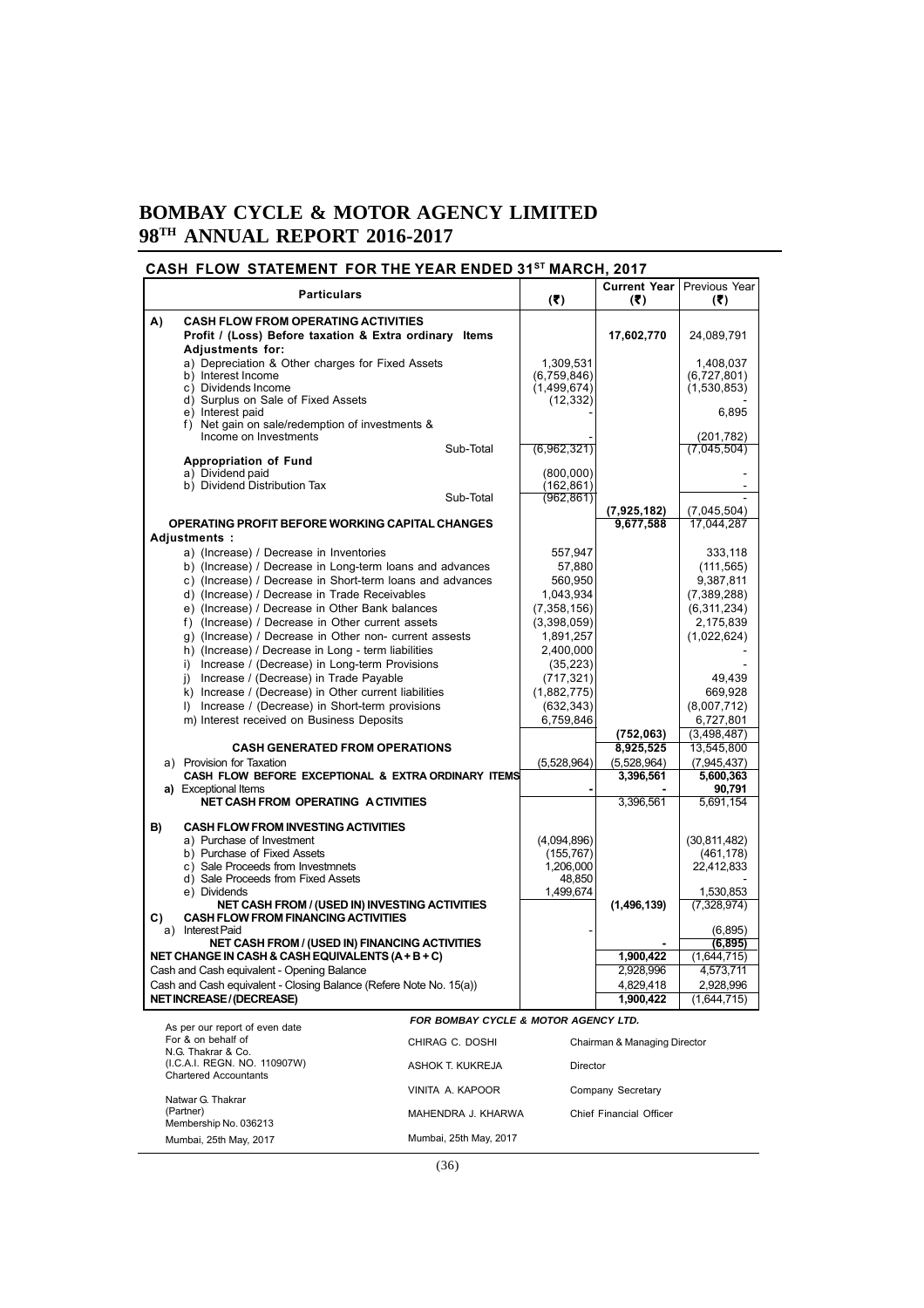## **NOTE : 1 - SHARE CAPITAL**

|                                                                             |         | As at 31 <sup>st</sup> March, 2017 | As at $31st$ March, 2016 |           |
|-----------------------------------------------------------------------------|---------|------------------------------------|--------------------------|-----------|
| <b>Particulars</b>                                                          | Nos.    | ₹                                  | Nos.                     | ₹         |
| Authorised:                                                                 |         |                                    |                          |           |
| Equity Shares of ₹10/- each                                                 | 500.000 | 5.000.000                          | 500.000                  | 5,000,000 |
|                                                                             | 500,000 | 5,000,000                          | 500,000                  | 5,000,000 |
| Issued:                                                                     |         |                                    |                          |           |
| Equity Shares of ₹10/- each                                                 | 200,000 | 2,000,000                          | 200,000                  | 2,000,000 |
|                                                                             | 200,000 | 2,000,000                          | 200.000                  | 2,000,000 |
| <b>Subscribed and Paid-up:</b><br>Equity Shares of ₹10/- each fully paid-up | 200.000 | 2.000.000                          | 200.000                  | 2,000,000 |
| TOTAL                                                                       | 200,000 | 2,000,000                          | 200,000                  | 2,000,000 |

a) Details of shareholders holding more than 5% shares

| <b>Particulars</b>                         |                                 | As at 31 <sup>st</sup> March, 2017 | As at $31st$ March, 2016        |                   |  |
|--------------------------------------------|---------------------------------|------------------------------------|---------------------------------|-------------------|--|
|                                            | No. of<br><b>Shares</b><br>held | $%$ of<br><b>Holding</b>           | No. of<br><b>Shares</b><br>held | $%$ of<br>Holding |  |
| WALCHAND KAMDHENU COMMERCIALS<br>PVT. LTD. | 47.522                          | 23.76                              | 47.522                          | 23.76             |  |
| WALCHAND GREAT ACHIEVERS PVT. LTD.         | 44.491                          | 22.25                              | 44.491                          | 22.25             |  |
| WALCHAND CHIRANIKA TRADING PVT. LTD.       | 31.628                          | 15.81                              | 31,628                          | 15.81             |  |
| MRS. CHAMPAC. DOSHI                        | 14,444                          | 7.22                               | 14.444                          | 7.22              |  |

b) Terms/ right attached to Equity Shares

The company has only one class of equity shares of par value of ₹10/- each. Each holder of equity shares is entitled to one vote per share. The dividend proposed by the Board of Directors is subject to approval by the shareholders at the ensuing Annual Genral Meeting.

In the event of liquidation, the shareholders are eligible to recover the reaming assets of the company after distribution of all preferential amounts, in proportion of their shareholding.

| c) Reconciliation of shares outstanding at the beginning and at the end of the year. |  |  |  |  |
|--------------------------------------------------------------------------------------|--|--|--|--|
|                                                                                      |  |  |  |  |

| <b>Equity Shares</b>         |         | As at 31 <sup>st</sup> March, 2017 | As at $31st$ March, 2016 |           |
|------------------------------|---------|------------------------------------|--------------------------|-----------|
|                              | Nos.    |                                    | Nos.                     |           |
| At the beginning of the year | 200,000 | 2,000,000                          | 200,000                  | 2,000,000 |
| At the end of the year       | 200,000 | 2,000,000                          | 200,000                  | 2,000,000 |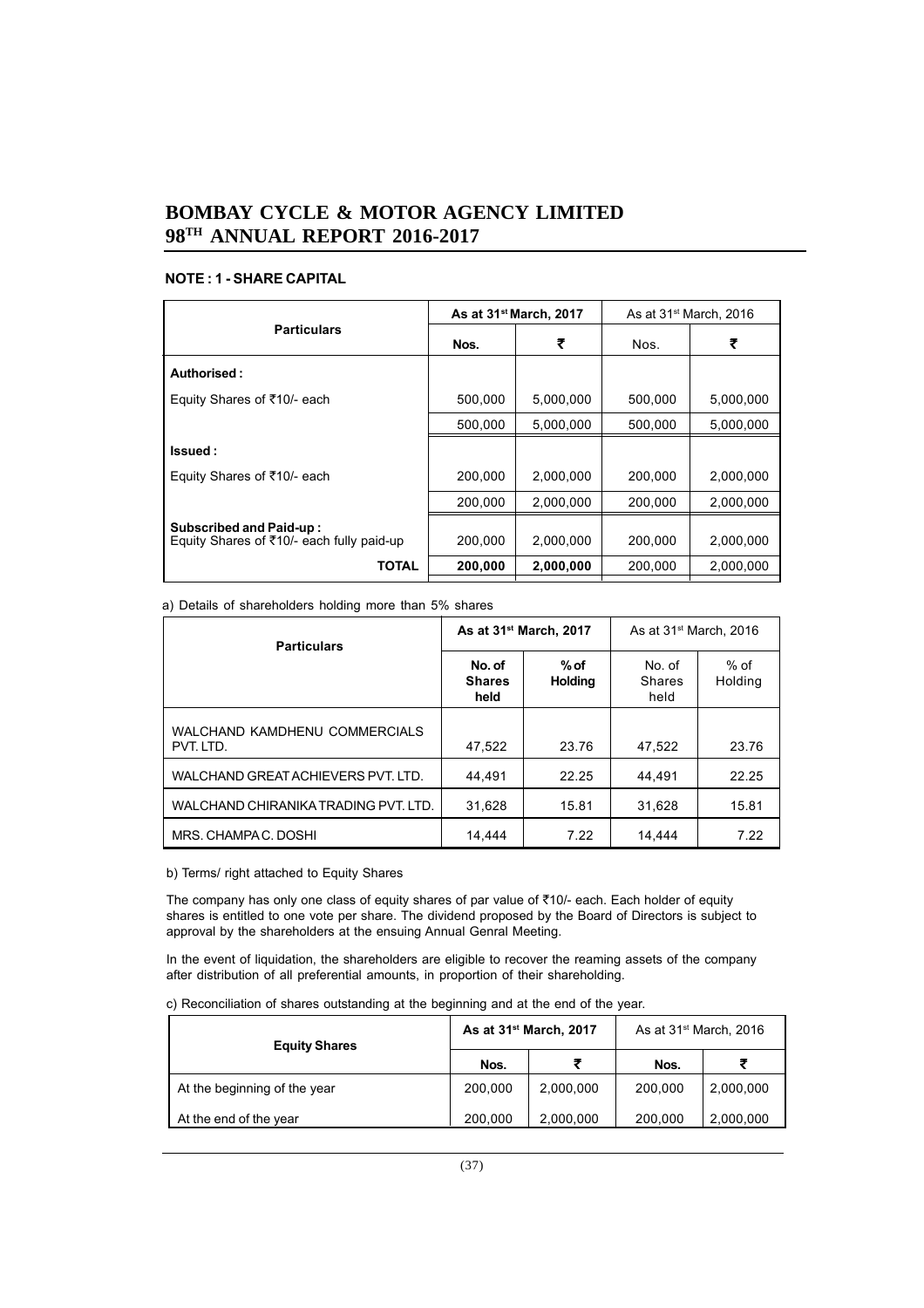## **NOTE : 2 - RESERVES AND SURPLUS**

| <b>Particulars</b>                                                                                                                                                                                                                        | As at 31 <sup>st</sup><br><b>March, 2017</b>                              | As at $31st$<br>March, 2016                         |
|-------------------------------------------------------------------------------------------------------------------------------------------------------------------------------------------------------------------------------------------|---------------------------------------------------------------------------|-----------------------------------------------------|
|                                                                                                                                                                                                                                           | ₹                                                                         | ₹                                                   |
| a) Capital Reserve :<br>As per Last Balance Sheet<br>b) General Reserve:                                                                                                                                                                  | 62,048,000                                                                | 62,048,000                                          |
| As per last Balance Sheet<br>Transferred during the year                                                                                                                                                                                  | 5,734,678<br>1,203,716<br>6,938,394                                       | 4,084,045<br>1,650,633<br>5,734,678                 |
| c) Other Reserves :<br><b>Premium of Re-Issue of Forfeited Shares</b><br>As per last Balance Sheet                                                                                                                                        | 192                                                                       | 192                                                 |
| d) Surplus opening Balance in Statement of Profit and Loss<br>Add: Profit / (Loss) For the period<br>Less: Transfer to General Reserve<br>Dividend Paid on Equity Shares F. Y. 15-16<br>DDT paid for F.Y. 15-16<br><b>Balance Surplus</b> | 50,560,486<br>12,037,163<br>1,203,716<br>800,000<br>162,861<br>60,431,072 | 35,704,792<br>16,506,327<br>1,650,633<br>50,560,486 |
| <b>TOTAL</b>                                                                                                                                                                                                                              | 129,417,658                                                               | 118,343,356                                         |

## **Details of Proposed Dividend**

| <b>Particulars</b>                                         | Amount  | <b>Rupees</b><br>Per Share |
|------------------------------------------------------------|---------|----------------------------|
|                                                            |         |                            |
| Dividend proposed to be distributed to equity shareholders | 800,000 | $4/-$                      |

The Board of Directors in their meeting held on 25<sup>th</sup> May, 2017 proposed a dividend of  $\bar{\tau}$  4/- per share. The proposal is subject to approval of shareholders at the Annual General meeting to be held on 8<sup>th</sup> August, 2017 and if approved would result in a cash outflow of approximately  $\bar{\tau}$  962,861/- which is inclusive of corporate dividend tax of  $\bar{\tau}$  162,861/-

Dividend recognised as distribution to equity shareholders for the year ended March 31, 2017 was  $\bar{\tau}$  4/per share.

## **NOTE : 3 - OTHER LONG TERM LIABILITIES**

| <b>Particulars</b>  | As at 31 <sup>st</sup><br>March, 2017 | As at 31 <sup>st</sup><br>March, 2016 |
|---------------------|---------------------------------------|---------------------------------------|
|                     | ₹                                     |                                       |
| a) Security Deposit | 13,500,000                            | 11,100,000                            |
| <b>TOTAL</b>        | 13,500,000                            | 11,100,000                            |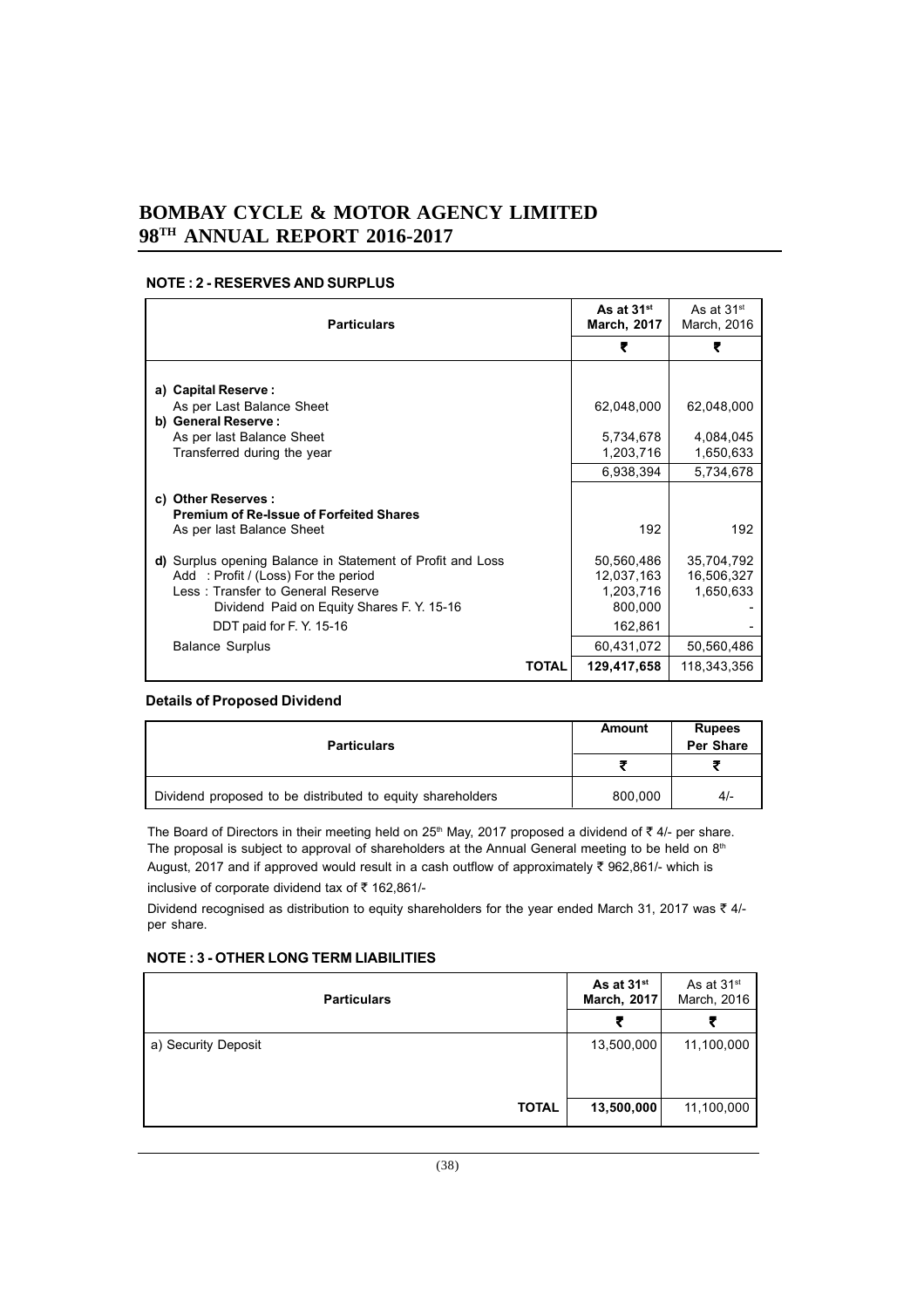## **NOTE : 4 - LONG TERM PROVISIONS**

|                                     | As at 31 <sup>st</sup> | As at $31st$ |
|-------------------------------------|------------------------|--------------|
| <b>Particulars</b>                  | <b>March, 2017</b>     | March, 2016  |
|                                     |                        |              |
| a) Provision for employee benefits: |                        |              |
| i) Gratuity Payable                 | 142.544                | 177,767      |
| <b>TOTAL</b>                        | 142,544                | 177,767      |

## **NOTE : 5 - TRADE PAYABLES**

| <b>Particulars</b>                                         | As at 31 <sup>st</sup><br><b>March, 2017</b> | As at 31 <sup>st</sup><br>March, 2016 |
|------------------------------------------------------------|----------------------------------------------|---------------------------------------|
|                                                            |                                              |                                       |
| Micro, Small and Medium Enterprises<br>a)<br>Others:<br>b) | -                                            |                                       |
| Trade Payable for goods<br>i).                             | 15,404,879                                   | 16,257,203                            |
| ii) Trade payable for expenses                             | 331,312                                      | 196,309                               |
| TOTAL                                                      | 15,736,191                                   | 16,453,512                            |

## **NOTE : 6 - OTHER CURRENT LIABILITIES**

| <b>Particulars</b>                                                                                                                                                                             | As at 31 <sup>st</sup><br><b>March, 2017</b>           | As at $31st$<br>March, 2016                             |
|------------------------------------------------------------------------------------------------------------------------------------------------------------------------------------------------|--------------------------------------------------------|---------------------------------------------------------|
|                                                                                                                                                                                                | ₹                                                      |                                                         |
| a) Advance from Customers                                                                                                                                                                      | -                                                      | 235,000                                                 |
| b) Other Payables :<br><b>Employees Benefits</b><br>ii)<br>Liabilities for Expenses<br>iii)<br>Taxes remittable<br><b>Other Statutory Liabilities</b><br>iv)<br><b>Other Liabilities</b><br>V) | 1,665,545<br>2,804,956<br>357.550<br>78.228<br>144.050 | 2,381,886<br>3.300.303<br>741.627<br>130.237<br>144.050 |
| <b>TOTAL</b>                                                                                                                                                                                   | 5,050,329                                              | 6.933.103                                               |

## **NOTE : 7 - SHORT - TERM PROVISIONS**

| <b>Particulars</b>                                                                                       | As at 31 <sup>st</sup><br>March, 2017 | As at $31st$<br>March, 2016 |
|----------------------------------------------------------------------------------------------------------|---------------------------------------|-----------------------------|
|                                                                                                          |                                       |                             |
| a) Provision for employee benefits :<br>Provision for P. L. Encashment<br>ii)<br><b>Gratuity Payable</b> | 456,934<br>461.166                    | 756,750                     |
| b) Others:<br>Income Tax                                                                                 | 43,380,259                            | 44,173,952                  |
| <b>TOTAL</b>                                                                                             | 44,298,359                            | 44,930,702                  |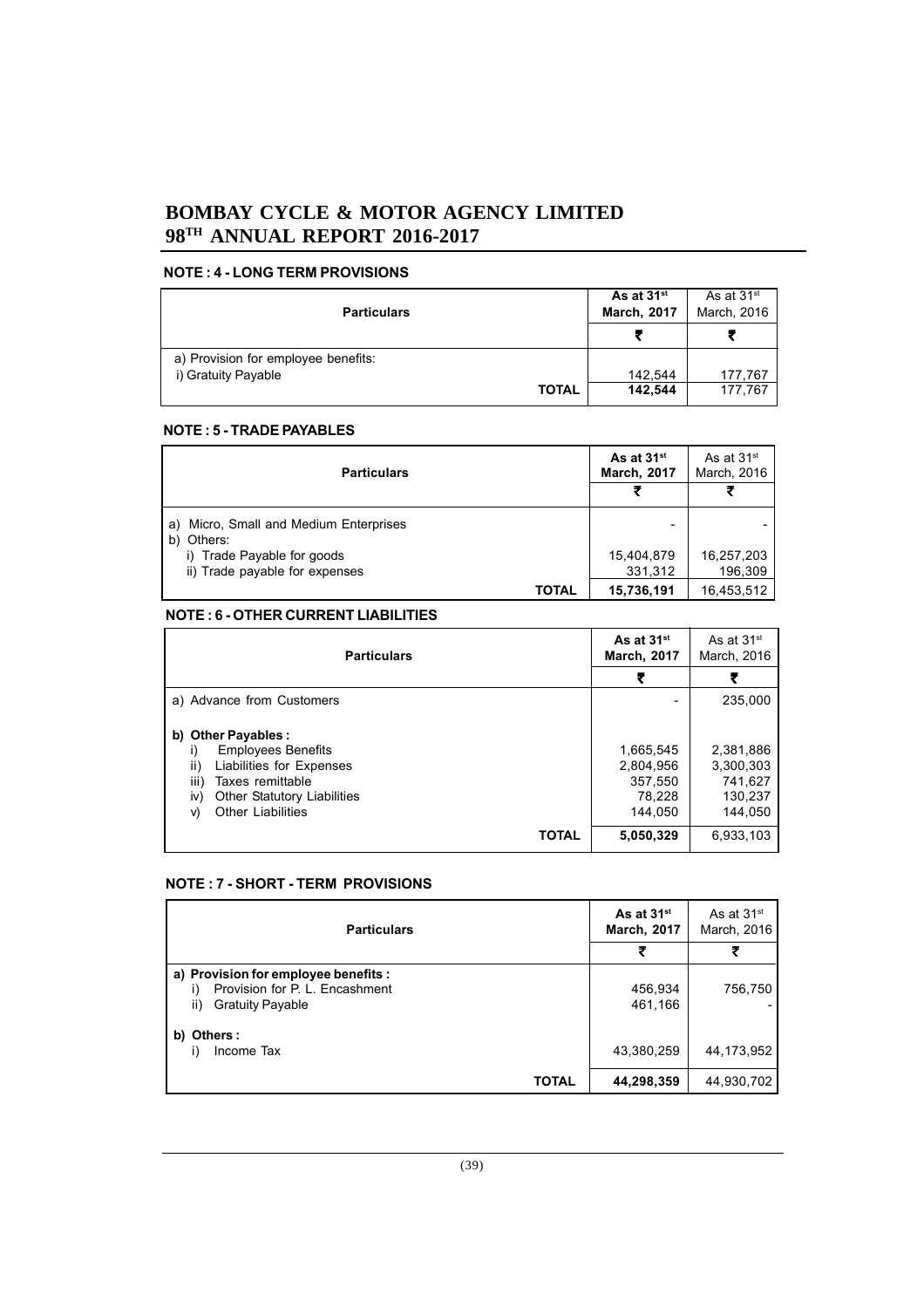|                         |                                         |            | GROSS BLOCK    |               |            |            |                      | ACCUMULATED DEPRECIATION |                      |                 |                      | NET BLOCK  |                |
|-------------------------|-----------------------------------------|------------|----------------|---------------|------------|------------|----------------------|--------------------------|----------------------|-----------------|----------------------|------------|----------------|
|                         |                                         | Balance    | Addition       | Disposal/     | Impairment | Balance    | <b>Balance</b>       | Provided                 | Adjusted             | Reversal        | Balance              | Balance    | <b>Balance</b> |
| 9S                      | Particulars                             | as on      |                | Amortisation  |            | as on      | as on                | during                   | Against              | δ               | as on                | as on      | as on          |
| g                       |                                         | 01.04.2016 |                |               |            | 31.03.2017 | 01.04.2016           | the Year                 | Earnings<br>Retained | <b>Disposal</b> | 31.03.2017           | 31.03.2017 | 31.03.2016     |
|                         |                                         | ь          | M              | M             | ь.         | ь          | ь                    | v                        |                      | ь               | ь                    | ь          | ь              |
| $\overline{\mathbf{a}}$ | TANGIBLE ASSETS                         |            |                |               |            |            |                      |                          |                      |                 |                      |            |                |
| $\hat{=}$               | Leasehold land                          | 21,744     | $\blacksquare$ | (473)         |            | 21,271     |                      | ı                        | ï                    | ï               | ı                    | 21,271     | 21,744         |
| $\equiv$                | Building                                | 421,022    |                |               |            | 421,022    | 401,024              |                          |                      |                 | 401,024              | 19,998     | 19,998         |
| $\equiv$                | Plant and Equipment                     | 10,340,976 | 155,767        | (349, 844)    |            | 10,146,899 | 8,618,162            | 172,996                  |                      | (323, 600)      | 8,467,558            | 1,679,341  | 1,722,814      |
| $\frac{1}{2}$           | Furniture and Fixtures                  | 1,927,503  |                | $-$ (246,281) |            | 1,681,222  | 1,530,573            | 82,472                   |                      | $-$ (236,007)   | 1,377,038            | 304,184    | 396,930        |
|                         | v) Office equipments                    | 371,451    |                |               |            | 371,451    | 291,898              | 21,822                   |                      |                 | 313,720              | 57,731     | 79,553         |
| $\frac{1}{2}$           | Vehicles                                | 7,745,574  |                |               |            | 7,745,574  | 3,849,842            | 1,016,723                |                      |                 | 4,866,565            | 2,879,010  | 38,95,732      |
|                         | vii) Special Service tools & Equipments | 140,344    |                |               |            | 140,344    | 81,399               | 5,045                    |                      |                 | 86,444               | 53,900     | 58,945         |
|                         | Sub-total                               | 20,968,614 | 155,767        | [596,598]     |            | 20,527,783 | 14,772,898           | 1,299,058                |                      | (559,607)       | 15,512,349           | 5,015,435  | 6,195,716      |
| ig                      | INTANGIBLE ASSETS                       |            |                |               |            |            |                      |                          |                      |                 |                      |            |                |
| $\overline{a}$          | Computer Softwares                      | 30,000     |                |               |            | 30,000     | 14,166               | 10,000                   |                      |                 | 24,166               | 5,834      | 15,834         |
|                         | Sub-total                               | 30,000     |                |               |            | 30,000     | 14,166               | 10,000                   | ı                    |                 | 24,166               | 5,834      | 15,834         |
|                         | TOTAL                                   | 20,998,614 | 155,767        | (596,598)     | ı          | 20,557,783 | 14,787,064 1,309,058 |                          |                      |                 | (559,607) 15,536,515 | 5,021,269  | 6,211,550      |
|                         | Previous Period                         | 20,432,310 | 566,777        | (473)         |            | 20,998,614 | 13,379,500 1,407,564 |                          | 31,979               |                 | 14,787,064           | 6,211,550  | 7,158,410      |
|                         |                                         |            |                |               |            |            |                      |                          |                      |                 |                      |            |                |

NOTE: 8 - FIXED ASSETS (Refer Note No. 27 (2) (f)) **NOTE : 8 - FIXED ASSETS** (Refer Note No. 27 (2) (f))

# **BOMBAY CYCLE & MOTOR AGENCY LIMITED 98TH ANNUAL REPORT 2016-2017**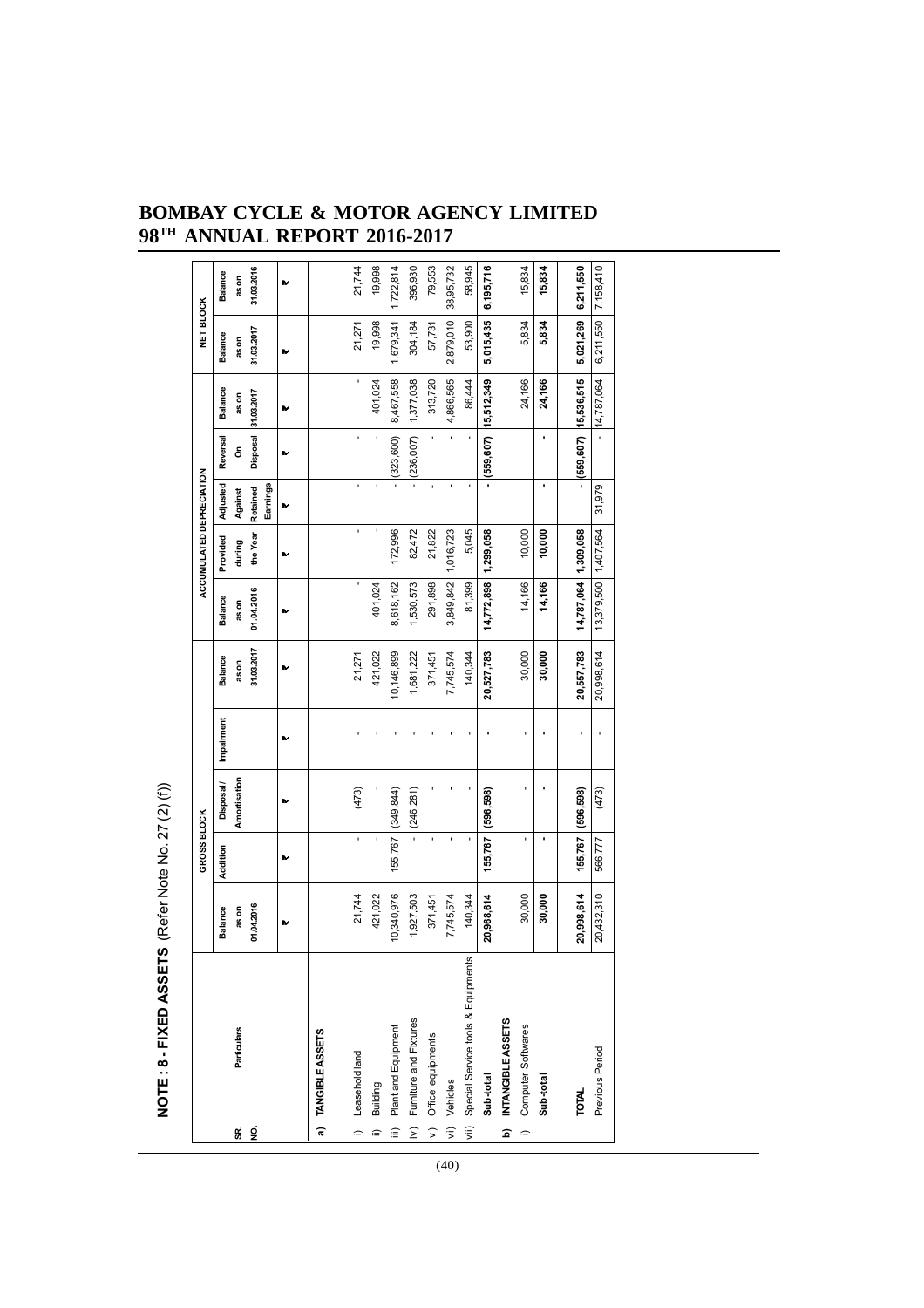| <b>Particulars</b>                                         | As at 31 <sup>st</sup><br><b>March, 2017</b> | As at 31 <sup>st</sup><br>March, 2016 |
|------------------------------------------------------------|----------------------------------------------|---------------------------------------|
|                                                            | ₹                                            | ₹                                     |
| a) Trade Investments                                       |                                              |                                       |
| Investment in equity shares                                | 1,832,803                                    | 1,832,803                             |
| Total (a)                                                  | 1,832,803                                    | 1,832,803                             |
|                                                            |                                              |                                       |
| b) Other Investments                                       |                                              |                                       |
| Investments in Mutual Fund                                 | 7,212,888                                    | 9,318,888                             |
| Investments in Edelweiss Structured Fund                   |                                              | 10,000,000                            |
| Total (b)                                                  | 7,212,888                                    | 19,318,888                            |
| Grand Total $(a + b)$                                      | 9045,691                                     | 21,151,691                            |
| Less: Provision for diminution in the value of Investments | 813,196                                      | 813,196                               |
| TOTAL                                                      | 8,232,495                                    | 20,388,495                            |

# **NOTE : 9 - NON-CURRENT INVESTMENTS** (Refer Note No. 27 (2) (h))

| <b>Particulars</b>                                    | As at 31st<br><b>March, 2017</b> | As at 31st<br>March, 2016 |
|-------------------------------------------------------|----------------------------------|---------------------------|
|                                                       |                                  |                           |
| Aggregate amount of quoted investments :<br>At Cost   | 1,832,803                        | 1,832,803                 |
| Market Value                                          | 1,606,923                        | 1,602,370                 |
| Aggregate amount of unguoted investments :<br>At Cost | 7,212,888                        | 19,318,888                |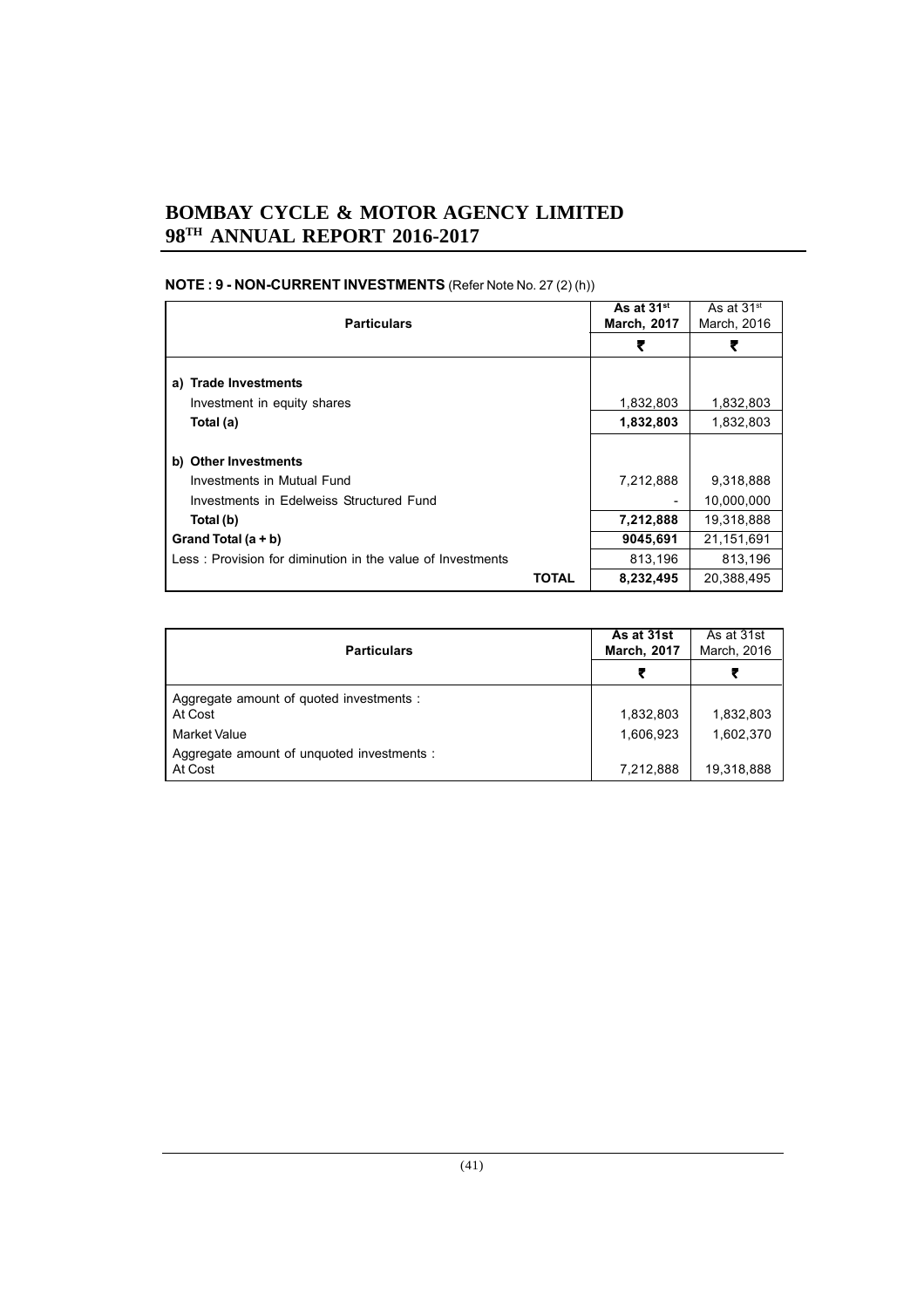| At cost<br>At cost<br>At cost<br>At cost<br>At cost<br>9,318,888<br>781,055<br>929,000<br>122,748<br>10,000,000<br>21,151,691<br>7,212,888<br>781,055<br>929,000<br>122,748<br>9,045,691<br>110,719<br>1,311,810<br>March, 2016<br>1,422,529<br>As at 31 <sup>st</sup><br>₩<br>Fully Paid<br>Fully Paid<br>Fully Paid<br>Fully Paid<br>Fully Paid<br>March, 2017<br>1,364,649<br>1,295,488<br>69,161<br>As at 31 <sup>st</sup><br>▶<br>Unquoted<br>Quoted<br>Quoted<br>Quoted<br>Unquoted<br><b>TOTAL</b><br>108<br>42,666<br>88,400<br>579<br>100<br>Other Loans and advances : (unsecured, considered good)<br>108<br>42,666<br>88,400<br>579<br><b>ANS AND ADVANCES</b><br>Others<br>Others<br>Others<br>Others<br>Others<br>Particulars<br>Investment in Equity Instrument<br>i) Urban Infrastructure Opportunities<br>Edelweiss Structured Fund<br>NOTE: 10-LONG TERM LC<br>ii) PAL Credit & Capital Ltd.<br>iii) D B Corp. Ltd.<br>Other Investments :<br>ii) Prepaid Expenses<br>i) Security Deposits<br>ii) Investments in<br>i) Premier Ltd.<br>Fund<br>TOTAL<br><u>ට</u><br>ನ<br>೯ | Sr. No. | Name of the Body<br>Corporate | Associate<br><b>JV/Others</b><br>Subsidiary/ | No. of shares/<br>Units | Unquoted<br>Quoted/ | Fully paid<br>Partly<br>paid / | Amount (₹) | Valuation<br>Basis of | Market<br>Price<br>C    | Market<br>Value<br>C            |  |
|----------------------------------------------------------------------------------------------------------------------------------------------------------------------------------------------------------------------------------------------------------------------------------------------------------------------------------------------------------------------------------------------------------------------------------------------------------------------------------------------------------------------------------------------------------------------------------------------------------------------------------------------------------------------------------------------------------------------------------------------------------------------------------------------------------------------------------------------------------------------------------------------------------------------------------------------------------------------------------------------------------------------------------------------------------------------------------------------|---------|-------------------------------|----------------------------------------------|-------------------------|---------------------|--------------------------------|------------|-----------------------|-------------------------|---------------------------------|--|
|                                                                                                                                                                                                                                                                                                                                                                                                                                                                                                                                                                                                                                                                                                                                                                                                                                                                                                                                                                                                                                                                                              |         |                               |                                              |                         |                     |                                |            |                       |                         |                                 |  |
|                                                                                                                                                                                                                                                                                                                                                                                                                                                                                                                                                                                                                                                                                                                                                                                                                                                                                                                                                                                                                                                                                              |         |                               |                                              |                         |                     |                                |            |                       | 29.80<br>1.31<br>379.40 | 115,804<br>219,673<br>1,271,447 |  |
|                                                                                                                                                                                                                                                                                                                                                                                                                                                                                                                                                                                                                                                                                                                                                                                                                                                                                                                                                                                                                                                                                              |         |                               |                                              |                         |                     |                                |            |                       | ı                       | ï                               |  |
|                                                                                                                                                                                                                                                                                                                                                                                                                                                                                                                                                                                                                                                                                                                                                                                                                                                                                                                                                                                                                                                                                              |         |                               |                                              |                         |                     |                                |            |                       |                         | ı                               |  |
|                                                                                                                                                                                                                                                                                                                                                                                                                                                                                                                                                                                                                                                                                                                                                                                                                                                                                                                                                                                                                                                                                              |         |                               |                                              |                         |                     |                                |            |                       |                         | 1,606,924                       |  |
|                                                                                                                                                                                                                                                                                                                                                                                                                                                                                                                                                                                                                                                                                                                                                                                                                                                                                                                                                                                                                                                                                              |         |                               |                                              |                         |                     |                                |            |                       |                         |                                 |  |
|                                                                                                                                                                                                                                                                                                                                                                                                                                                                                                                                                                                                                                                                                                                                                                                                                                                                                                                                                                                                                                                                                              |         |                               |                                              |                         |                     |                                |            |                       |                         |                                 |  |
|                                                                                                                                                                                                                                                                                                                                                                                                                                                                                                                                                                                                                                                                                                                                                                                                                                                                                                                                                                                                                                                                                              |         |                               |                                              |                         |                     |                                |            |                       |                         |                                 |  |
|                                                                                                                                                                                                                                                                                                                                                                                                                                                                                                                                                                                                                                                                                                                                                                                                                                                                                                                                                                                                                                                                                              |         |                               |                                              |                         |                     |                                |            |                       |                         |                                 |  |
|                                                                                                                                                                                                                                                                                                                                                                                                                                                                                                                                                                                                                                                                                                                                                                                                                                                                                                                                                                                                                                                                                              |         |                               |                                              |                         |                     |                                |            |                       |                         |                                 |  |
|                                                                                                                                                                                                                                                                                                                                                                                                                                                                                                                                                                                                                                                                                                                                                                                                                                                                                                                                                                                                                                                                                              |         |                               |                                              |                         |                     |                                |            |                       |                         |                                 |  |
|                                                                                                                                                                                                                                                                                                                                                                                                                                                                                                                                                                                                                                                                                                                                                                                                                                                                                                                                                                                                                                                                                              |         |                               |                                              |                         |                     |                                |            |                       |                         |                                 |  |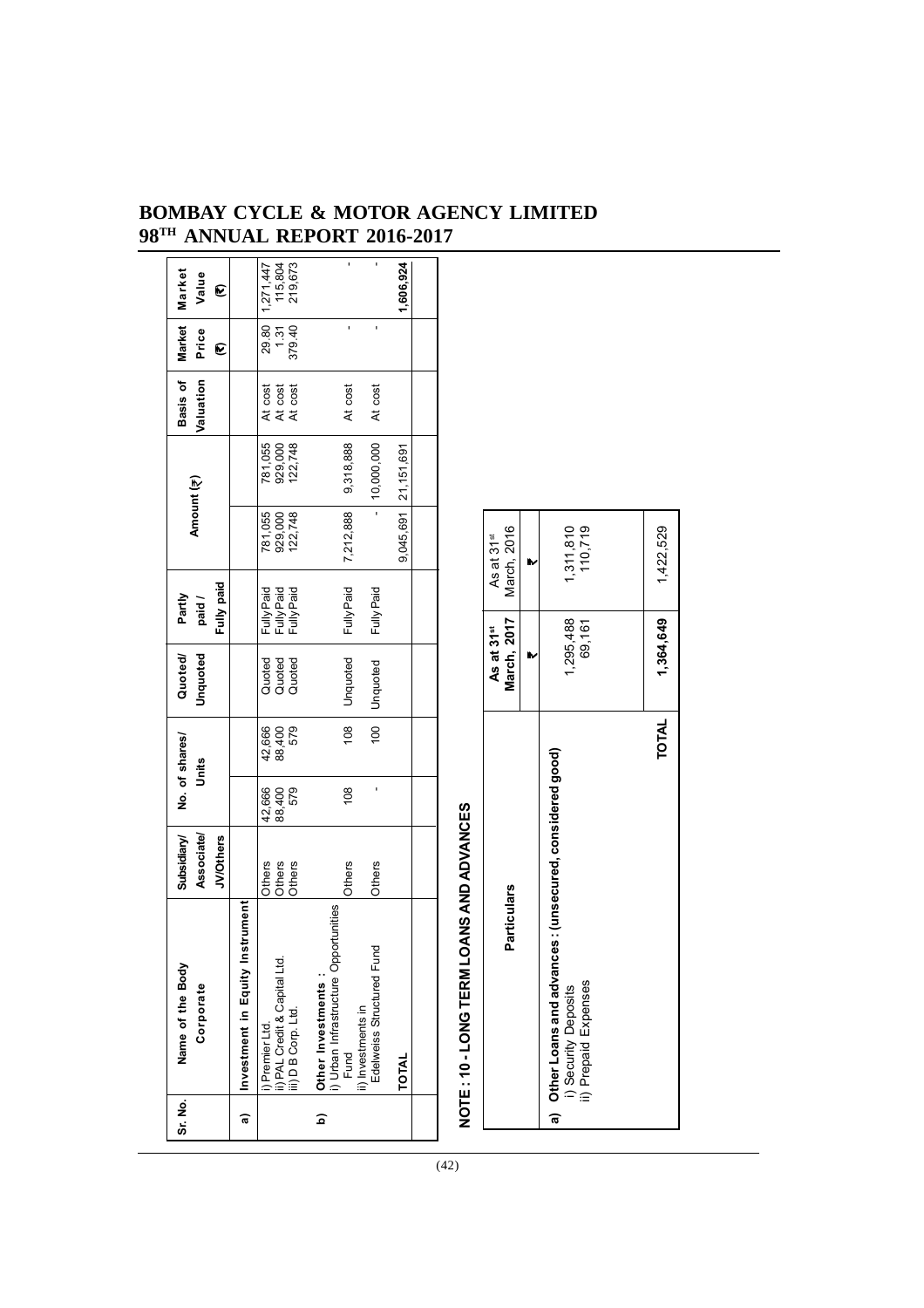## **NOTE : 11- OTHER NON-CURRENT ASSETS**

| <b>Particulars</b>              | As at 31 <sup>st</sup><br><b>March, 2017</b> | As at $31st$<br>March, 2016 |
|---------------------------------|----------------------------------------------|-----------------------------|
|                                 | ₹                                            | 尹                           |
| Interest accrued on bank T.D.R. | 92,579                                       | 1,983,836                   |
| <b>TOTAL</b>                    | 92,579                                       | 1,983,836                   |

## **NOTE : 12- CURRENT INVESTMENTS (Unquoted)**

| <b>Particulars</b>                             | As at 31 <sup>st</sup><br><b>March, 2017</b> | As at 31 <sup>st</sup><br>March, 2016 |
|------------------------------------------------|----------------------------------------------|---------------------------------------|
|                                                | ₹                                            |                                       |
| In Mutual Funds<br>In Other Investments<br>ii) | 34,337,300<br>10,000,000                     | 29,342,404                            |
| <b>TOTAL</b>                                   | 44,337,300                                   | 29,342,404                            |

|        |                                            | Subsidi-             | No. of Units |         | Partly               | <b>Amount</b>                             |                    | <b>Basis</b>   |
|--------|--------------------------------------------|----------------------|--------------|---------|----------------------|-------------------------------------------|--------------------|----------------|
| S. No. | Name of the Body                           | ary/Ass-             |              |         | Paid/                | (₹)                                       |                    | оf             |
|        | Corporate                                  | ociate/JV<br>/Others |              |         | <b>Fully</b><br>paid |                                           |                    | Valua-<br>tion |
|        |                                            |                      | 2016-17      | 2015-16 |                      | 2016-17                                   | 2015-16            |                |
| a)     | <b>In Mutual Funds</b>                     |                      |              |         |                      |                                           |                    |                |
| i)     | HDFC Cash<br>Management Fund               | <b>Others</b>        |              |         |                      | 3,073,630 2,923,729 Fully Paid 30,837,300 | 29,342,404 At cost |                |
| ii)    | <b>HDFC Cash</b><br>Management Fund        | <b>Others</b>        |              |         |                      | Fully Paid 3,500,000                      |                    | At cost        |
| b)     | <b>Other Investment</b>                    |                      |              |         |                      |                                           |                    |                |
| i)     | <b>Edelweiss</b><br><b>Structured Fund</b> | <b>Others</b>        | 100          |         |                      | Fully Paid 10,000,000                     |                    | At cost        |
|        | <b>TOTAL</b>                               |                      |              |         |                      | 44,337,300                                | 29,342,404         |                |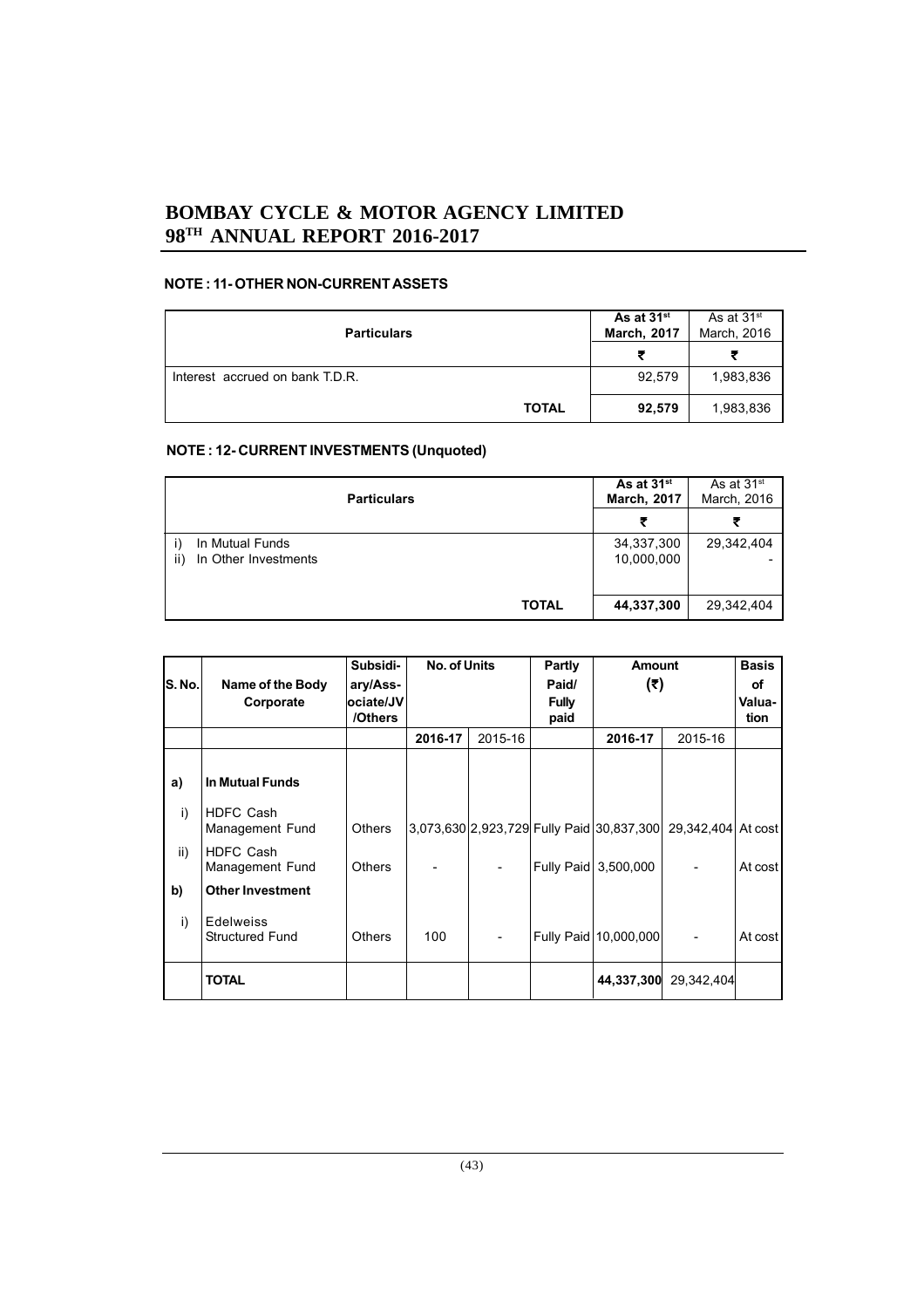## **NOTE : 13 - INVENTORIES**

| <b>Particulars</b>                                                                                                                       | As at 31 <sup>st</sup><br><b>March, 2017</b> | As at $31st$<br>March, 2016 |
|------------------------------------------------------------------------------------------------------------------------------------------|----------------------------------------------|-----------------------------|
|                                                                                                                                          | ₹                                            | ₹                           |
| a) Stock - in - trade : (Refer Note No. 27 $(2)$ (e))<br>(At lower of Cost & Net realisable value)<br>(Valued & Certified by a Director) | 252,619                                      | 772,413                     |
| b) Loose Tools (at unamortised value)                                                                                                    | 76,306                                       | 114,459                     |
| <b>TOTAL</b>                                                                                                                             | 328,925                                      | 886,872                     |

## **NOTE : 14 - TRADE RECEIVABLES**

|    | <b>Particulars</b>                                          | As at 31 <sup>st</sup><br><b>March, 2017</b> | As at 31 <sup>st</sup><br>March, 2016 |
|----|-------------------------------------------------------------|----------------------------------------------|---------------------------------------|
|    |                                                             | ₹                                            |                                       |
| a) | Outstanding for a period less than six months from the date |                                              |                                       |
|    | they are due for payment (Unsecured, considered good)       | 2,596,617                                    | 7,717,038                             |
|    |                                                             | 2,596,617                                    | 7,717,038                             |
| b) | Outstanding for a period exceeding six months from the      |                                              |                                       |
|    | date they are due for payment (Unsecured, considered good)  | 8,238,119                                    | 4.161.631                             |
|    |                                                             | 8,238,119                                    | 4161,631                              |
|    | TOTAL                                                       | 10,834,736                                   | 11,878,669                            |

## **NOTE : 15 - CASH & BANK BALANCES**

| <b>Particulars</b>                             | As at 31 <sup>st</sup> March, 2017 |            | As at $31st$ March, 2016 |            |
|------------------------------------------------|------------------------------------|------------|--------------------------|------------|
|                                                | ₹                                  | ₹          | ₹                        | ₹          |
| a) Cash & Cash Equivalents                     |                                    |            |                          |            |
| <b>Bank Balance in Current Accounts</b><br>I)  | 4,775,168                          |            | 2,317,265                |            |
| iii) Cash on hand                              | 54,250                             | 4,829,418  | 611,731                  | 2,928,996  |
| b) Other Bank Balances                         |                                    |            |                          |            |
| In term deposits held as margin against<br>i)  |                                    |            |                          |            |
| guarantees issued                              | 265,300                            |            | 305,204                  |            |
| In term deposits held as Bank<br>ii)           |                                    |            |                          |            |
| guarantees issued                              | 28,593                             |            |                          |            |
| Term deposits with more than 12 months<br>iii) |                                    |            |                          |            |
| maturity                                       | 11,797,550                         |            | 26,936,934               |            |
| vi) Term deposits (maturity between 3 & 12     |                                    |            |                          |            |
| months)                                        | 73,785,242                         | 85,876,685 | 51,276,391               | 78,518,529 |
| <b>TOTAL</b>                                   |                                    | 90,706,103 |                          | 81,447,525 |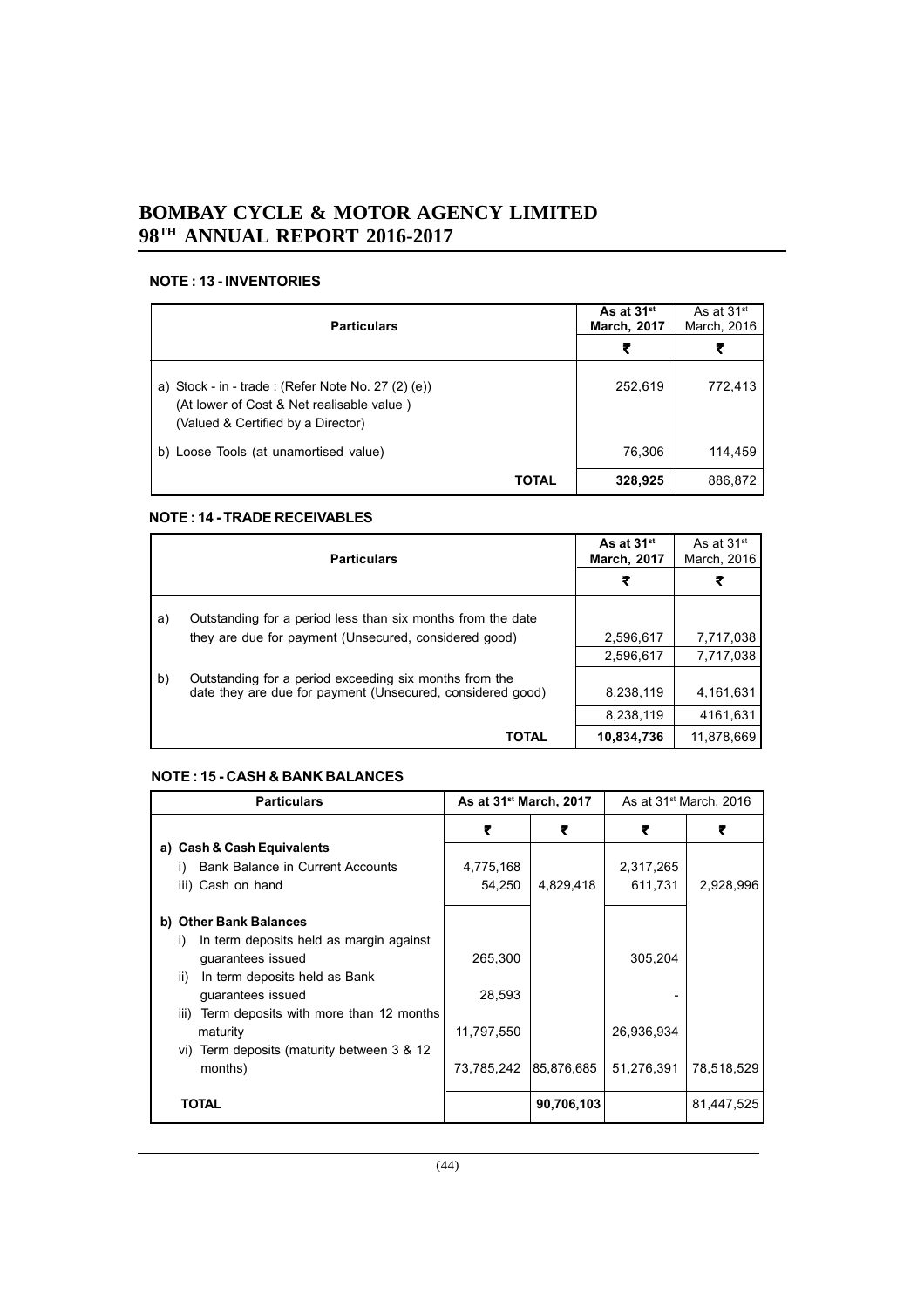|                                       | As at 31 <sup>st</sup><br><b>March, 2017</b> | As at $31st$<br>March, 2016 |
|---------------------------------------|----------------------------------------------|-----------------------------|
| <b>Particulars</b>                    | ₹                                            | ₹                           |
| a) Unsecured, considered good:        |                                              |                             |
| Advance to Staff<br>i)                | 30,000                                       | 21,537                      |
| ii) Advance to Suppliers and Expenses |                                              | 41,565                      |
| iii) Pre-paid Expenses                | 419,759                                      | 464,301                     |
| iv) Advance Payment of Income Tax     | 42,378,911                                   | 42,862,217                  |
| (Including TDS & MAT Credit utilised) |                                              |                             |
|                                       |                                              |                             |
| TOTAL                                 | 42,828,670                                   | 43,389,620                  |

# **NOTE : 16 - SHORT TERM LOANS AND ADVANCES**

# **NOTE : 17 - OTHER CURRENT ASSETS**

| <b>Particulars</b>                                             | As at 31 <sup>st</sup><br><b>March, 2017</b> | As at $31st$<br>March, 2016 |
|----------------------------------------------------------------|----------------------------------------------|-----------------------------|
|                                                                | ₹                                            |                             |
| a) Service Tax and KKC set off                                 | 86,738                                       | 26,822                      |
| b) Rent, Water Chg. & Property Tax Receivable from sub Tenants | 325,005                                      | 216,938                     |
| Interest accrued on Bank T.D.R.                                | 5,472,808                                    | 2,480,091                   |
| d) Other Receivable                                            | 279.265                                      | 41.907                      |
|                                                                |                                              |                             |
|                                                                |                                              |                             |
| <b>TOTAL</b>                                                   | 6,163,816                                    | 2,765,758                   |

#### **NOTE : 18 - REVENUE FROM OPERATIONS**

| <b>Particulars</b>                  |              | For the Year<br>Ended on<br>31.03.2017 | For the Year<br>Ended on<br>31.03.2016 |
|-------------------------------------|--------------|----------------------------------------|----------------------------------------|
|                                     |              | ₹                                      | ₹                                      |
| a) Sale of products                 |              | 21,760,397                             | 35,303,831                             |
| Sale of services<br>b)              |              |                                        |                                        |
| i) Automobile service Centre        |              | 40,890,100                             | 39,335,720                             |
| ii) Hospitality Division            |              | 6,532,179                              | 10,828,241                             |
| $\mathsf{Less}$ :                   |              |                                        |                                        |
| Taxes Collected on Sales & Services |              | 8,878,507                              | 10,171,039                             |
|                                     | <b>TOTAL</b> | 60,304,169                             | 75,296,753                             |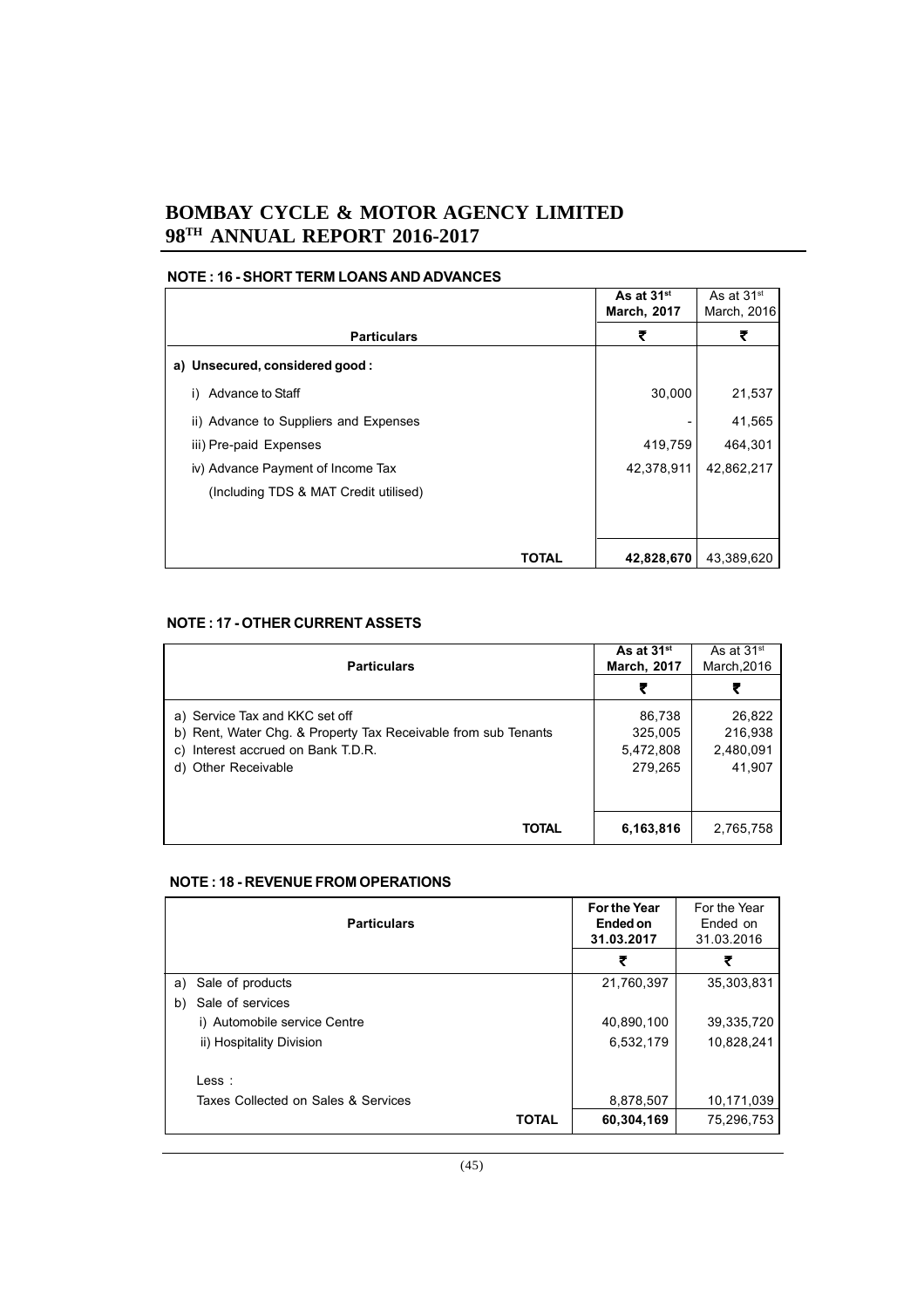## **NOTE : 19 - OTHER INCOME**

| <b>Particulars</b>                                    |       | <b>For the Year</b><br>Ended on<br>31.03.2017 | For the Year<br>Ended on<br>31.03.2016 |
|-------------------------------------------------------|-------|-----------------------------------------------|----------------------------------------|
|                                                       |       | ₹                                             | ₹                                      |
| a) Interest                                           |       | 6,759,846                                     | 6,727,801                              |
| Dividend<br>b)                                        |       | 1,499,674                                     | 1,530,853                              |
| <b>Other Receipts</b><br>C)                           |       | 384,177                                       | 157,172                                |
| d) Rent                                               |       | 328,032                                       | 328,032                                |
| Surplus on sale of fixed assets<br>e)                 |       | 12,332                                        |                                        |
| Other Miscellaneous Income<br>f)                      |       | 160,744                                       |                                        |
| Lease Rent of Car<br>g)                               |       |                                               | 2,100,000                              |
| Surplus/gain on sale / redemption of Investment<br>h) |       |                                               | 165,062                                |
| Income from Other Investments<br>i)                   |       |                                               | 36,720                                 |
|                                                       | TOTAL | 9,144,805                                     | 11,045,640                             |

## **NOTE : 20 - PURCHASE OF STOCK-IN-TRADE**

| <b>Particulars</b>                         | <b>For the Year</b><br>Ended on<br>31.03.2017 | For the Year<br>Ended on<br>31.03.2016 |
|--------------------------------------------|-----------------------------------------------|----------------------------------------|
|                                            |                                               |                                        |
| Purchases during the year:                 |                                               |                                        |
| Auto Spare parts and other materials<br>I) | 382,661                                       | 334,721                                |
| ii) Foods, Provisions & Beverages          | 4,580,101                                     | 7,329,850                              |
| TOTAL                                      | 4,962,762                                     | 7,664,571                              |

## **NOTE : 21 - CHANGES IN INVENTORY OF STOCK-IN-TRADE**

| <b>Particulars</b>          | <b>For the Year</b><br>Ended on<br>31.03.2017 | For the Year<br>Ended on<br>31.03.2016 |
|-----------------------------|-----------------------------------------------|----------------------------------------|
|                             | ₹                                             | ₹                                      |
| a) Opening Stock-in-Trade   | 772,413                                       | 1,048,301                              |
| Sub-Total                   | 772,413                                       | 1,048,301                              |
| b) Closing Stock-in-Trade   | 252,619                                       | 772,413                                |
| Sub-Total                   | 252,619                                       | 772,413                                |
| Increase / (Decrease) (Net) | 519,794                                       | 275,888                                |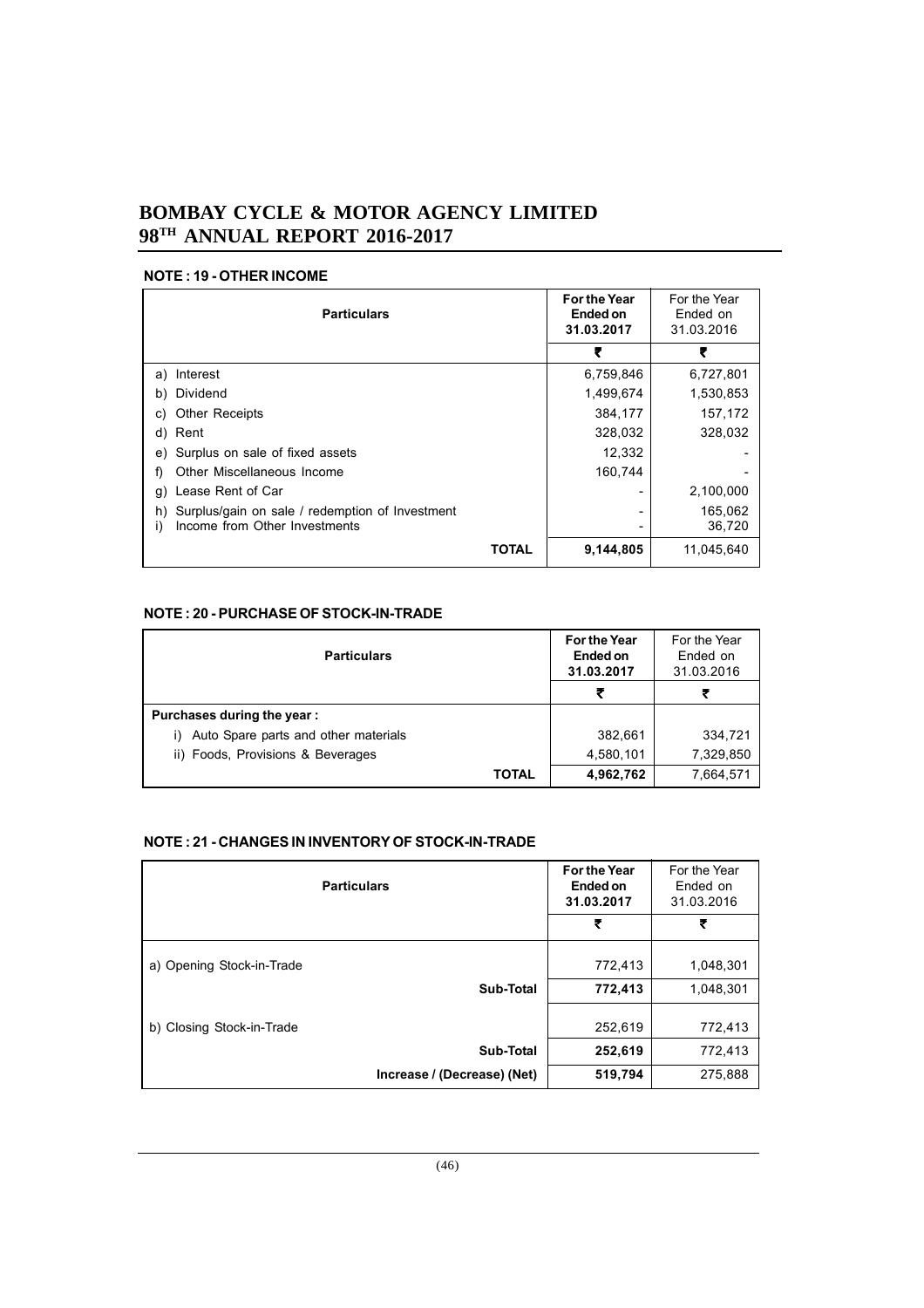## **NOTE : 22 - EMPLOYEE BENEFITS EXPENSE**

| <b>Particulars</b>                                      | <b>For the Year</b><br>Ended on<br>31.03.2017 | For the Year<br>Ended on<br>31.03.2016 |
|---------------------------------------------------------|-----------------------------------------------|----------------------------------------|
|                                                         | ₹                                             |                                        |
| a) Salaries and incentives                              | 21,797,442                                    | 22,401,018                             |
| Contributions to Provident and Other funds<br>b)        | 1,404,493                                     | 1,609,863                              |
| Leave encashment & Gratuity<br>C)                       | 591,785                                       | 691,271                                |
| Administrative charges on Provident & Other Funds<br>d) | 75,696                                        | 85,081                                 |
| Staff welfare expenses<br>e)                            | 1,126,332                                     | 1,304,558                              |
| TOTAL                                                   | 24,995,748                                    | 26,091,791                             |

## **NOTE : 23 - FINANCE COST**

| <b>Particulars</b>                                     | <b>For the Year</b><br>Ended on<br>31.03.2017 | For the Year<br>Ended on<br>31.03.2016 |
|--------------------------------------------------------|-----------------------------------------------|----------------------------------------|
|                                                        | ₹                                             |                                        |
| Discounting Charges on Sale through Credit Cards<br>a) | 86,821                                        | 117,732                                |
| Interest on Car Loan<br>b)                             |                                               | 6,895                                  |
| <b>TOTAL</b>                                           | 86,821                                        | 124,627                                |

## **NOTE : 24 - DEPRECIATION AND AMORTISATION EXPENSES** (Refer Note No. 27 (2) (g))

| <b>Particulars</b>                    | For the Year<br>Ended on<br>31.03.2017 | For the Year<br>Ended on<br>31.03.2016 |
|---------------------------------------|----------------------------------------|----------------------------------------|
|                                       |                                        |                                        |
|                                       |                                        |                                        |
| Depreciation on Fixed Assets<br>a)    | 1,309,058                              | 1,407,564                              |
| b) Amortisation of Loose Tools        | 38,153                                 | 57,230                                 |
| c) Amortisation of Land Lease Premium | 473                                    | 473                                    |
| TOTAL                                 | 1,347,684                              | 1,465,267                              |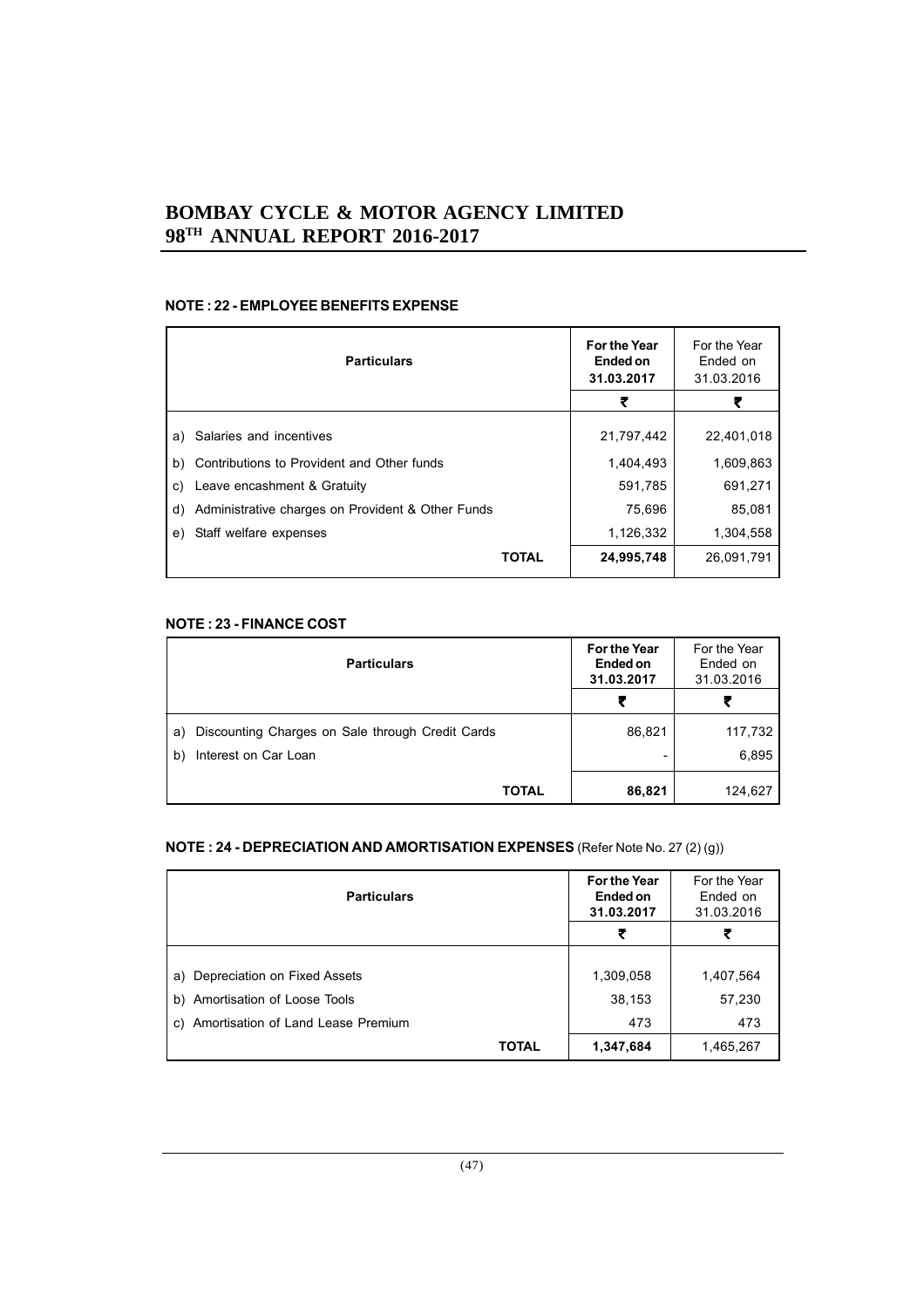| <b>Particulars</b>                                           | For the Year<br>Ended on<br>31.03.2017 | For the Year<br>Ended on<br>31.03.2016 |
|--------------------------------------------------------------|----------------------------------------|----------------------------------------|
|                                                              | ₹                                      | ₹                                      |
| <b>Royalty Paid</b><br>a)                                    | 90,674                                 | 132,739                                |
| Printing and Stationery<br>b)                                | 168,906                                | 227,441                                |
| Advertising and Publicity<br>c)                              | 292,580                                | 342,586                                |
| Legal and Professional Fees :<br>d)                          |                                        |                                        |
| <b>Director</b><br>i)                                        | 1,300,000                              | 2,275,000                              |
| ii)<br><b>Others</b>                                         | 300,700                                | 821,710                                |
| <b>Directors Meeting Fees</b><br>e)                          | 125,000                                | 130,000                                |
| Directors Remuneration (Commission)<br>f)                    | 547,915                                | 749,599                                |
| Power and fuel<br>g)                                         | 7,305,773                              | 8,923,093                              |
| h)<br>Rent                                                   | 1,128,720                              | 1,121,395                              |
| Repairs:<br>i)                                               |                                        |                                        |
| Machinery<br>i)                                              | 266,241                                | 218,651                                |
| ii)<br><b>Others</b>                                         | 576,055                                | 2,932,991                              |
| Insurance<br>$\mathbf{i}$                                    | 118,271                                | 69,953                                 |
| Rates and taxes (Other than taxes on income)<br>$\mathsf{k}$ | 2,562,298                              | 2,740,863                              |
| <b>Equipment Hire Charges</b><br>I)                          | 258,899                                | 581,241                                |
| m) Payment to Auditors :                                     |                                        |                                        |
| <b>As Auditors</b><br>i)                                     |                                        |                                        |
| For Statutory Audit<br>For Internal Audit                    | 150,000<br>120,000                     | 125,000<br>120,000                     |
| As Tax Auditors<br>ii)                                       | 25,000                                 | 25,000                                 |
| iii)<br>For other services                                   |                                        |                                        |
| For Certification                                            | 110,000                                | 35,000                                 |
| Consumables - Hospitality<br>n)                              | 359,808                                | 624,222                                |
| <b>Water Charges</b><br>O)                                   | 609,274                                | 555,042                                |
| Prior Period Expenses<br>p)                                  | 2,800                                  | 8,970                                  |
| <b>Other Expenses</b><br>q)                                  | 3,514,481                              | 3,878,931                              |
| <b>TOTAL</b>                                                 | 19,933,395                             | 26,639,427                             |

# **NOTE : 25 - OTHER EXPENSES**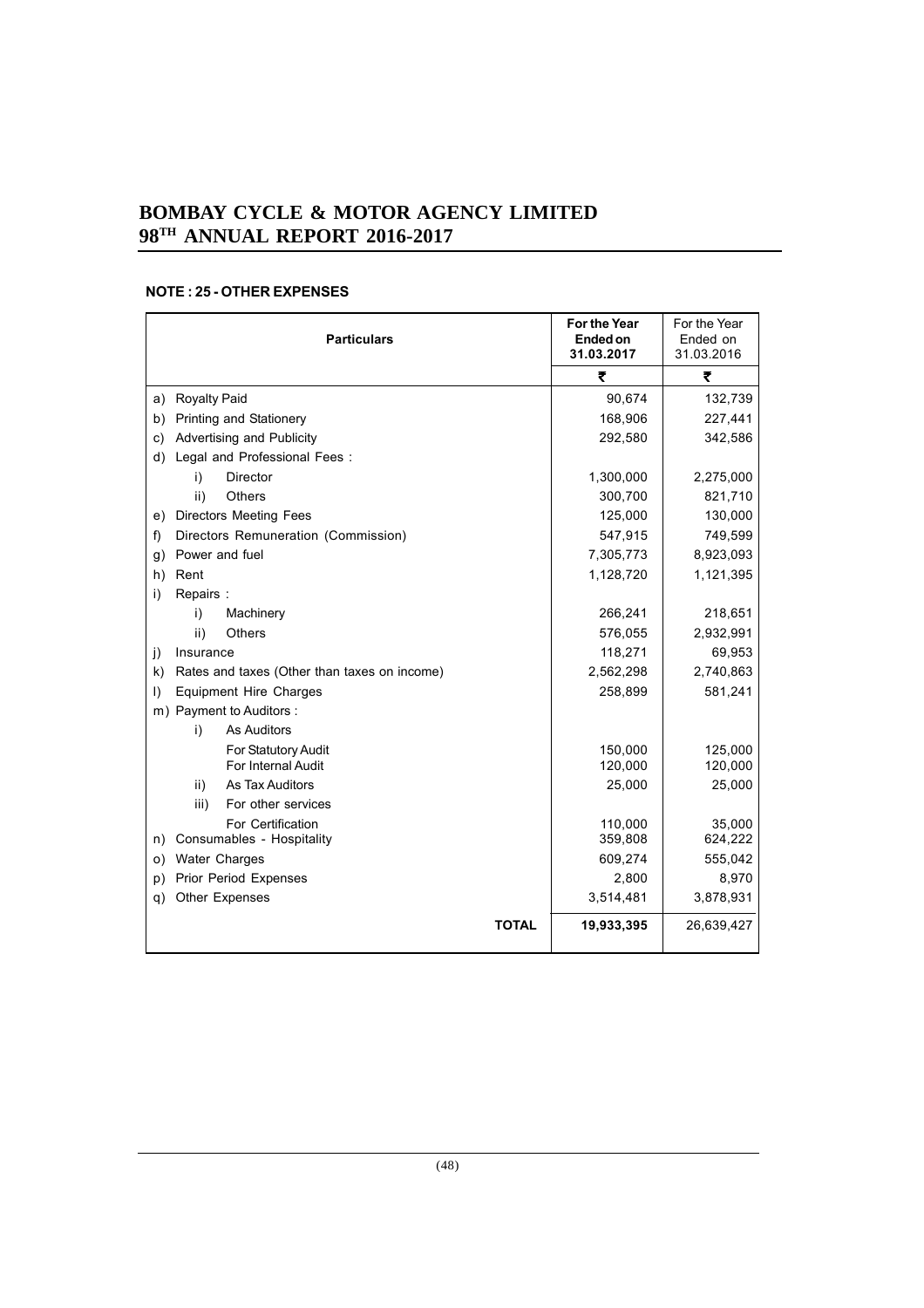## **NOTE : 26 - EXCEPTIONAL ITEMS**

| <b>Particulars</b>                                                            | For the Year<br>Ended on<br>31.03.2017 | For the Year<br>Ended on<br>31.03.2016 |
|-------------------------------------------------------------------------------|----------------------------------------|----------------------------------------|
|                                                                               | ₹                                      | ₹                                      |
| <b>INCOME EFFECTS:</b><br>a) Prior Period Items                               |                                        | 190,813                                |
| <b>TOTAL-Income Effects</b>                                                   |                                        | 190,813                                |
| <b>EXPENSE EFFECTS:</b><br>a) Provision for diminution in value of investment |                                        | 91,052                                 |
| <b>TOTAL - Expense Effects</b>                                                | -                                      | 91,052                                 |
| <b>NET</b>                                                                    |                                        | 99,761                                 |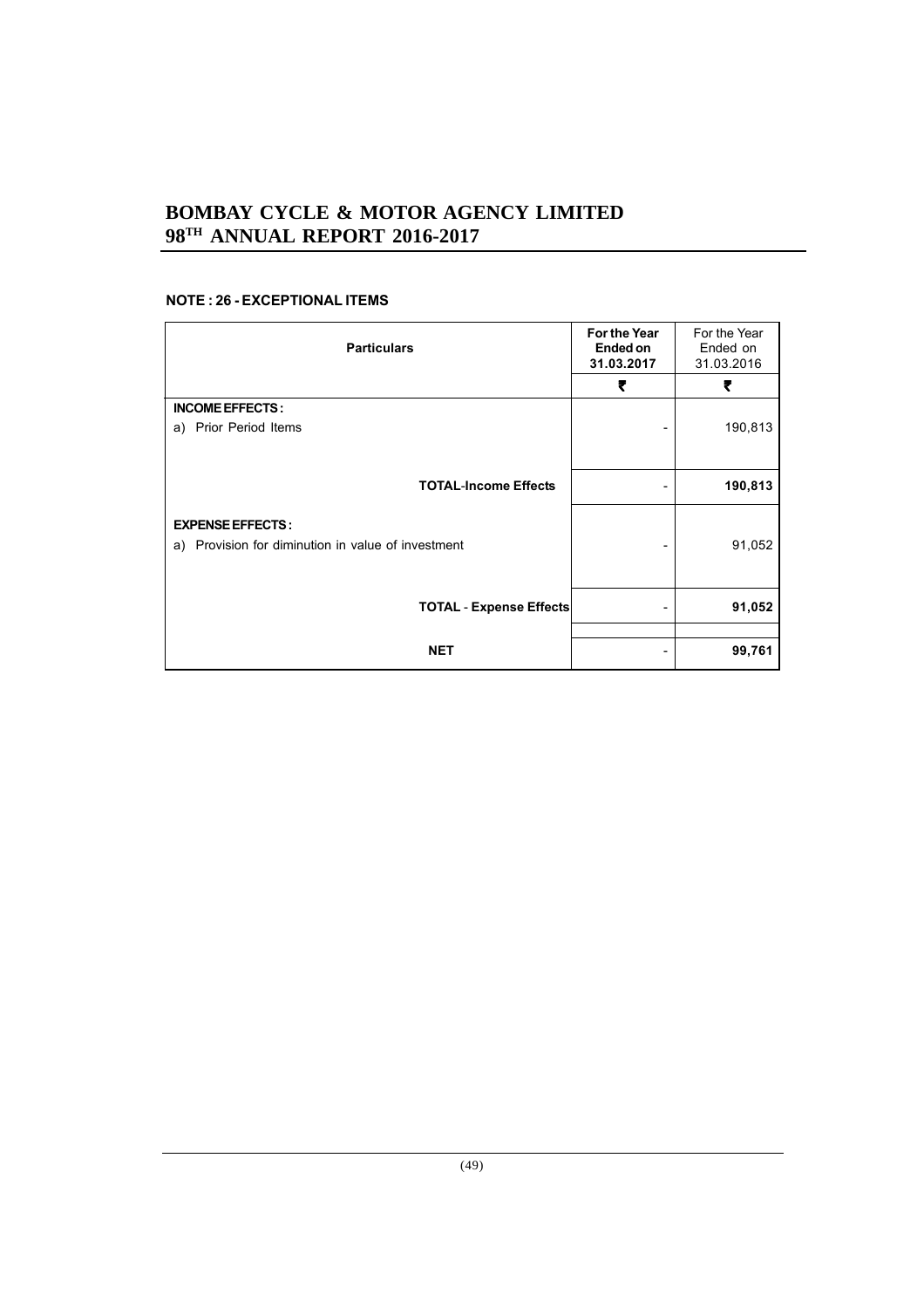## **NOTE: 27 – SIGNIFICANT ACCOUNTING POLICIES AND OTHER NOTES**

## **1) Corporate Information:**

The Company was formed in 1919 with the main object to undertake business of sales and servicing of motor cars and at present its Automobile division situated at Churchgate is operational for servicing of motor cars. The company diversified its operations in Restaurant and Banquets services at its Hospitality Division situated at Opera House.

## **2) Significant Accounting Policies:**

**a) Basis of Preparation of Financial Statements:** These financial statements have been prepared in accordance with the generally accepted accounting principles in India under the historical cost convention on accrual basis. The company has prepared these financial statements to comply in all material respects with the accounting standards notified under section 133 of the Companies Act, 2013 read with Rule 7 of the Companies (Accounts) Rules, 2014.

All the assets and liabilities have been classified as current or non current as per the Company's normal operating cycle and other criteria set out in Schedule III to the Companies Act, 2013. Based on the nature of products and the time between the acquisition of assets for processing and their realization in cash and cash equivalent, the Company has ascertained its operating cycle to be 12 months for the purpose of current/non current classification of assets and liabilities.

- **b) Use of estimates:** The preparation of financial statements requires estimates and assumptions to be made that affect the reported balances of assets and liabilities as at the date of the financial statements and the reported amounts of income and expenses during the year. Management believes that the estimates used in preparation of the financial statements are prudent and reasonable.
- **c) Revenue Recognition:** Income and Expenditure are accounted on accrual, as they are earned or incurred, except in case of those involving significant uncertainties where the same is accounted on crystallization.
- **d) Borrowing Costs**: Borrowing costs are recognised in the Statement of Profit and Loss in the year in which they are incurred.

#### **e) Inventories:**

- i) Auto spare parts:- At lower of cost and net realisable value. (Cost in relation to spare parts of Auto Division business includes purchase price net of rebates and incentives from suppliers, octroi and freight)
- ii) Materials purchased for preparation of and sale of Food & Beverages, in case of Hospitality Division:- At cost or net realisable value whichever is lower. Cost is determined on the basis of Weighted Average Method and includes all costs incurred for bringing these materials at doorstep of the company.
- **f) Fixed Assets**: Fixed assets are carried at cost of acquisition/installation. They are shown net of accumulated depreciation/amortization.

#### **g) Method of Depreciation and Amortisation:**

#### **I) Depreciation:**

- i) Depreciation on Building, Plant and Machinery, Electrical Installations, Furniture & Fixture and Equipment is provided on Written Down Value Method, over the estimated useful life of assets.
- ii) Effective 1<sup>st</sup> April, 2014, the Company depreciates its fixed assets over the useful life in the manner prescribed in Schedule II of the Act, as against the earlier practice of depreciating at the rates prescribed in Schedule XIV of the Companies Act, 1956.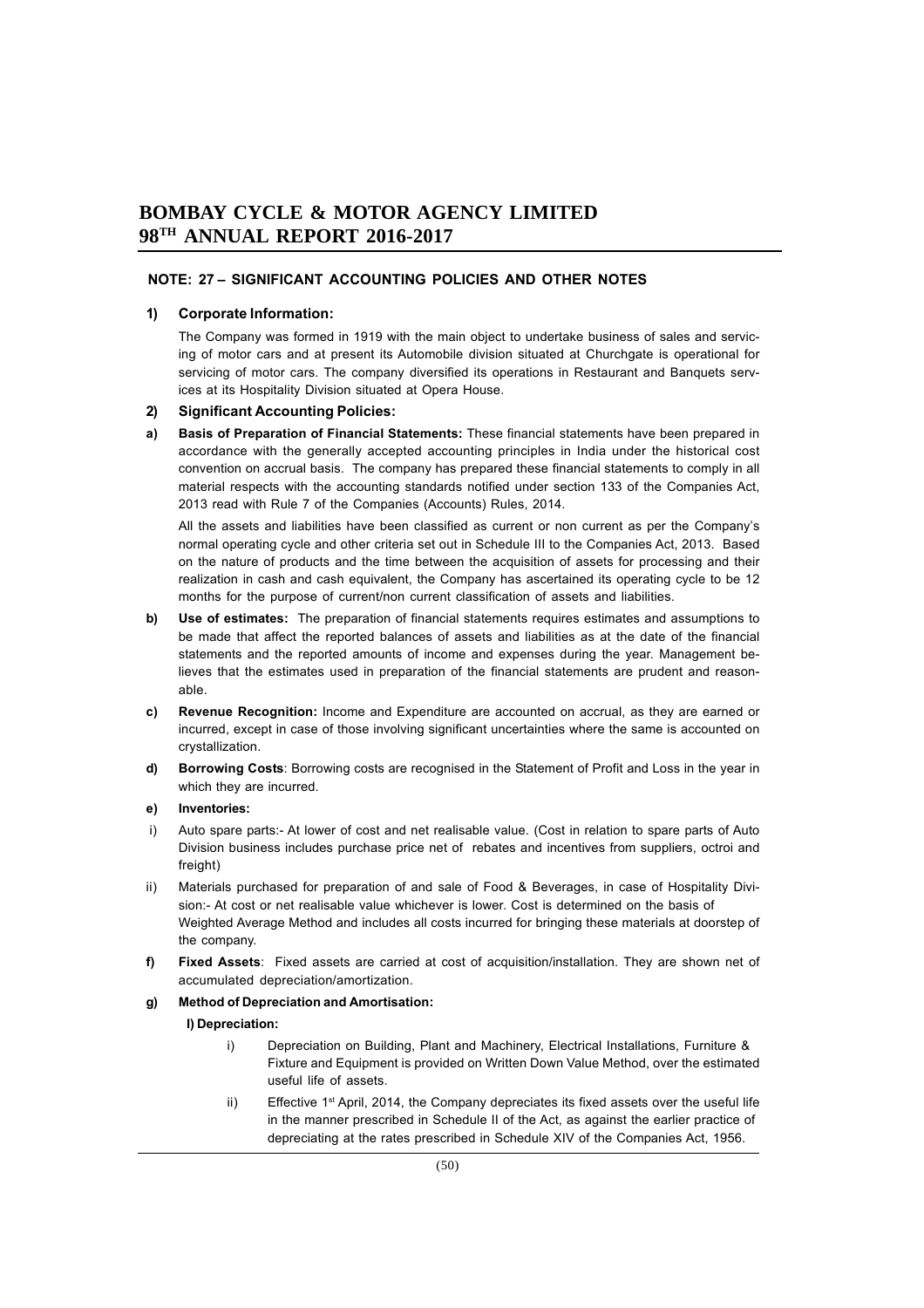- iii) The Vehicles given on operating lease are also depreciated as per above method.
- iv) Depreciation on additions to assets or on sale/discardment of assets is calculated prorata from the month of such addition or upto the month of such sale / discardment, as the case may be.

#### **II) Amortisation:**

- i) Leasehold land is amortised over the period of lease.
- ii)  $1/3^{rd}$  portion of balance amount in loose tools account at the end of the year is written off.
- **h) Investments**: Investments that are readily realisable and are intended to be held for not more than one year from the date of investment are classified as current investments. All other investments are classified as long-term investments.Current investments are carried at cost or fair value, whichever is lower. Long-term investments are carried at cost. However, provision for diminution is made to recognise a decline, other than temporary, in the value of the investments, reduction being determined and made for each investment individually.
- **i) Accounting for taxes**: Current tax is the amount of tax payable on the taxable income for the year as determined in accordance with the applicable tax rates and the provisions of the Income-tax Act, 1961 and other applicable tax laws.

Deferred tax is recognized on timing differences, being the difference between taxable income and accounting income, that originate in one period and are capable of reversal in one or more subsequent periods. Deferred tax liabilities are recognized for all timing differences. Deferred tax assets are recognized only if there is a reasonable/virtual certainty that they will be realized.

- *j***)** Earnings per Share: Basic earnings per share is computed by dividing the net profit after tax by the weighted average number of equity shares outstanding during the period. Diluted earnings per share is computed by dividing the net profit after tax by the weighted average number of equity shares as above and also the weighted average number of equity shares upon conversion of all dilutive potential equity shares.
- **k) Employees benefits**:
	- i) Short term employee benefits are recognized as an expense at the undiscounted amount in the Profit and loss account of the year in which the related service is rendered. These benefits include compensated absences such as paid annual leave and performance incentives.
	- ii) Post employment and other long term employee benefits are recognized as an expense in the Profit and Loss account for the year in which the employee has rendered services. The expense is recognized at the present value of the amount payable determined using acturial valuation techniques. Acturial gains and losses are recognized in full in the Profit and Loss account for the period in which they occur.

Liability towards gratuity is being discharged regularly in accordance with the terms of employements with the employees.

- **l) Impairment of Assets**: An asset is treated as impaired when the carrying cost of the asset exceeds its recoverable value. An impairment loss is charged to the Statement of Profit and Loss in the year in which an asset is identified as impaired. The impairment loss recognized in a prior accounting period is reversed if there has been a change in the estimate of the recoverable amount.
- **m) Provisions, Contingent Liabilities and Contingent Assets**: Provisions involving substantial degree of estimation in measurement are recognised when there is a present obligation as a result of past events and it is probable that there will be an outflow of resources. Contingent liabilities are not recognised but are disclosed in the notes. Contingent Assets are neither recognized nor disclosed in the financial statements.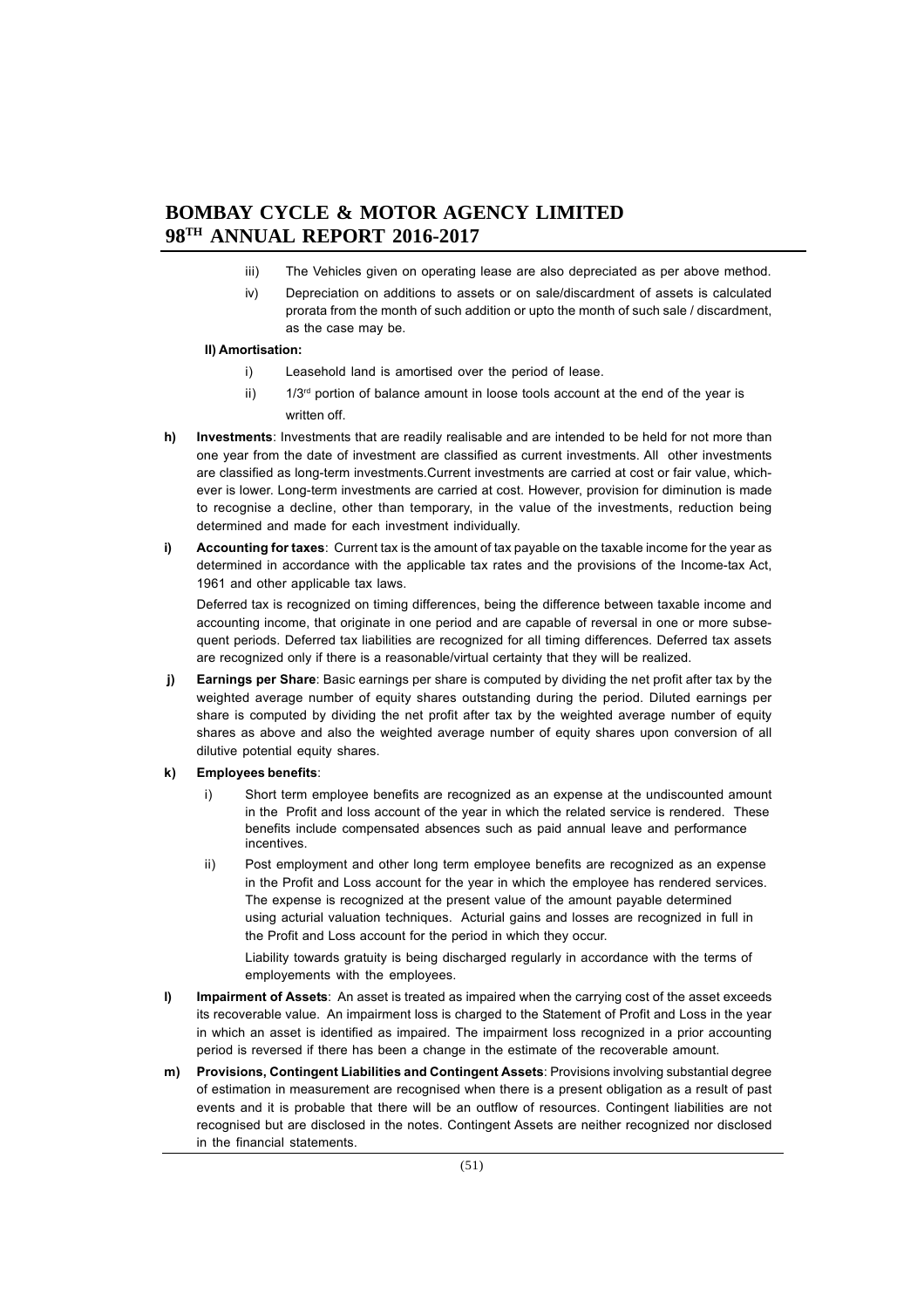## **n) Others** :

- i) Maharashtra Value Added Tax and Central Sales Tax are accounted on the basis of liability as per periodical returns filed with concerned tax authorities. Liability or refund on assessment/Vat audit report, if any, is accounted as and when the assessments / Vat audit are completed. The final liability in respect of unassessed years/unaudited years under MVAT Act remains indeterminate. Assessments under MVAT Act up to financial year ended 31st March, 2013 have been closed and no dues are unpaid to that date. For subsequent year, the final liability remains indeterminate.
- ii) Previous year's figures have been regrouped / restated / rearranged wherever necessary to make them comparable with current year's figures.

#### **3) Employee Benefits:**

The disclosures required under Accounting Standard 15 (AS-15) "Employee Benefits" are given below:

#### **Defined Contribution Plan**

Contributions to Defined Contribution Plan recognized and charged off for the year are as under:

| <b>Particulars</b>                               | Current year $(3)$ | Previous Year (₹) |
|--------------------------------------------------|--------------------|-------------------|
| Employer's Contribution to Provident Fund        | 340.489            | 385.497           |
| <b>Employer's Contribution to Pension Scheme</b> | 657.596            | 748.210           |

#### **Defined Benefit Plan:**

- a) Gratuity: The Liability in respect of employees is provided in the books based on the actuarial valuation. The liability is discharged by the company by making regular payments on the basis of calculation as per Payment of Gratuity Act, 1972. Except one employees whose liability has been funded by taking out Group Gratuity Scheme Policy from Life Insurance Corporation of India. The annual premium under the policy is accounted as contribution to Gratuity Fund. At the time of actual payment of Gratuity, any shortfall on account of premature retirement is accounted as expenditure of that year.
- b) Leave Encashment: The Company provides for estimated leave encashment liability each year on the basis of accumulated leave due to each employee at the year end, valued based on salaries including allowances of the last month of the Accounting Year.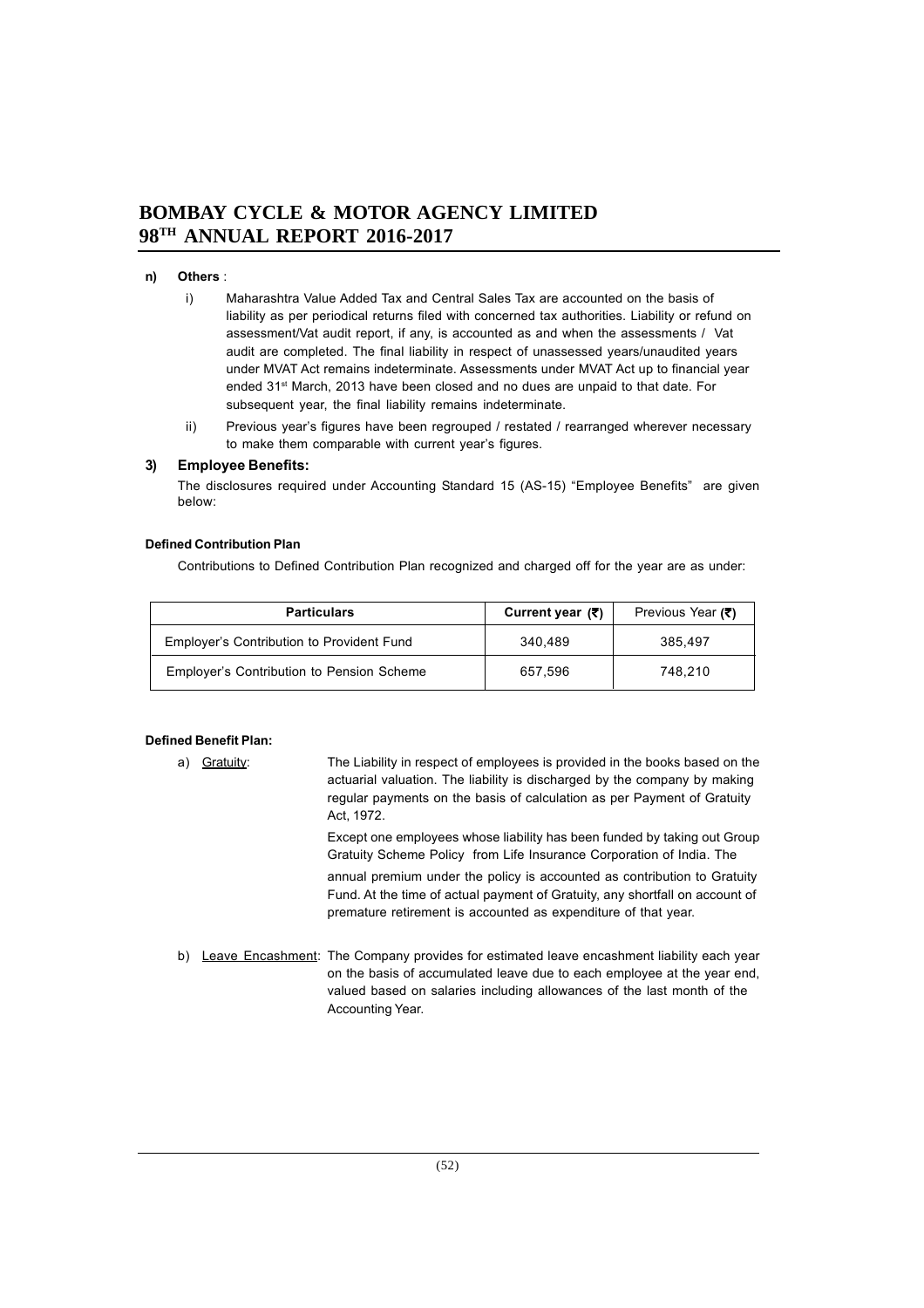# **Reconciliation of Defined Benefit obligation and fair value of plan assets is as under :**

| <b>Particulars</b> |                                                                                               | Current Year (₹)   |                                 | Previous Year (₹)  |                                 |
|--------------------|-----------------------------------------------------------------------------------------------|--------------------|---------------------------------|--------------------|---------------------------------|
|                    |                                                                                               | Gratuity<br>Funded | Leave<br>Encashment<br>Unfunded | Gratuity<br>Funded | Leave<br>Encashment<br>Unfunded |
| a)                 | Reconciliation of opening and closing                                                         |                    |                                 |                    |                                 |
|                    | balances of Defined Benefit obligation :                                                      |                    |                                 |                    |                                 |
|                    | Defined Benefit obligation at beginning                                                       |                    |                                 |                    |                                 |
|                    | of the year                                                                                   | 177,767            | 756,750                         | 177,767            | 153,698                         |
|                    | <b>Current Service Cost</b>                                                                   | 154,835            |                                 |                    |                                 |
|                    | Past Service Cost                                                                             | 271,108            |                                 |                    |                                 |
|                    | Actuarial (gain)/loss                                                                         | 114,287            | (154, 828)                      |                    | 756,750                         |
|                    |                                                                                               |                    |                                 |                    | (71, 726)                       |
|                    | <b>Benefits Paid</b>                                                                          | 114,287            | 144,988                         |                    | 81,972                          |
|                    | Defined Benefit obligation at year end                                                        | 603,710            | 456,934                         | 177,767            | 756,750                         |
| b)                 | Reconciliation of opening and closing<br>balances of fair value of plan assets :              |                    |                                 |                    |                                 |
|                    | Fair value of plan assets at beginning                                                        |                    |                                 |                    |                                 |
|                    | of the year                                                                                   | 202,531            |                                 | 202,531            |                                 |
|                    | Expected return on plan assets                                                                | 35,015             |                                 |                    |                                 |
|                    | Actuarial gain/(loss)                                                                         |                    |                                 |                    |                                 |
|                    | Employer contribution                                                                         |                    |                                 |                    |                                 |
|                    | Benefits paid                                                                                 |                    |                                 |                    |                                 |
|                    | Fair value of plan assets at year end                                                         | 237,546            |                                 | 202,531            |                                 |
|                    | Actual return on plan assets                                                                  |                    |                                 |                    |                                 |
| c)                 | Reconciliation of fair value of assets<br>and obligations:<br>Fair value of plan assets as at |                    |                                 |                    |                                 |
|                    | 31st March, 2017                                                                              | 237,546            |                                 | 202,531            |                                 |
|                    | Present value of obligation as at                                                             |                    |                                 |                    |                                 |
|                    | 31st March, 2017                                                                              | 192,182            | 456,934                         | 177,767            | 756,750                         |
|                    | Amount recognized in Balance Sheet                                                            | 603,710            | 456,934                         | 177,767            | 756,750                         |
| d)                 | Expenses recognized during the year<br>(Under the head "Employee Benefits<br>Expense")        | 540,230            | 51,555                          |                    | 691,271                         |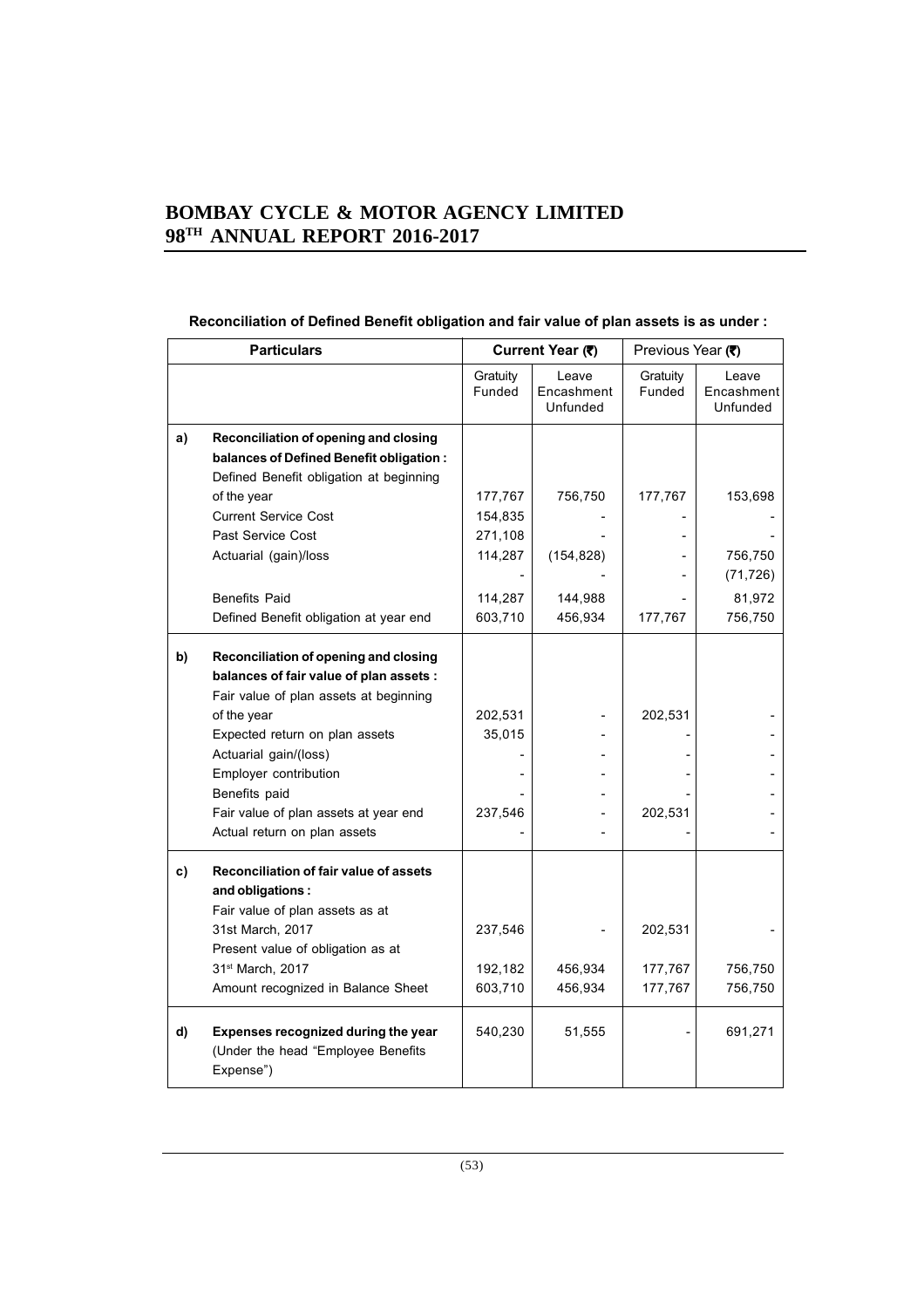| е. | <b>Investment Details</b>                          | % Invested            |
|----|----------------------------------------------------|-----------------------|
|    |                                                    | As at 31st March 2017 |
|    | L.I.C. Group Gratuity (Cash Accumulation) Policy   | 100                   |
|    |                                                    | (100)                 |
| f. | <b>Actuarial assumptions</b>                       |                       |
|    | Mortality Table (L.I.C.)                           | 1994-96               |
|    |                                                    | (Ultimate)            |
|    | Discount rate (per annum)                          | 7.50%                 |
|    | Expected rate of return on plan assets (per annum) | 8.25%                 |
|    | Rate of escalation in salary (per annum)           | 5.0%                  |

The estimates of rate of escalation in salary is considered in actuarial valuation, taking into account inflation, seniority, promotion and other relevant factors including supply and demand in the employment market. The above information is certified by the actuary.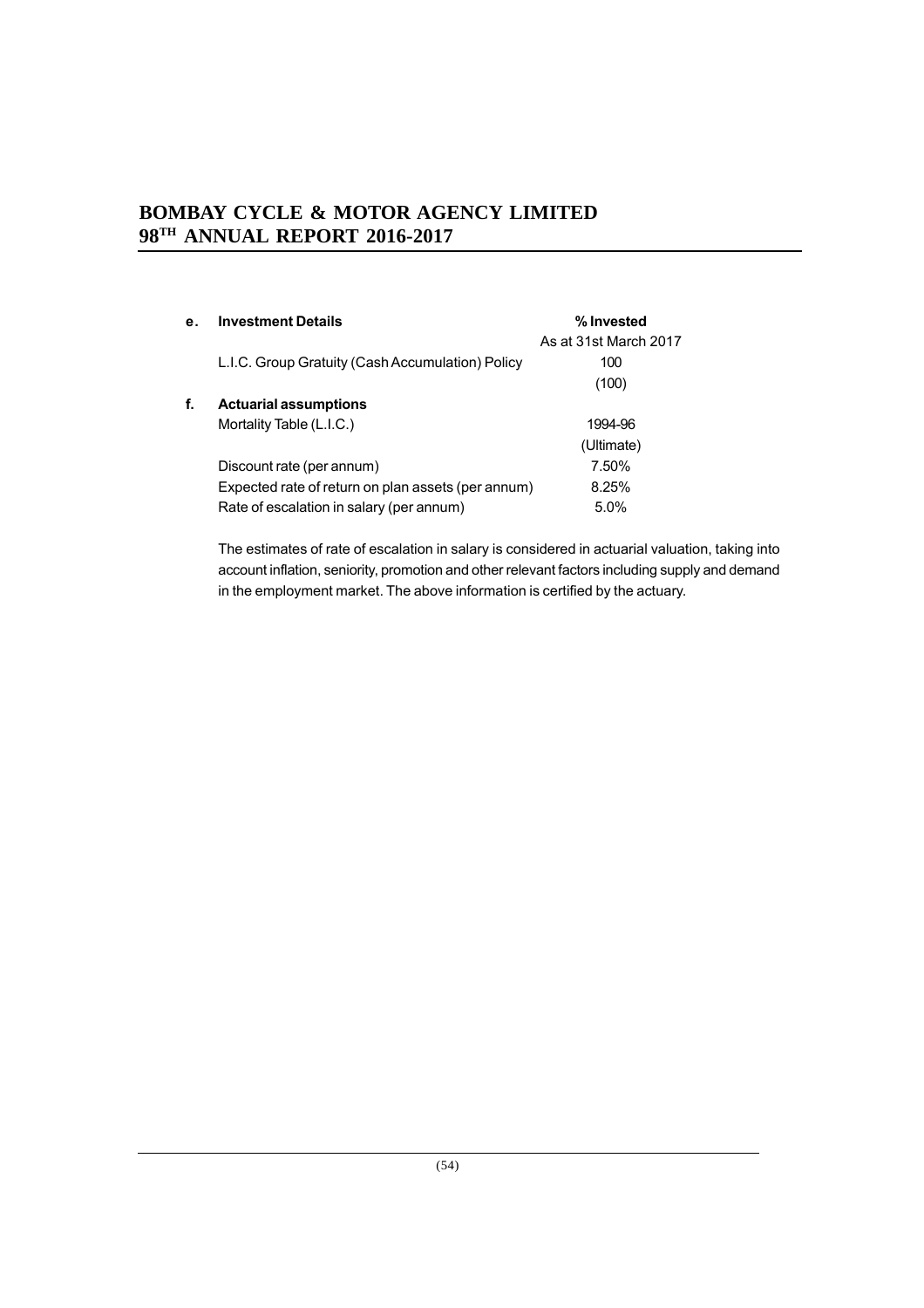## **4) SEGMENT REPORTING:**

Segment wise disclosure information as per Accounting Standard 17 (AS-17) on "Segment Reporting" issued by The Institute of Chartred Accountants of India is as below :

| (₹ in Lacs)                               |                         |         |                                       |         |                |                 |  |
|-------------------------------------------|-------------------------|---------|---------------------------------------|---------|----------------|-----------------|--|
| <b>Particulars</b>                        | Auto<br><b>Division</b> |         | <b>Hospitality</b><br><b>Division</b> |         |                | <b>TOTAL</b>    |  |
|                                           | 2016-17                 | 2015-16 | 2016-17                               | 2015-16 |                | 2016-17 2015-16 |  |
| Segment Revenue Net Sales/Income          |                         |         |                                       |         |                |                 |  |
| from operations                           | 355                     | 344     | 248                                   | 409     | 603            | 753             |  |
| Less: Inter Segment Revenue               |                         |         |                                       |         |                |                 |  |
| Net Sales/Income from Operations          | 355                     | 344     | 248                                   | 409     | 603            | 753             |  |
| Segment wise Results Profit (+)/(Loss)(-) | 158                     | 170     | 19                                    | 72      | 177            | 242             |  |
| Less: Interest                            |                         |         | 1                                     | 1       | 1              | 1               |  |
| Other unallocable Expenditure net of      |                         |         |                                       |         |                |                 |  |
| unallocable Income                        |                         | 1       |                                       | (2)     |                | (1)             |  |
| Total Profit/(Loss) before tax            | 158                     | 169     | 18                                    | 73      | 176            | 242             |  |
| <b>OTHER INFORMATION:</b>                 |                         |         |                                       |         |                |                 |  |
| <b>Segment Assets</b>                     | 663                     | 612     | 1438                                  | 1387    | 2101           | 1999            |  |
| Un-allocable Common Assets                |                         |         |                                       |         |                |                 |  |
| <b>Total Assets</b>                       |                         |         |                                       |         | 2101           | 1999            |  |
| <b>Segment Liabilities</b>                | 544                     | 523     | 243                                   | 273     | 787            | 796             |  |
| Un-allocable Common Liabilities           |                         |         |                                       |         |                |                 |  |
| <b>Total Liabilities</b>                  |                         |         |                                       |         | 787            | 796             |  |
| Capital Expenditure during the year       | $\mathbf{2}$            |         |                                       | 6       | $\overline{2}$ | 6               |  |
| Depreciation                              | 6                       | 6       | 7                                     | 8       | 13             | 14              |  |
| Non cash Change Other than depreciation   |                         |         |                                       |         |                |                 |  |
|                                           |                         |         |                                       |         |                |                 |  |

## **OTHER DISCLOSURES :**

- 1. Segments have been identified in line with the Accounting Standard 17 (AS-17).
- 2. Company has disclosed Business Segment as the primary segment .
- 3. Composition of Business Segment

| Name of segment             | Comprises of             |
|-----------------------------|--------------------------|
| Auto Division               | Servicing of cars        |
| <b>Hospitality Division</b> | Sale of Food & Beverages |

4. The Segment Revenue, Results, Assets and Liabilities include the respective amounts ldentifiable and amounts allocated on reasonable basis.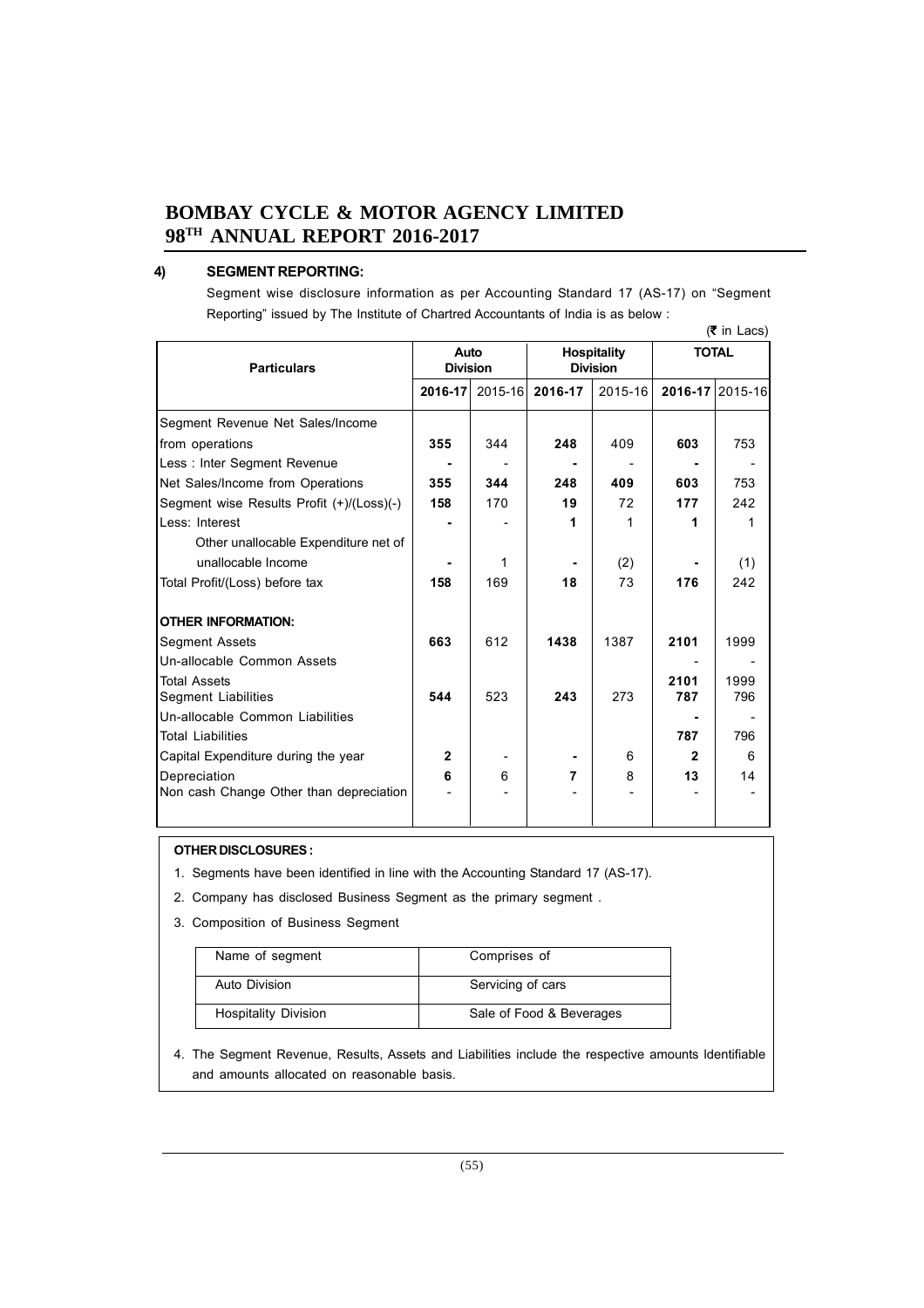## **5) RELATED PARTY DISCLOSURES:**

Disclosure requirements as per Accounting Standard 18 (AS-18) "Related Party Disclosure" issued by the Institute of Chartered Accountants of India are as follows:

#### **LIST OF RELATED PARTIES**

|                                                 | Name of the Company                                                                                                                                    | <b>Nature of Relationship</b>                                                                                                   |
|-------------------------------------------------|--------------------------------------------------------------------------------------------------------------------------------------------------------|---------------------------------------------------------------------------------------------------------------------------------|
| Mr. Chakor L. Doshi<br><b>Chairman Emeritus</b> | Walchand Great Achievers Pyt. Ltd.<br>Walchand Kamdhenu Commercials Pvt. Ltd.<br>Walchand Chiranika Trading Pvt. Ltd.<br>Walchand Botanicals Pvt. Ltd. | Director/Member with controlling<br>interest, along with family members.<br>Spouse Mrs. Champa C. Doshi,<br>is also a Director. |
|                                                 | Walchandnagar Industries Ltd.                                                                                                                          | Director                                                                                                                        |
| Mr.Chirag C. Doshi<br>Chairman &                | Walchand Chiranika Trading Pvt. Ltd.                                                                                                                   | Director with controlling interest,<br>alongwith family members.                                                                |
| <b>Managing Director</b>                        | Walchand Kamdhenu Commercials Pyt. Ltd. Director<br>Walchand Great Achievers Pyt. Ltd.<br>Walchandnagar Industries Ltd.<br>Walchand Ventures IIP       | Director<br><b>Managing Director</b><br>Designated Partner                                                                      |
| Mrs. Kanika G. Sanger<br>Director               | Walchand Chiranika Trading Pvt. Ltd.                                                                                                                   | Director with controlling interest,<br>alongwith family members.                                                                |
| (upto February14,2015)                          | Walchand Kamdhenu Commercials Pyt. Ltd. Director<br>Walchand Great Achievers Pyt. Ltd.                                                                 | Director                                                                                                                        |
| <b>Chakor L. Doshi HUF</b>                      | Self                                                                                                                                                   | Member, Shareholder                                                                                                             |
| <b>Key Managerial Personnel:</b>                |                                                                                                                                                        |                                                                                                                                 |
| Chirag C. Doshi                                 |                                                                                                                                                        | Chairman & Managing Director                                                                                                    |
| Vinita A. Kapoor                                |                                                                                                                                                        | Company Secretary &<br>Compliance Officer                                                                                       |
| Mahendra J. Kharwa                              |                                                                                                                                                        | <b>Chief Financial Officer</b>                                                                                                  |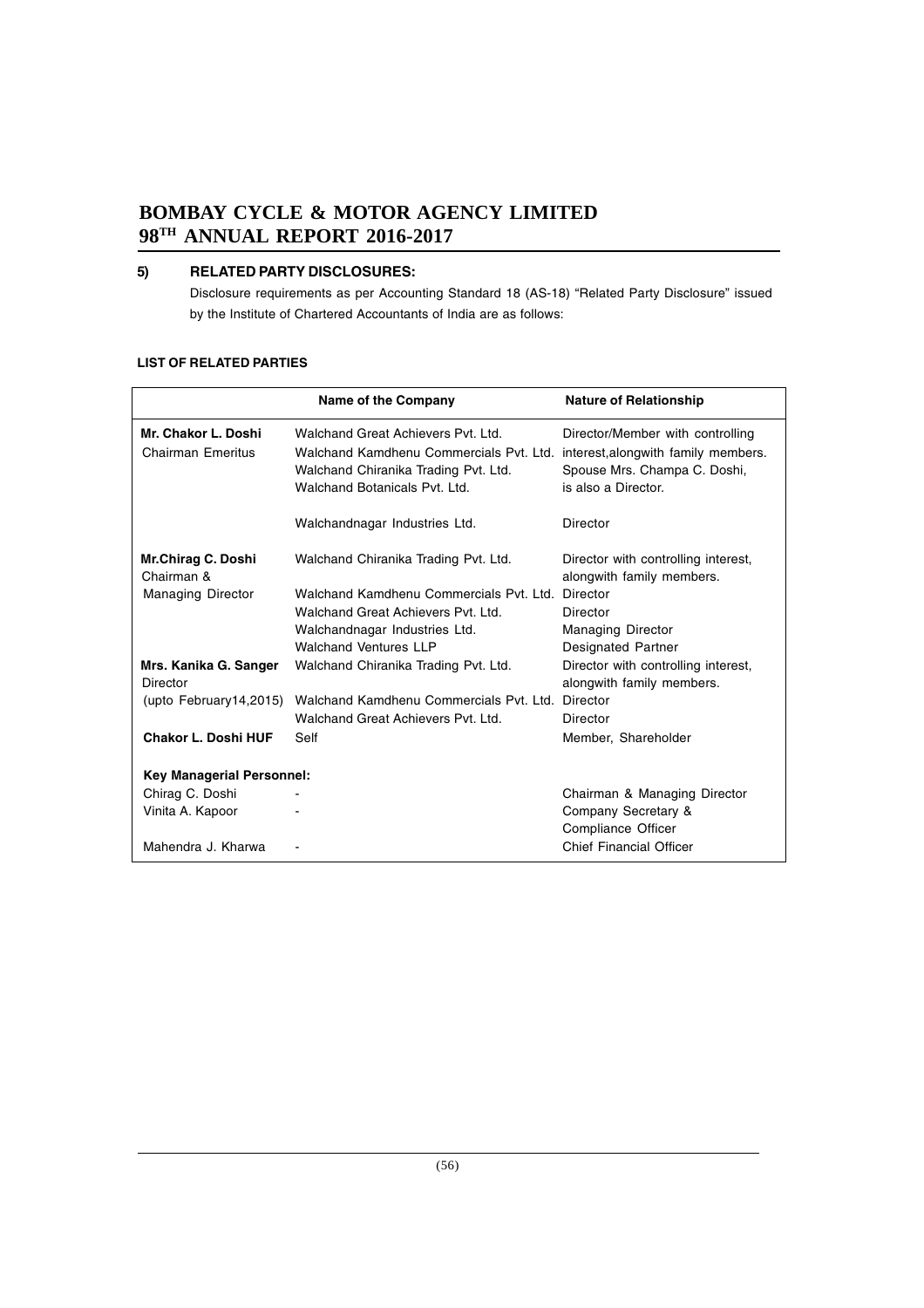| <b>PARTICULARS</b>                               | <b>OPENING</b><br><b>BALANCE</b> | <b>TRANSAC-</b><br><b>TIONS</b><br><b>DURING</b><br><b>THE YEAR</b> | <b>AMOUNT</b><br><b>PAID</b><br><b>DURING</b><br><b>THE YEAR</b> | <b>CLOSING</b><br><b>BALANCE</b> |
|--------------------------------------------------|----------------------------------|---------------------------------------------------------------------|------------------------------------------------------------------|----------------------------------|
| <b>Walchand Great Achievers Pyt. Ltd.</b>        |                                  |                                                                     |                                                                  |                                  |
| Royalty Charges                                  |                                  | 48,452                                                              | 48,452                                                           |                                  |
|                                                  | $(-)$                            | (86, 959)                                                           | (86, 959)                                                        | $(-)$                            |
| Walchand Kamdhenu Commercials Pvt. Ltd.          |                                  |                                                                     |                                                                  |                                  |
| <b>Royalty Charges</b>                           | 45,780                           | 42,222                                                              | 88,002                                                           |                                  |
|                                                  | $(-)$                            | (45, 780)                                                           | $(-)$                                                            | (45, 780)                        |
| Reimbursement of Licence Fees                    | $\overline{\phantom{0}}$         | 23,817                                                              | 23,817                                                           |                                  |
|                                                  | $(-)$                            | (45, 189)                                                           | (45, 189)                                                        | $(-)$                            |
| <b>Directors</b>                                 |                                  |                                                                     |                                                                  |                                  |
| <b>Sitting Fees</b>                              |                                  | 25,000                                                              | 25,000                                                           |                                  |
|                                                  | $(-)$                            | (20,000)                                                            | (20,000)                                                         | $(-)$                            |
| Commission                                       | 499,599                          | 297,915                                                             | 499,599                                                          | 297,915                          |
|                                                  | (475,900)                        | (499, 599)                                                          | (475,900)                                                        | (499, 599)                       |
| <b>Professional Fees</b>                         | 195,000                          | 1,300,000                                                           | 1,365,000                                                        | 130,000                          |
|                                                  | (260,000)                        | (2, 275, 000)                                                       | (2,340,000)                                                      | (195,000)                        |
|                                                  |                                  |                                                                     |                                                                  |                                  |
| <b>Remuneration to Key Managerial Personnel:</b> |                                  |                                                                     |                                                                  |                                  |
| Chirag C. Doshi                                  | Nil<br>(Nil)                     | Nil<br>(Nil)                                                        | Nil<br>(Nil)                                                     | Nil<br>(Nil)                     |
| Vinita A. Kapoor                                 | 61,360                           | 878,000                                                             | 882,860                                                          | 56,500                           |
|                                                  | (63, 390)                        | (583, 240)                                                          | (585, 270)                                                       | (61, 360)                        |
| Mahendra J. Kharwa                               | 48,200                           | 652,968                                                             | 649,118                                                          | 52,050                           |
|                                                  |                                  |                                                                     |                                                                  |                                  |
|                                                  | (44, 129)                        | (550, 400)                                                          | (546, 329)                                                       | (48, 200)                        |
|                                                  |                                  |                                                                     |                                                                  |                                  |

# **TRANSACTIONS IN THE NATURE OF EXPENDITURE**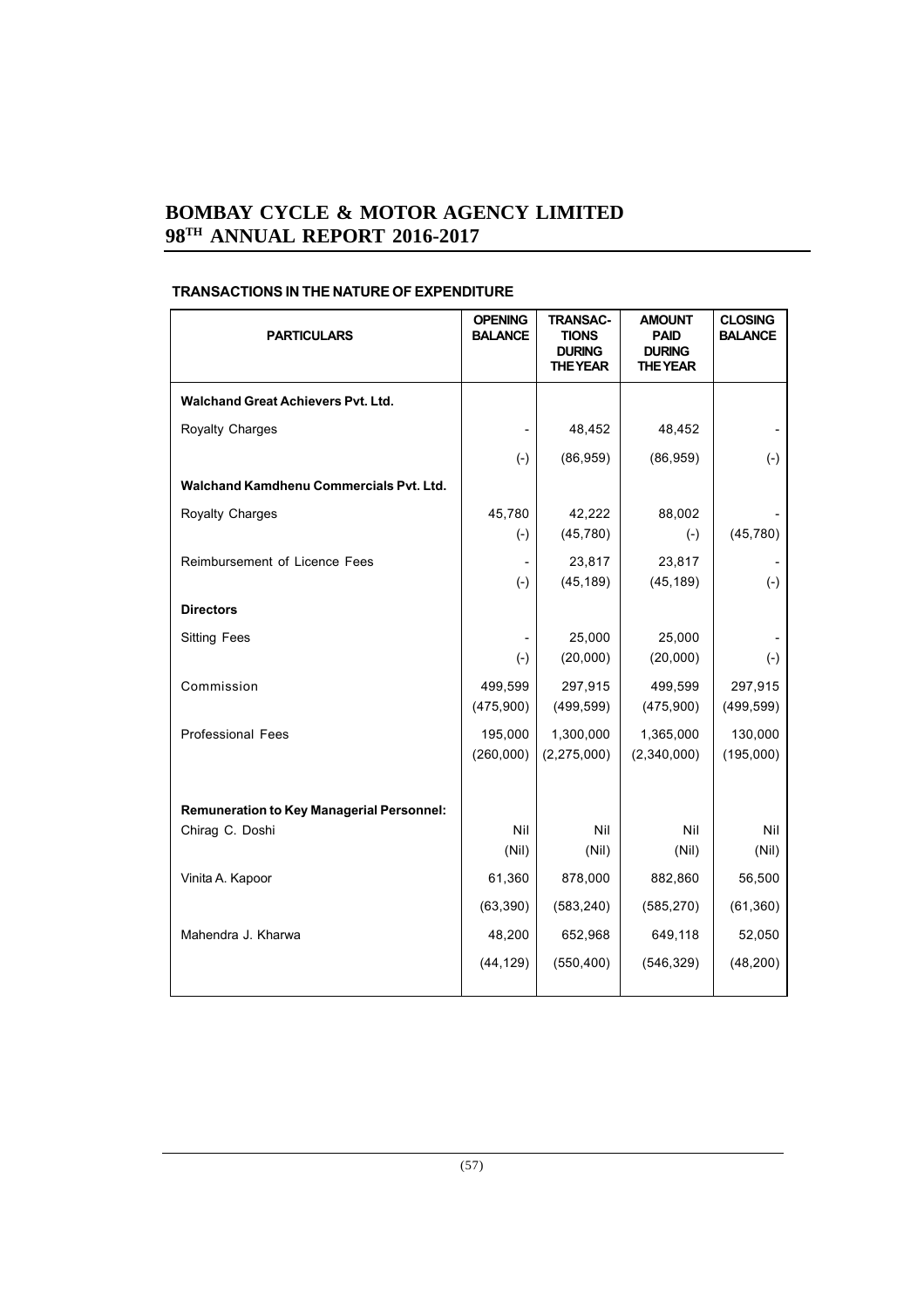## **TRANSACTIONS IN THE NATURE OF INCOME**

| <b>PARTICULARS</b>                      | <b>OPENING</b><br><b>BALANCE</b> | <b>TRANSACTIONS</b><br><b>DURING</b><br><b>THE YEAR</b> | <b>AMOUNT</b><br><b>RECD.</b><br><b>DURING</b><br><b>THE YEAR</b> | <b>CLOSING</b><br><b>BALANCE</b> |
|-----------------------------------------|----------------------------------|---------------------------------------------------------|-------------------------------------------------------------------|----------------------------------|
| <b>Walchandnagar Industries Limited</b> |                                  |                                                         |                                                                   |                                  |
| Food & Beverages                        | 237,431                          | 292,797                                                 | 442,109                                                           | 88,119                           |
|                                         | (223, 257)                       | (1, 107, 958)                                           | (1,093,784)                                                       | (237, 431)                       |
| <b>Liasoning Services</b>               | 6,000,000                        | 3.750.000                                               | 1,000,000                                                         | 8,750,000                        |
|                                         | (1,500,000)                      | (6,000,000)                                             | (1,500,000)                                                       | (6,000,000)                      |
| Car Lease Rent                          | 1,675,000                        | ۰                                                       | 1,675,000                                                         |                                  |
|                                         | (100,000)                        | (2,100,000)                                             | (525,000)                                                         | (1,675,000)                      |

## **TRANSACTIONS IN THE NATURE OF ASSETS & LIABILITIES**

| <b>PARTICULARS</b>         | <b>OPENING</b><br><b>BALANCE</b> | <b>AMOUNT</b><br><b>RECIVED</b><br><b>DURING</b><br><b>THE YEAR</b> | <b>AMOUNT</b><br><b>PAID</b><br><b>DURING</b><br><b>THE YEAR</b> | <b>CLOSING</b><br><b>BALANCE</b> |
|----------------------------|----------------------------------|---------------------------------------------------------------------|------------------------------------------------------------------|----------------------------------|
| <b>Chakor L. Doshi-HUF</b> |                                  |                                                                     |                                                                  |                                  |
| <b>Security Deposit</b>    | ۰<br>(200,000)                   | -<br>(-)                                                            | -<br>(200,000)                                                   | $(-)$                            |

## **6) EARNING PER SHARE:**

The Earning per share according to the Accounting Standard 20 (AS-20) on the subject issued by The Institute of Chartered Accountants of India is as under :

| <b>Particulars</b>                                                   |            | As at 31.03.2017 As at 31.03.2016 |
|----------------------------------------------------------------------|------------|-----------------------------------|
| Shares outstanding during the year (Nos.)                            | 2,00,000   | 2,00,000                          |
| Net Profit / (Loss) attributable to shareholders before Exceptional  |            |                                   |
| & Extraordinary items (₹)                                            | 17,602,770 | 24,080,821                        |
| Net profit/(Loss) attributable to shareholders after Exceptional and |            |                                   |
| Extraordinary items but before Tax Expenses $(3)$                    | 17,602,770 | 24,180,582                        |
| Net Profit / (Loss) attributable to shareholders after Tax Expenses  | 12,037,163 | 16,506,327                        |
| Earning Per Share before Exceptional and Extraordinary               |            |                                   |
| items - Basic & Diluted ( $\overline{\mathbf{C}}$ )                  | 88.01      | 120.40                            |
| Earning Per Share after Exceptional & Extraordinary Items            |            |                                   |
| but before Tax Expenses- Basic & Diluted ( $\bar{\mathbf{z}}$ )      | 88.01      | 120.90                            |
| Earning Per Share after Tax Expenses - Basic & Diluted               | 60.19      | 82.53                             |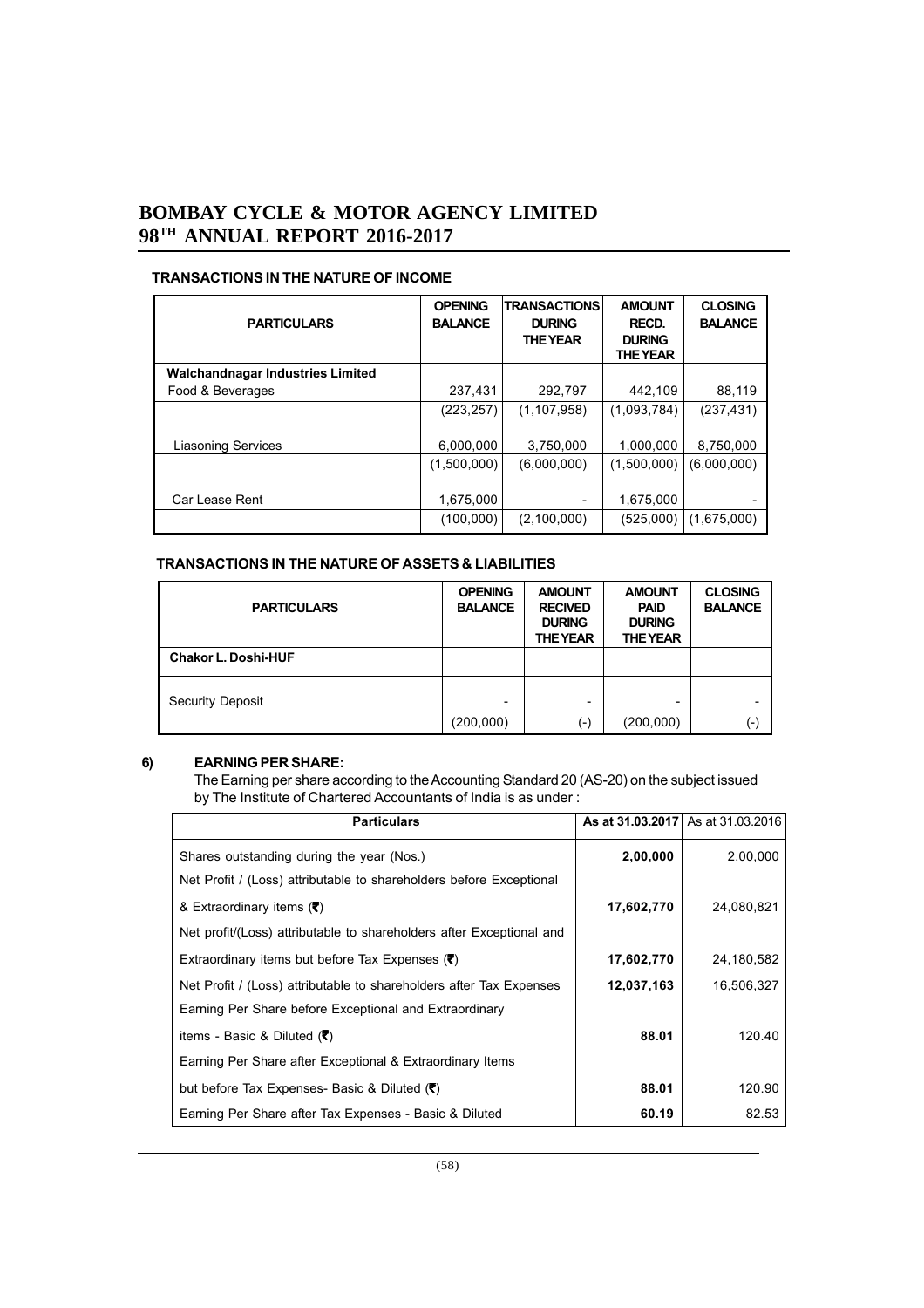## **7) DETAILS OF SPECIFIED BANK NOTES:**

Details of Specified Bank Notes (SBN) held and transacted during the period 08/11/2016 to 30/12/2016 as provided in the Table below:-

| <b>PARTICULARS</b>                    | <b>SBNS</b> | Other<br>denomination<br>notes | <b>TOTAL</b> |
|---------------------------------------|-------------|--------------------------------|--------------|
| Closing cash in hand as on 08.11.2016 | 1,188,000   | 190,841                        | 1,378,841    |
| (+) Permitted recipts                 |             | 767,556                        | 767,556      |
| (-) Permitted payments                | ۰           | 567,823                        | 567,823      |
| (-) Amount deposited in Banks         | 1,188,000   |                                | 1,188,000    |
| Closing cash in hand as on 30.12.2016 |             | 390,574                        | 390,574      |

## **8) CONTINGENT LIABILITIES:**

## (1) CONTINGENT LIABILITIES AND COMMITMENTS (TO THE EXTENT NOT PROVIDED FOR)

(i) Contingent liabilities

## **a) Claims against the Company not acknowledged as debt; (Rs. in Lacs)**

| Sr.            | <b>Particulars</b>                                                  | Current<br>Year (₹) | <b>Previous</b><br>Year (₹) |
|----------------|---------------------------------------------------------------------|---------------------|-----------------------------|
| 1              | Litigation initiated by others against Company, Number of suits 9,  |                     |                             |
|                | financial loss plus further interest, damages, etc. yet to be       |                     |                             |
|                | crystallised. However Directors and management based on             |                     |                             |
|                | legal opinion obtained are of opinion that Company has fair         |                     |                             |
|                | chance of winning these cases and as such no provision has          |                     |                             |
|                | been made in the books of account and consequently in               |                     |                             |
|                | attached financial statements.                                      | 1198.53             | 1198.53                     |
| $\overline{2}$ | Demand raised by Income Tax department for A.Y. 2009 -10.           |                     |                             |
|                | Appeal filed with Commissioner (Appeal) hearing of which is         |                     |                             |
|                | pending.                                                            | 0.84                | 0.84                        |
| 3              | Demand raised by Income Tax Department for A.Y. 2001-02 and filed   |                     |                             |
|                | Special Leave Petitions is pending in Supreme Court.                | 22.86               | 22.86                       |
| 4              | Demand raised by Income Tax Department for A.Y. 2006 - 07 and filed |                     |                             |
|                | Special Leave Petitions is pending in Supreme Court.                | 30.12               | 30.12                       |
| 5              | Demand raised by Income Tax Department for A.Y. 2013-14 and         |                     |                             |
|                | Rectification filled with Income Tax Department.                    | 19.02               |                             |
| 6              | Penalty under Central Excise laws against which appeal by the       |                     |                             |
|                | company filed with commissioner (Appeals) is pending and not        |                     |                             |
|                | yet taken up for hearing.                                           | 6.00                | 6.00                        |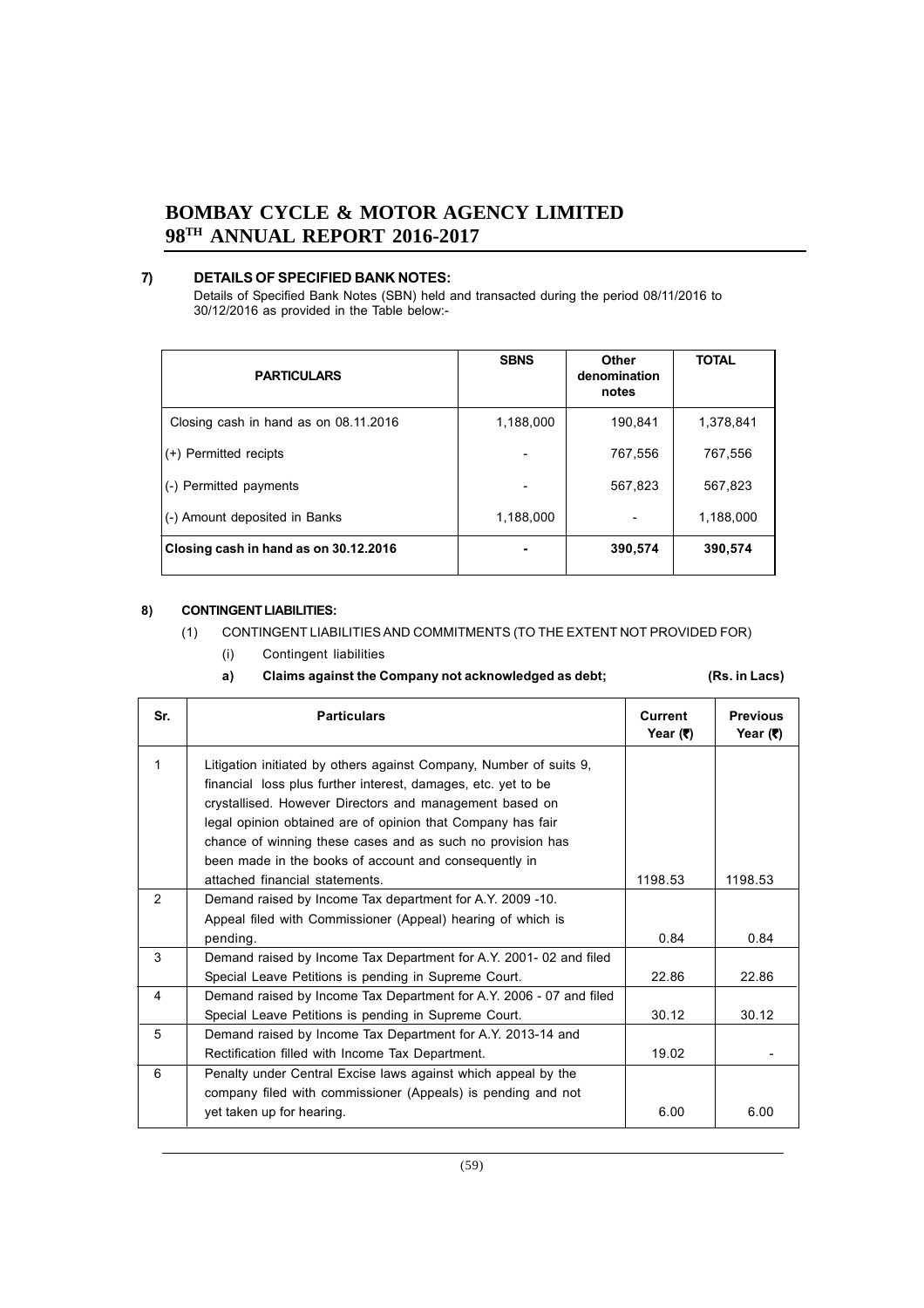Directors and management based on legal opinion obtained, are of opinion that Company has fair chance of winning all these above cases and as such no provision has been made in the books of account and consequently in attached financial statements for the same.

#### **b) Guarantees;**

1) Counter guarantees of  $\bar{\tau}$  1/- lac to bank against guarantees issued on company's behalf secured by pledge of deposits of  $\bar{\tau}$  259,466/- (Previous year  $\bar{\tau}$  242,410/-).

#### **9) MICRO, SMALL AND MEDIUM ENTERPRISES:**

The Company has not received any declarations from its suppliers regarding their registration under "The Micro, Small and Medium Enterprises Development Act, 2006". Hence the information required to be given in accordance with Section 22 of the said Act is not ascertainable and therefore not given.

Signatures to Notes '1' to '27'

| As per our report of even date                               | <b>FOR BOMBAY CYCLE &amp; MOTOR AGENCY LTD.</b> |                              |  |  |
|--------------------------------------------------------------|-------------------------------------------------|------------------------------|--|--|
| For & on behalf of<br>N.G. Thakrar & Co.                     | CHIRAG C. DOSHI                                 | Chairman & Managing Director |  |  |
| (I.C.A.I. REGN. NO. 110907W)<br><b>Chartered Accountants</b> | ASHOK T. KUKREJA                                | Director                     |  |  |
| Natwar G. Thakrar<br>(Partner)                               | VINITA A KAPOOR                                 | Company Secretary            |  |  |
| Membership No. 036213                                        | MAHENDRA J. KHARWA                              | Chief Financial Officer      |  |  |
| Mumbai, 25th May, 2017                                       | Mumbai, 25th May, 2017                          |                              |  |  |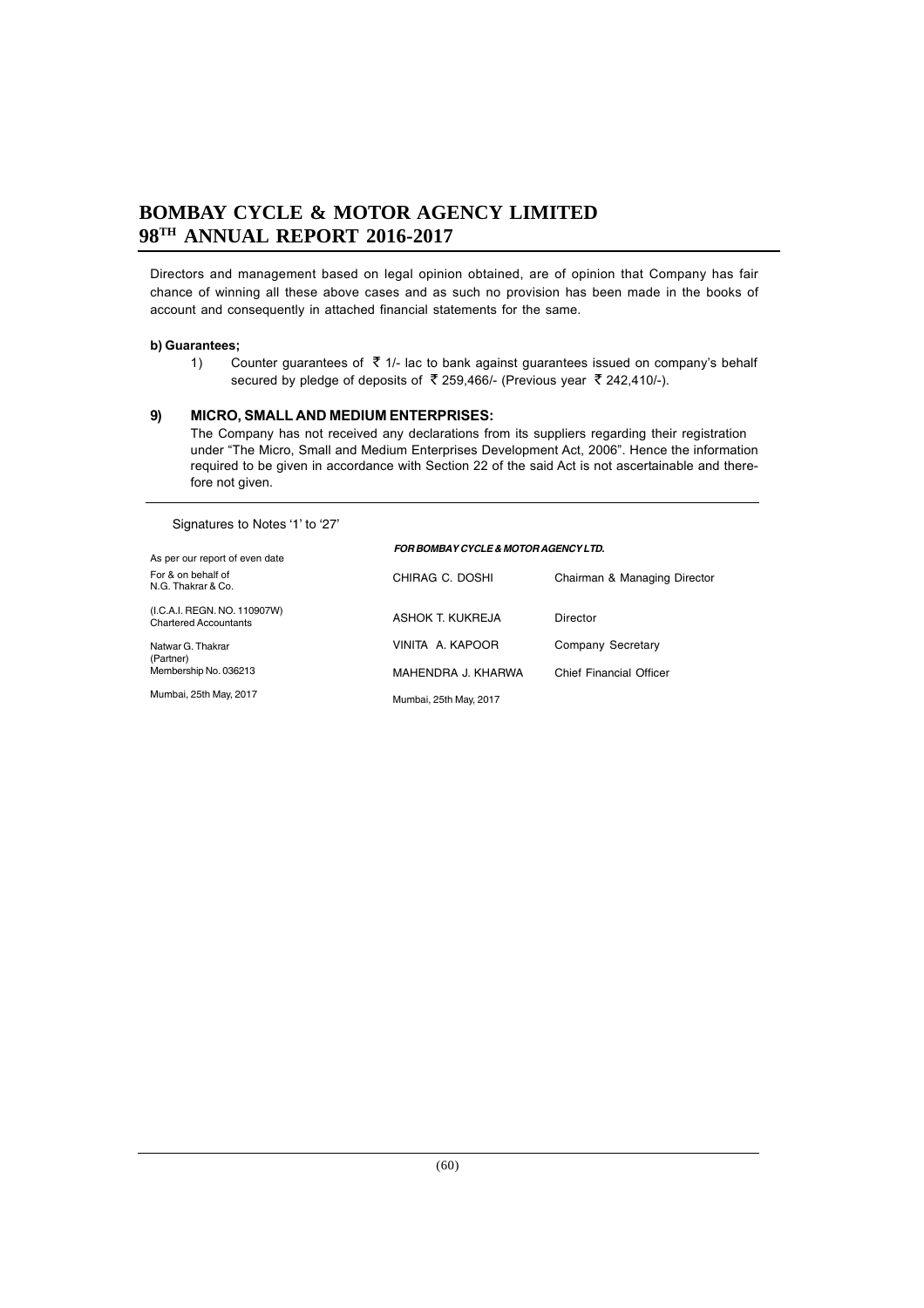# **STATISTICS RE : CAPITAL - TURNOVER AND EPS ETC.**

| Year      | Paid-up<br>Capital<br>(5) | Reserve &<br><b>Surplus</b><br>(5) | <b>Turnover Sales</b><br>& Services<br>(3) | <b>EPS</b><br>(5) | Profit / (Loss)<br><b>Before Tax</b><br>(5) | Dividend on<br><b>Equity Shares</b><br>(5) |
|-----------|---------------------------|------------------------------------|--------------------------------------------|-------------------|---------------------------------------------|--------------------------------------------|
| 1996-1997 | 2,000,000                 | 2,291,483                          | 901,548,807                                | (11.18)           | (2, 235, 117)                               | 500,000                                    |
| 1997-1998 | 2,000,000                 | 192                                | 824,803,646                                | (94.26)           | (18, 853, 910)                              | (25%)<br>Nil                               |
| 1998-1999 | 2,000,000                 | 192                                | 564,678,627                                | (72.11)           | (20,030,917)                                | Nil                                        |
| 1999-2000 | 2,000,000                 | 192                                | 338,073,583                                | (36.50)           | (7, 299, 737)                               | Nil                                        |
| 2000-2001 | 2,000,000                 | 192                                | 136,233,409                                | (68.78)           | (13,756,424)                                | Nil                                        |
| 2001-2002 | 2,000,000                 | 192                                | 381,217,339                                | (159.60)          | (31, 920, 845)                              | Nil                                        |
| 2002-2003 | 2,000,000                 | 192                                | 335,930,091                                | (195.35)          | (39,071,002)                                | Nil                                        |
| 2003-2004 | 2,000,000                 | 192                                | 213,751,591                                | (10.13)           | (2,025,788)                                 | Nil                                        |
| 2004-2005 | 2,000,000                 | 192                                | 175,742,519                                | 37.74             | 7,547,226                                   | Nil                                        |
| 2005-2006 | 2,000,000                 | 62,048,192                         | 155,733,528                                | 101.24            | 20,247,205                                  | Nil                                        |
| 2006-2007 | 2,000,000                 | 62,048,192                         | 117,899,058                                | 47.74             | 17,582,714                                  | Nil                                        |
| 2007-2008 | 2,000,000                 | 62,048,192                         | 139,566,762                                | 86.09             | 23,453,387                                  | Nil                                        |
| 2008-2009 | 2,000,000                 | 40,677,629                         | 115,730,731                                | 71.69             | 22,234,660                                  | Nil                                        |
| 2009-2010 | 2,000,000                 | 54,845,059                         | 83,625,341                                 | 70.84             | 21,416,470                                  | Nil                                        |
| 2010-2011 | 2,000,000                 | 57,181,058                         | 73,976,446                                 | 11.68             | 17,126,047                                  | Nil                                        |
| 2011-2012 | 2,000,000                 | 63,508,610                         | 70,085,005                                 | 33.96             | 10,508,879                                  | 400,000<br>(20%)                           |
| 2012-2013 | 2,000,000                 | 72,748,392                         | 59,692,699                                 | 49.10             | 15,088,240                                  | 500,000<br>(25%)                           |
| 2013-2014 | 2,000,000                 | 86,071,515                         | 64,722,873                                 | 70.13             | 20,255,177                                  | 600,000<br>$(30\%)$                        |
| 2014-2015 | 2,000,000                 | 101,837,028                        | 68,133,536                                 | 83.80             | 23,711,632                                  | 800,000                                    |
| 2015-2016 | 2,000,000                 | 118,343,356                        | 75,296,753                                 | 82.53             | 24,180,582                                  | (40%)<br>800,000                           |
| 2016-2017 | 2,000,000                 | 129,417,658                        | 60,304,169                                 | 60.19             | 17,602,770                                  | (40%)<br>800,000<br>(40%)                  |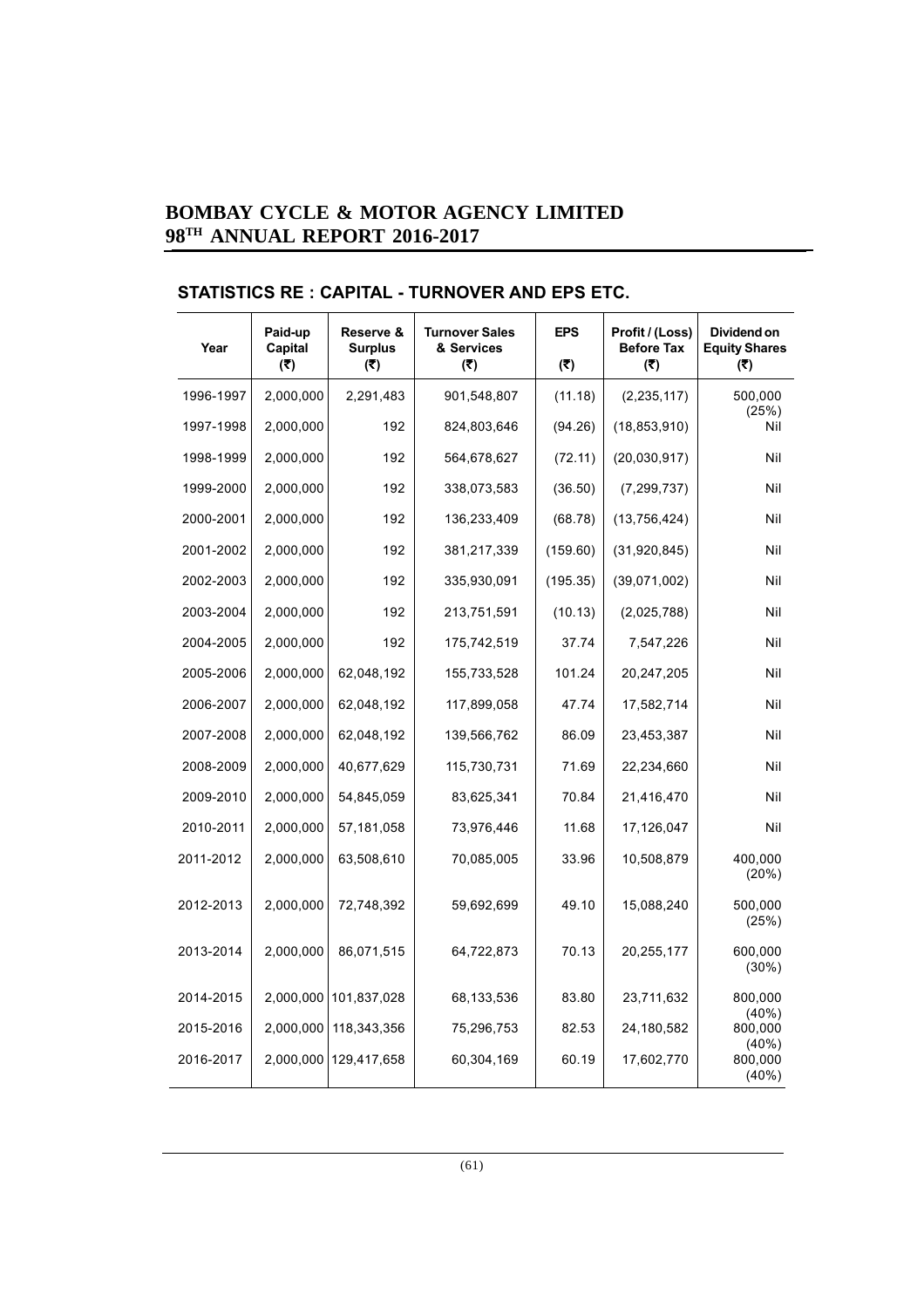

(CIN : L74999MH1919PLC000557) **ATTENDANCE SLIP**

Registered Office : 534, Sardar Vallabhbhai Patel Road, Opera House, Mumbai - 400 007.

Sequence No.

PLEASE FILL ATTENDACE SLIP AND HAND IT OVER AT THE ENTRANCE OF THE MEETING HALL

| NAME AND ADDRESS OF THE SHAREHOLDER | Client ID* / DP ID */ Folio No. |
|-------------------------------------|---------------------------------|
|                                     | No. of Shares held              |
|                                     |                                 |
|                                     |                                 |

I / We, hereby record my/ our presence at the 98<sup>th</sup> Annual General Meeting of the Company held on Tuesday, the 8<sup>th</sup> day of August, 2017 at 12.00 Noon at the Registered Office of the Company at 534, Sardar Vallabhbhai Patel Road, Opera House, Mumbai - 400 007.

\* Applicable for investors holding shares in electronic form. Signature of Shareholder / proxy

# **BOMBAY CYCLE & MOTOR AGENCY LTD.**

(CIN : L74999MH1919PLC000557)

Regd. Office : 534, Sardar Vallabhbhai Patel Road,Opera House, Mumbai - 400 007

Tel. : 022-40287104 / 110 Fax : 022-23634527, Email : investors@bcma.in, Website : www.bcma.in

| Name of the member( $s$ ) :                                                                                                                                                                                                                                                    | E-mail Id:          |                               |  |
|--------------------------------------------------------------------------------------------------------------------------------------------------------------------------------------------------------------------------------------------------------------------------------|---------------------|-------------------------------|--|
| Registered address :                                                                                                                                                                                                                                                           |                     |                               |  |
|                                                                                                                                                                                                                                                                                |                     | Client ID / DP ID / Folio No. |  |
|                                                                                                                                                                                                                                                                                | No. of shares held: |                               |  |
| I/We, <b>No. 2018</b> 2019 12:00 of <b>CONFIDENTIAL CONSUMING A LOCAL CONSUMING A LOCAL CONSUMING A LOCAL CONSUMING A LOCAL CONSUMING A LOCAL CONSUMING A LOCAL CONSUMING A LOCAL CONSUMING A LOCAL CONSUMING A LOCAL CONSUMING A LOC</b><br>Motor Agency Ltd. hereby appoint: |                     |                               |  |
| 1) Name: Address: Address:                                                                                                                                                                                                                                                     |                     |                               |  |
| E-mail ID: Contract Contract Contract Contract Contract Contract Contract Contract Contract Contract Contract Contract Contract Contract Contract Contract Contract Contract Contract Contract Contract Contract Contract Cont                                                 |                     |                               |  |
| 2) Name: Address: Address:                                                                                                                                                                                                                                                     |                     |                               |  |
| E-mail ID: Contract of failing him                                                                                                                                                                                                                                             |                     |                               |  |
| 3) Name: Address: Address:                                                                                                                                                                                                                                                     |                     |                               |  |
| E-mail ID: contract to the contract of the Signature Contract of the Signature Contract of the Signature Contract of the Signature Contract of the Signature Contract of the Signature Contract of the Signature Contract of t                                                 |                     |                               |  |

as my/our proxy to attend and vote (on a poll) for me/us and on my/our behalf at the **98th Annual General Meeting** of the Company, to be held on Tuesday, the 8<sup>th</sup> day of August, 2017 at 12:00 Noon at the Registered Office of the Company at 534, Sardar Vallabhbhai Patel Road, Opera House, Mumbai - 400 007 and at any adjournment thereof in respect of such resolutions as are indicated below: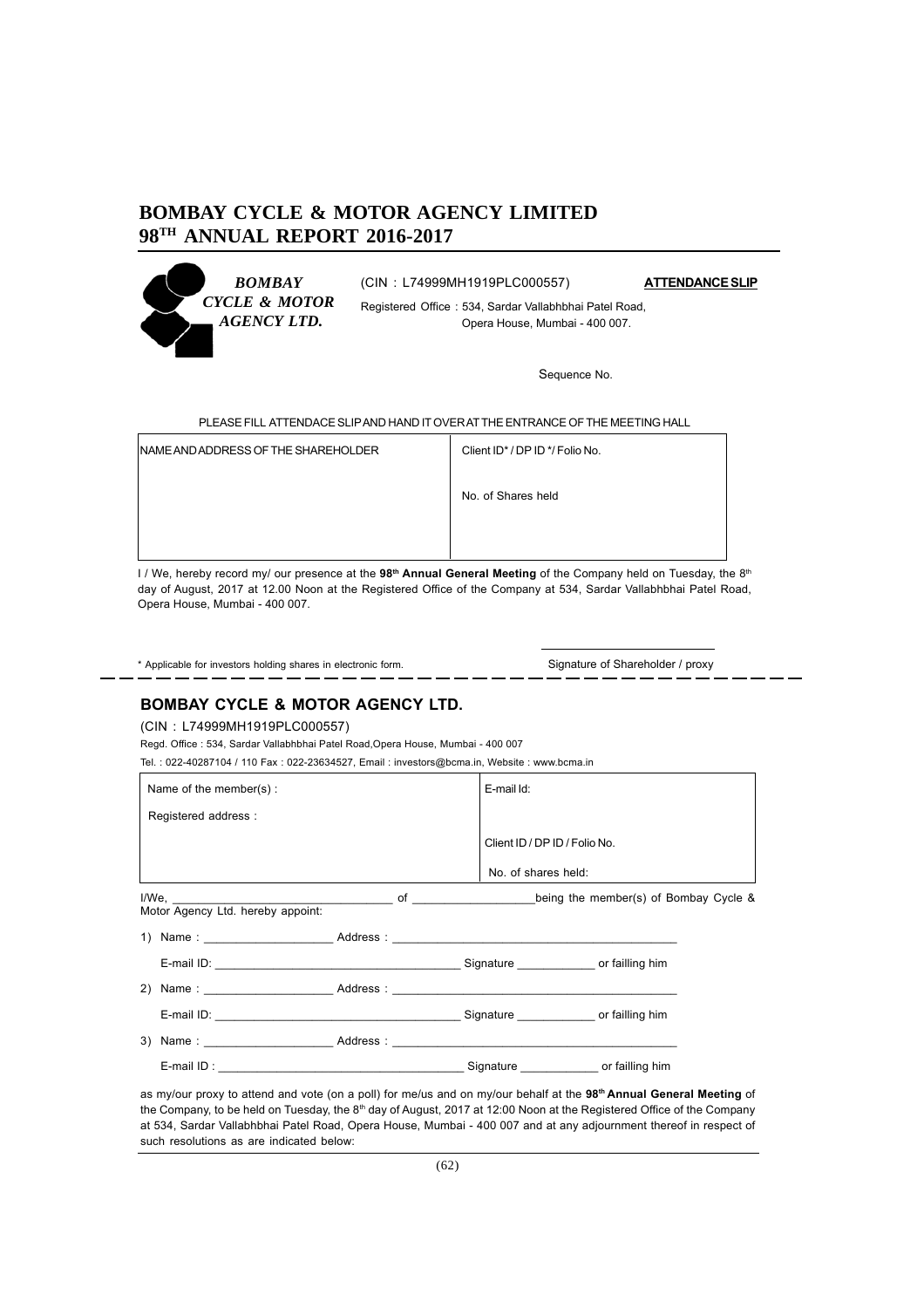|    | <b>Resolution No. and Matter of Resolution</b>                                                                                                                                                                    | *For | *Against                  |
|----|-------------------------------------------------------------------------------------------------------------------------------------------------------------------------------------------------------------------|------|---------------------------|
|    | <b>Ordinary Business:</b>                                                                                                                                                                                         |      |                           |
| 1) | To receive, consider and adopt the Audited Financial Statements for the Year ended<br>March 31, 2017 together with the Reports of Board of Directors and Auditors<br>thereon.                                     |      |                           |
| 2) | To declare Dividend on Equity Shares for the Financial Year ended March 31, 2017.                                                                                                                                 |      |                           |
| 3) | To appoint a Director in place of Mr. Chakor L. Doshi, Director (DIN : 00210949), who<br>retires by rotation at 98 <sup>th</sup> Annual General Meeting and being eligible, offers himself<br>for re-appointment. |      |                           |
| 4) | To ratify the appointment of the Auditors of the Company, and to fix their remunera-<br>tion.                                                                                                                     |      |                           |
|    | Signed this day of 2017.                                                                                                                                                                                          |      |                           |
|    | Signature of Shareholder(s)                                                                                                                                                                                       |      | Affix<br>Revenue<br>Stamp |

Notes:

- 1) This form of proxy in order to be effective should be duly completed and deposited at the Registered Office of the Company, not less than 48 hours before the commencement of the Meeting.
- \*2) This is only optional. Please put a 'X' in the appropriate column against the resolutions indicated in the Box. If you leave the 'For' or 'Against' column blank against any or all the resolutions, your Proxy will be entitled to vote in the manner as he/she thinks appropriate.
- 3) Appointing a proxy does not prevent a member from attending the meeting in person if he so wishes.
- 4) In the case of jointholders, the signature of any one holder will be sufficient, but names of all the jointholders should be stated.
- 5) Please complete all details including details of member(s) in above box before submission.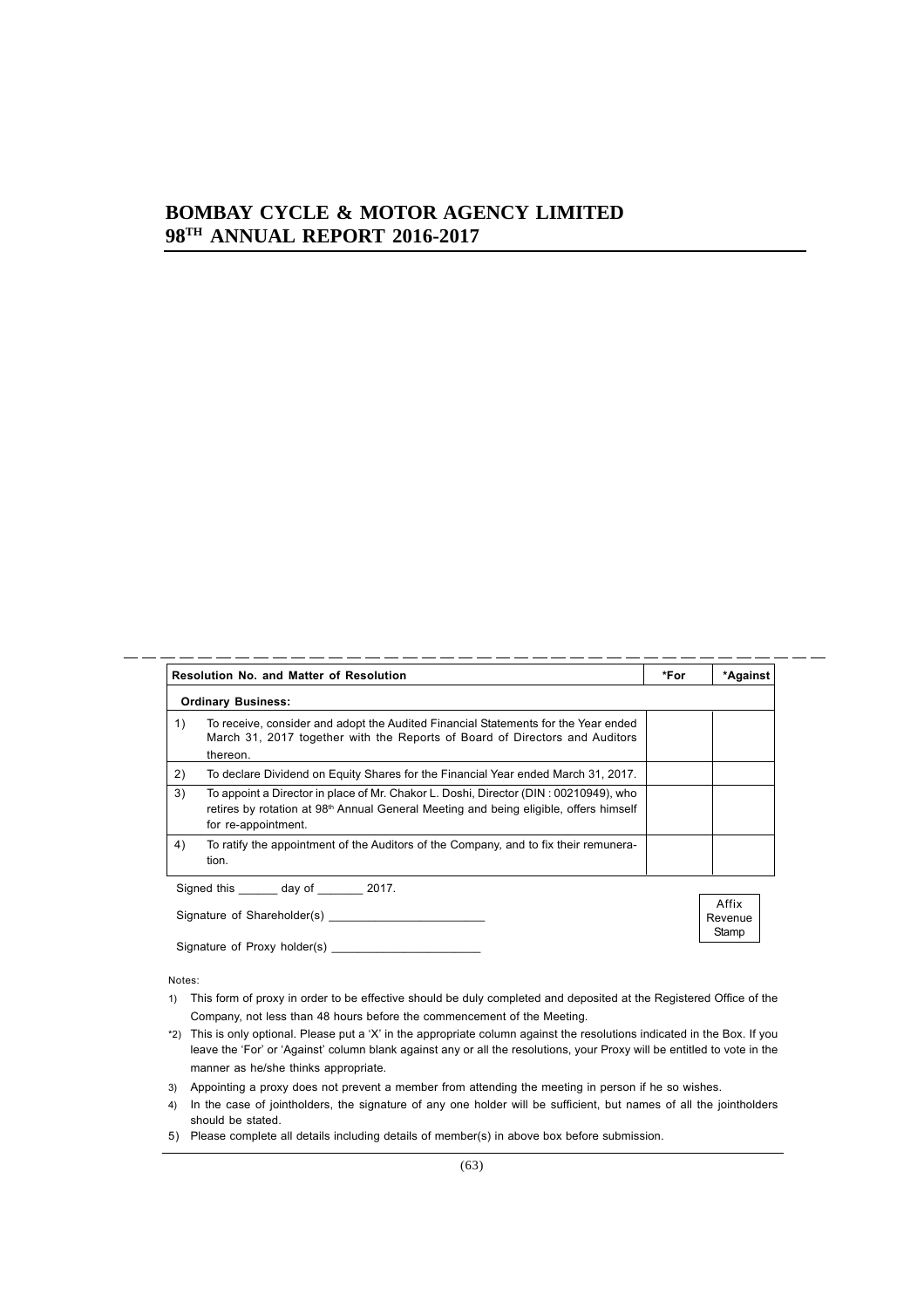## **Form No. MGT- 12 Polling Paper**

*[Pursuant to section 109(5) of the Companies Act, 2013 and rule 21(1) (c) of the Companies (Management and Administration) Rules, 2014]*

**Name of the Company:** Bombay Cycle & Motor Agency Limited **Registered Office:** 534, Sardar Vallabhbhai Road, Opera House, Mumbai - 400 007 **CIN:** L74999MH1919PLC000557

| <b>BALLOT PAPER</b>                                                                                  |                                                       |                      |                 |                |
|------------------------------------------------------------------------------------------------------|-------------------------------------------------------|----------------------|-----------------|----------------|
| S No                                                                                                 | <b>Particulars</b>                                    | <b>Details</b>       |                 |                |
| 1.                                                                                                   | Name of the first named                               |                      |                 |                |
|                                                                                                      | Shareholder (In block letters)                        |                      |                 |                |
| 2.                                                                                                   | Postal address                                        |                      |                 |                |
| $\overline{3}$ .                                                                                     | Registered Folio No./ *Client ID No.                  |                      |                 |                |
|                                                                                                      | (*Applicable to investors holding shares              |                      |                 |                |
|                                                                                                      | in dematerialized form)                               |                      |                 |                |
| $\overline{4}$ .                                                                                     | <b>Class of Share</b>                                 |                      |                 |                |
| I hereby exercise my vote in respect of Ordinary Resolutions enumerated below by recording my assent |                                                       |                      |                 |                |
| or dissent to the said resolutions in the following manner:                                          |                                                       |                      |                 |                |
| No.                                                                                                  | Item No.                                              | <b>No. of Shares</b> | I assent to the | I dissent from |
|                                                                                                      |                                                       | held by me           | resolution      | the resolution |
| 1.                                                                                                   | To receive, consider and adopt the Audited            |                      |                 |                |
|                                                                                                      | Financial Statements of the Company for               |                      |                 |                |
|                                                                                                      | the Financial Year ended March 31, 2017               |                      |                 |                |
|                                                                                                      | together with the Reports of Board of                 |                      |                 |                |
|                                                                                                      | Directors and Auditors thereon.                       |                      |                 |                |
| 2.                                                                                                   | To declare Dividend on Equity Shares for              |                      |                 |                |
|                                                                                                      | the Financial Year ended March 31, 2017.              |                      |                 |                |
| 3.                                                                                                   | To appoint a Director in place of Mr.                 |                      |                 |                |
|                                                                                                      | Chakor L. Doshi (DIN : 00210949)                      |                      |                 |                |
|                                                                                                      | Director, who retires by rotation at 98 <sup>th</sup> |                      |                 |                |
|                                                                                                      | Meeting<br>Annual<br>General<br>and<br>being          |                      |                 |                |
|                                                                                                      | eligible, offers himself for re-appointment.          |                      |                 |                |
| $\overline{4}$ .                                                                                     | To ratify the appointment of the Auditors             |                      |                 |                |
|                                                                                                      | Company, and to fix their<br>the<br>of                |                      |                 |                |
|                                                                                                      | remuneration.                                         |                      |                 |                |
|                                                                                                      |                                                       |                      |                 |                |
|                                                                                                      |                                                       |                      |                 |                |
| <b>Place:</b>                                                                                        |                                                       |                      |                 |                |
| (Signature of the shareholder#)<br>Date:                                                             |                                                       |                      |                 |                |

(# as per Company Records)